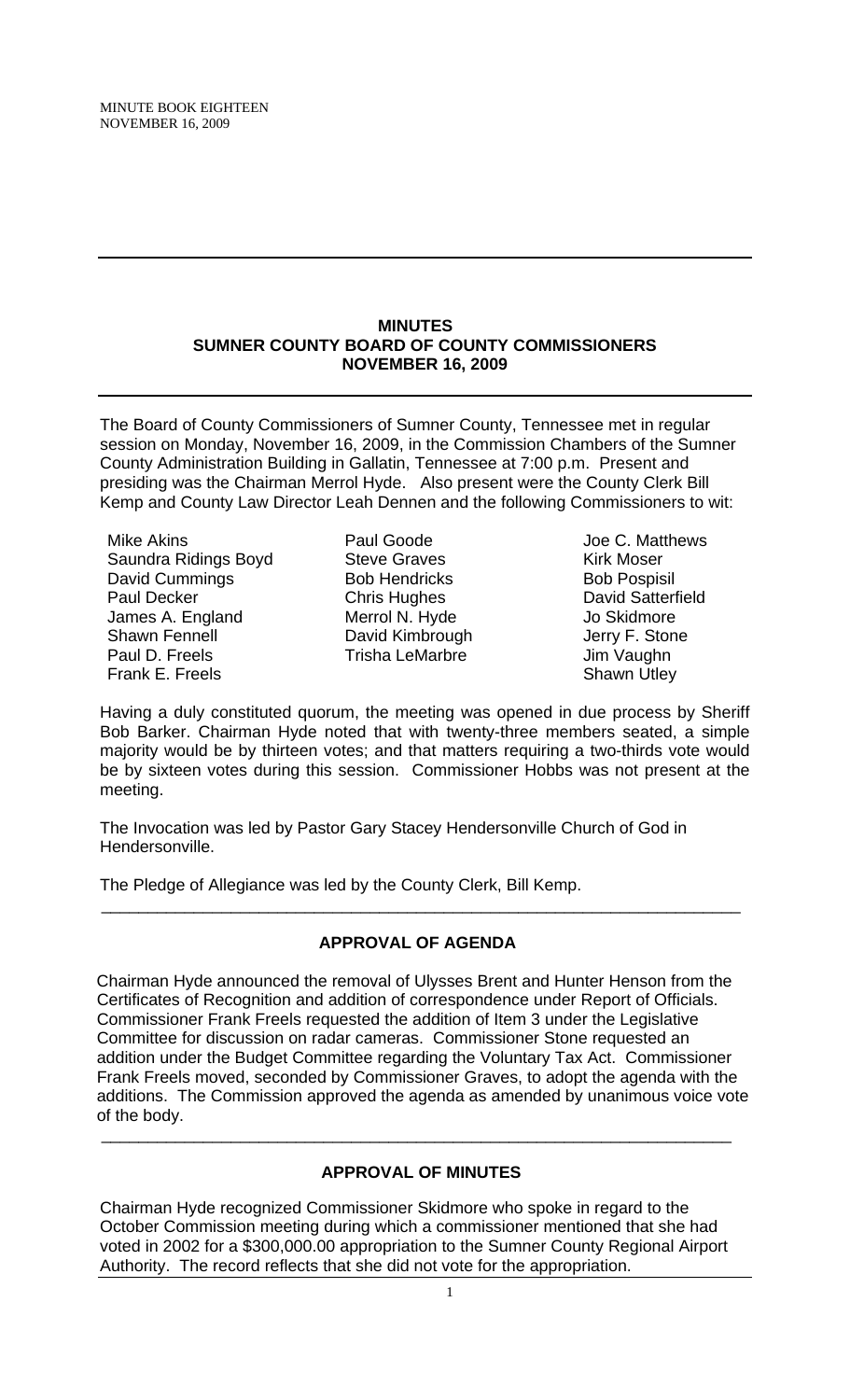MINUTE BOOK EIGHTEEN NOVEMBER 16, 2009

The minutes for the meeting of this body held on October 19, 2009, and recorded in the office of the Clerk, Bill Kemp, were approved by voice vote after Commissioner Matthews made the motion, seconded by Commissioner Satterfield. Commissioner Vaughn abstained from the vote.

## **RECOGNITION OF THE PUBLIC**

Chairman Hyde opened the floor to allow the public to speak concerning any matter on the agenda.

Darrell Johnston of 1403 Shoreside Drive in Hendersonville requested that the Commission pass the bond issue for the benefit of the County.

\_\_\_\_\_\_\_\_\_\_\_\_\_\_\_\_\_\_\_\_\_\_\_\_\_\_\_\_\_\_\_\_\_\_\_\_\_\_\_\_\_\_\_\_\_\_\_\_\_\_\_\_\_\_\_\_\_\_\_\_\_\_\_\_\_\_\_\_\_

With no one else wishing to speak, recognition of the public was closed.

## **REPORT OF THE CHAIR**

County Executive Anthony Holt read the following resolution into the record:

#### **A RESOLUTION HONORING MRS. VIRGINIA DUFFETT**

**WHEREAS,** after forty dedicated years Hendersonville Librarian Mrs. Virginia Duffett, after a lifelong service to the Sumner County library system, is retiring and leaving a void in our library system that will always be noticed; and

**WHEREAS,** Mrs. Duffett, has directed the Hendersonville Library through enormous growth and change and thereby, it is appropriate that Mrs. Duffett be recognized and commended for her dedication and knowledge provided to the citizens of Sumner County; and

**WHEREAS,** Mrs. Duffett is admired for her enduring energy, patience and courtesy as well as outstanding organizational skills and she will truly be missed by the many citizens she has helped and by co-workers, who value her friendship and the knowledge she brought to our community.

**THEREFORE, BE IT RESOLVED** by the Sumner County Board of County Commissioners meeting in regular session on this the 16<sup>th</sup> day of November, 2009 that this body expresses its appreciation and gratitude for the many years of service and dedication of Mrs. Virginia Duffett and this body urges all the citizens of Sumner County to acknowledge the contributions made by Mrs. Virginia Duffett; and

**BE IT FURTHER RESOLVED** that this resolution is to be read and entered on the minutes of this body so as to make it a permanent part of the records of this body and the Clerk is hereby directed to furnish a copy of this resolution to Mrs. Virginia Duffett.

Upon motion of Commissioner Decker, seconded by Commissioner Matthews, the Commission approved the Certificate of Recognition honoring Mrs. Duffett.

\_\_\_\_\_\_\_\_\_\_\_\_\_\_\_\_\_\_\_\_\_\_\_\_\_\_\_\_\_\_\_\_\_\_\_\_\_\_\_\_\_\_\_\_\_\_\_\_\_\_\_\_\_\_\_\_\_\_\_\_\_\_\_\_

Commissioner Decker read the following resolution into the record:

## **A RESOLUTION HONORING THE HENDERSONVILLE HIGH SCHOOL COMMANDOS GOLF TEAM AND COACHES CLANCY HALL AND ANDY GILLEY**

**WHEREAS**, the Hendersonville High School Commandos Golf Team for the second year in a row, finished second in the Class AAA State Golf Tournament; and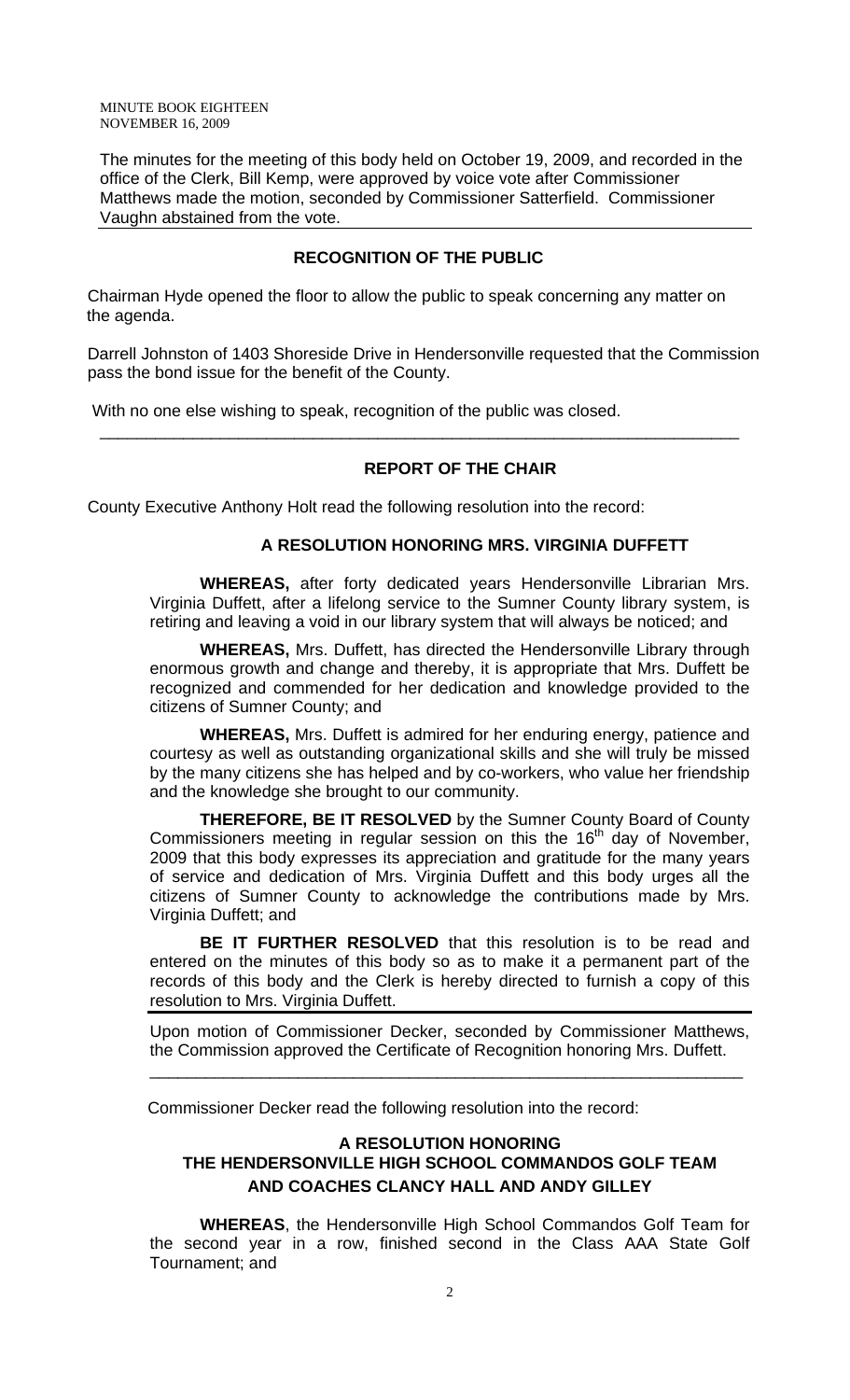**WHEREAS**, in tournament play, Sophomore Carson Jacobs placed fifth, posting a two-round total of 148 (75-73); Senior Trey Tarpley posting a 153 total (77-76); Sophomore Bryan Grisard (77-77) posting a 154 total and along with Senior Kevin Lee (79-75), and Senior Andrew Warner posting a 158 (78-80) and thereby taking the team to this honor; and

**WHEREAS**, the Hendersonville High School Commandos Golf Team, coached by Clancy Hall and Andy Gilley, played with pride and have brought honor not only to themselves and their team, but to their school and this county.

**NOW, THEREFORE BE IT RESOLVED** by the Sumner County Board of County Commissioners meeting in regular session on this the  $16<sup>th</sup>$  day of November, 2009, that this body does hereby congratulate the Hendersonville High School Commandos Golf Team and Coaches Clancy Hall and Andy Gilley for their outstanding, past and present, seasons; and

**BE IT FURTHER RESOLVED** that this resolution is to be spread on the minutes of this body and the Clerk is to furnish a copy of this resolution to the Hendersonville High School Commandos Golf Team and Coaches Clancy Hall and Andy Gilley.

\_\_\_\_\_\_\_\_\_\_\_\_\_\_\_\_\_\_\_\_\_\_\_\_\_\_\_\_\_\_\_\_\_\_\_\_\_\_\_\_\_\_\_\_\_\_\_\_\_\_\_\_\_\_\_\_\_\_\_\_\_\_\_\_

Upon motion of Commissioner Decker, seconded by Commissioner Kimbrough, the Commission approved the Certificate of Recognition honoring the Hendersonville High School golf team.

\_\_\_\_\_\_\_\_\_\_\_\_\_\_\_\_\_\_\_\_\_\_\_\_\_\_\_\_\_\_\_\_\_\_\_\_\_\_\_\_\_\_\_\_\_\_\_\_\_\_\_\_\_\_\_\_\_\_\_\_\_\_\_\_

Commissioner Stone read the following resolution into the record:

## **A RESOLUTION HONORING THE MERROL HYDE MAGNET SCHOOL ROBOTICS TEAM AND TEACHERS MIKE MARSH AND COLLEEN LLOYD**

 **WHEREAS,** the Merrol Hyde Magnet School Robotics Team competed in the Music City BEST (Boosting Engineering Science Technology) Competition and in only its second year of competition, received top honors in the Competition Award and first place in the BEST Award Categories; and

**WHEREAS,** the Merrol Hyde Magnet School Robotics Team lead by President William Butterworth; Vice-President Stephany Demmler; Oral Presentation Coordinator, Sponsors Coordinator and Booth and Table Coordinator Christie Thiessen; Spirit and Sportsmanship Coordinator and Booth and Table Coordinator Elizabeth Roll; Notebook Editor Andrea Steiner; Treasurer and Sponsors Coordinator Chris Swinea; Secretary Matthew Butera and teachers Mike Marsh and Colleen Lloyd are to be commended on their diligent effort, hard work and accomplishments which have brought honor not only to themselves but to their school and this county; and

**WHEREAS,** the skills they have learned and advancements made could one day be used to aid others in many ways and for their pioneering efforts they should be commended.

**NOW, THEREFORE BE IT RESOLVED** by the Sumner County Board of County Commissioners meeting in regular session on this the  $16<sup>th</sup>$  day of November, 2009, that this body does hereby congratulate the Merrol Hyde Magnet School Robotics Team and teachers Mike Marsh and Colleen Lloyd for their outstanding achievement; and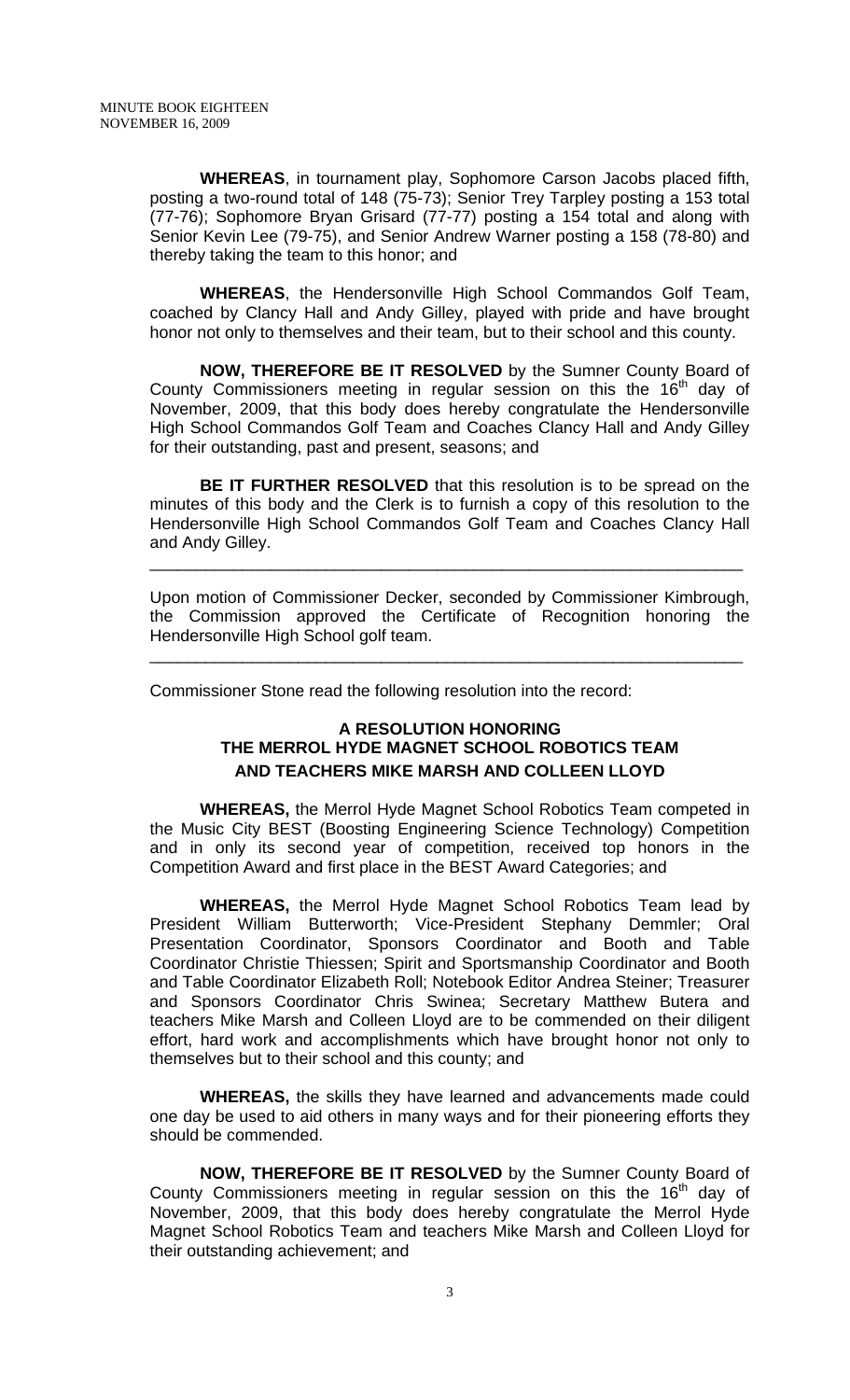**BE IT FURTHER RESOLVED** that this resolution is to be spread on the minutes of this body and the Clerk is to furnish a copy of this resolution to the Merrol Hyde Magnet School Robotics Team and teachers Mike Marsh and Colleen Lloyd.

\_\_\_\_\_\_\_\_\_\_\_\_\_\_\_\_\_\_\_\_\_\_\_\_\_\_\_\_\_\_\_\_\_\_\_\_\_\_\_\_\_\_\_\_\_\_\_\_\_\_\_\_\_\_\_\_\_\_\_\_\_\_\_\_

Upon motion of Commissioner Stone, seconded by Commissioner Paul Freels, the Commission approved the Certificate of Recognition honoring the Merrol Hyde Magnet School Robotics Team.

\_\_\_\_\_\_\_\_\_\_\_\_\_\_\_\_\_\_\_\_\_\_\_\_\_\_\_\_\_\_\_\_\_\_\_\_\_\_\_\_\_\_\_\_\_\_\_\_\_\_\_\_\_\_\_\_\_\_\_\_\_\_\_\_

Clerk Kemp read the following notice into the record:

## **PUBLIC NOTICE**

There will be a Public Hearing before the Sumner County Commission on November 16, 2009, at 7:00 P.M. in the Sumner County Administration Building Commission Chambers located at 355 N. Belvedere Drive in Gallatin, TN.

Wayne and Kathy Lackey are requesting to have their property rezoned from R1A to Commercial 1. Subject property is located at 3106 Hartsville Pike, Castalian Springs, TN. Is on Tax Map 110, Parcel 33, contains 3.51 acres and is zoned R1A.

A copy of this request is on file in the Sumner County Construction and Development Office which is located in Room 202 in the Sumner County Administration Building, 355 N. Belvedere Drive, Gallatin, TN.

Anyone having an interest, desiring to comment or ask questions concerning this request is invited to attend this meeting or call the Sumner County Construction and Development Office at (615) 452-1467.

\_\_\_\_\_\_\_\_\_\_\_\_\_\_\_\_\_\_\_\_\_\_\_\_\_\_\_\_\_\_\_\_\_\_\_\_\_\_\_\_\_\_\_\_\_\_\_\_\_\_\_\_\_\_\_\_\_\_\_\_\_\_\_\_

Chairman Hyde opened the public hearing for anyone wishing to speak.

Chairman Hyde recognized Commissioner Fennell who declared an indirect conflict of interest stating that he would vote his conscience.

He declared the public hearing closed with no one else wishing to speak.

Commissioner Frank Freels moved for approval of the following resolution; Commissioner Vaughn seconded the motion.

## **0911-01 A RESOLUTION APPROVING ZONING RECLASSIFICATION OF PROPERTY AT 3106 HARTSVILLE PIKE, CASTALIAN SPRINGS, TENNESSEE, CONTAINS 3.51 ACRES AND IS ON TAX MAP 110, PARCEL 33 FROM R1A TO COMMERCIAL 1 AND FOR SITE PLAN APPROVAL**

 **BE IT RESOLVED** by the Sumner County Board of County Commissioners meeting in regular session on this the  $16<sup>th</sup>$  day of November, 2009, that this body hereby approves zoning reclassification of property currently owned by Wayne and Kathy Lackey at 3106 Hartsville Pike, Castalian Springs, Tennessee, contains 3.51 acres and is on tax map 110, parcel 33 from R1A to Commercial 1 and for site plan approval.

**\_\_\_\_\_\_\_\_\_\_\_\_\_\_\_\_\_\_\_\_\_\_\_\_\_\_\_\_\_\_\_\_\_\_\_\_\_\_\_\_\_\_\_\_\_\_\_\_\_\_\_\_\_\_\_\_\_\_\_\_\_\_\_\_** 

Chairman Hyde declared the resolution approved upon voice vote of the body. \_\_\_\_\_\_\_\_\_\_\_\_\_\_\_\_\_\_\_\_\_\_\_\_\_\_\_\_\_\_\_\_\_\_\_\_\_\_\_\_\_\_\_\_\_\_\_\_\_\_\_\_\_\_\_\_\_\_\_\_\_\_\_\_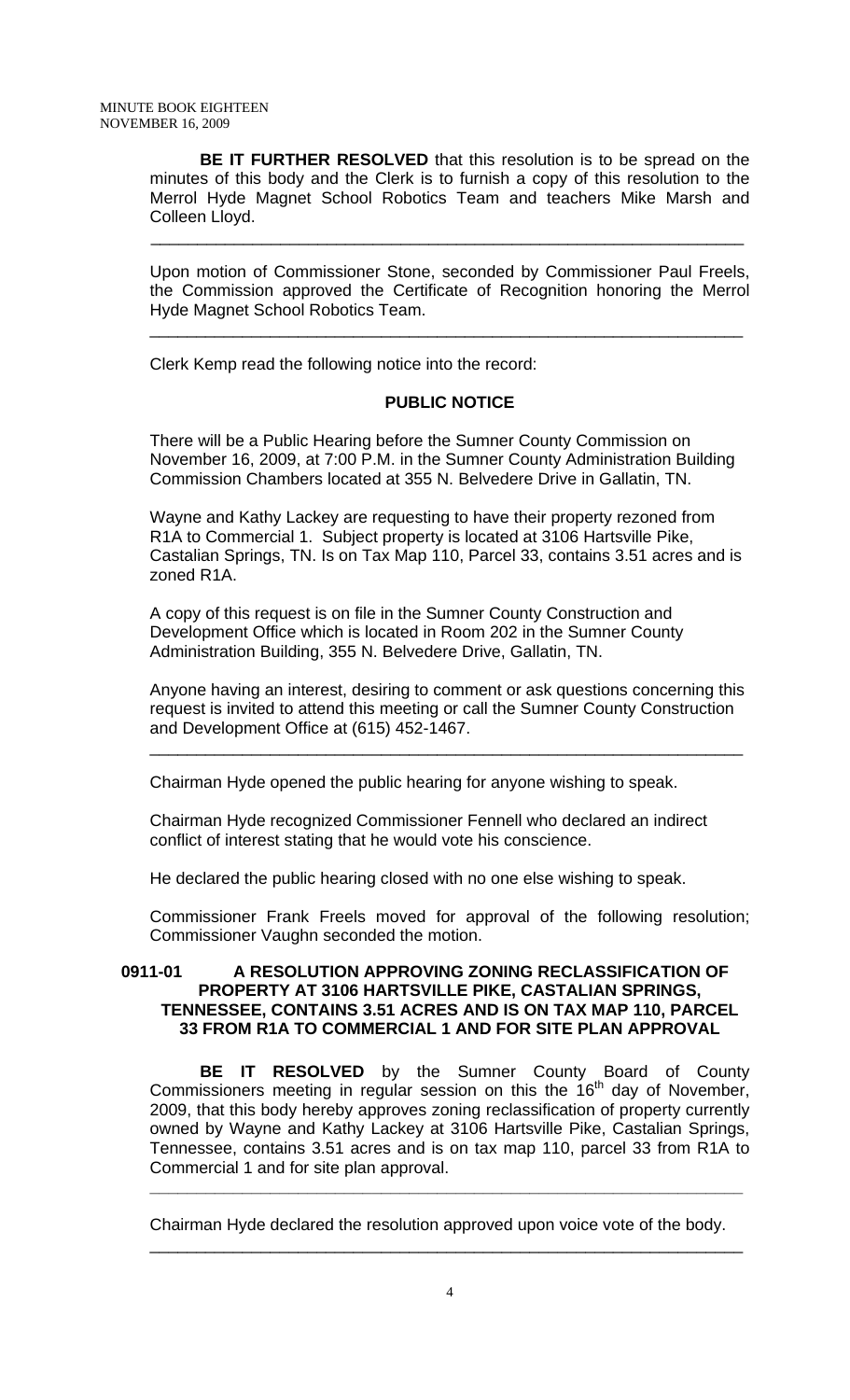Clerk Kemp read the following into the record:

#### **PUBLIC HEARING**

There will be a Public Hearing before the Sumner County Commission on November 16, 2009 at 7:00 p.m. in the Sumner County Administration Building Commission Chambers, located at 355 N. Belvedere Drive, Gallatin, TN.

The purpose of this public hearing is to discuss and possibly vote on the illicit discharge and connection and storm water management resolution. The purpose of this resolution is to provide for the health, safety, and general welfare of the citizens of Sumner County through the regulation of non-storm water discharges to the storm drainage system to the maximum extent practicable as required by Federal and State Law.

A copy of this request is on file in the Sumner County Construction and Development Office which is located in Room 202 in the Sumner County Administration Building, 355 N. Belvedere Drive, Gallatin, TN.

Anyone having an interest desiring to comment or ask questions concerning this request is invited to attend this meeting or call the Sumner County Construction and Development Office at (615)452-1467.

\_\_\_\_\_\_\_\_\_\_\_\_\_\_\_\_\_\_\_\_\_\_\_\_\_\_\_\_\_\_\_\_\_\_\_\_\_\_\_\_\_\_\_\_\_\_\_\_\_\_\_\_\_\_\_\_\_\_\_\_\_\_\_\_

Commissioner Goode moved to group and approve following resolutions; Commissioner Frank Freels seconded the motion.

## **0911-02 A RESOLUTION AMENDING, RE-ENACTING AND RE-ADOPTING THE STORM WATER MANAGEMENT RESOLUTION AND ADOPTING AND ENACTING THE ILLICIT DISCHARGE AND CONNECTION STORM WATER RESOLUTION**

 **BE IT RESOLVED** by the Sumner County Board of County Commissioners meeting in regular session on this the  $16<sup>th</sup>$  day of November, 2009, that this body hereby amends, re-enacts and re-adopts the **Sumner County Storm Water Management Resolution** attached herewith as Exhibit A (which is fully incorporated by reference) which sets forth the manner in which storm water is addressed in areas of new development, redevelopment, and significant redevelopment through the course of construction and postconstruction to maintain or benefit water quantity, water quality and effects on the quality of life and character of the County; and

**BE IT FURTHER RESOLVED** that this body does hereby adopt and enact the **Illicit Discharge and Connection Storm Water Resolution** attached herewith as Exhibit B (which is fully incorporated by reference) which sets forth the manner in which regulation of water discharges to the drainage system and the permitting process are addressed.

**BE IT FURTHER RESOLVED** that Exhibit A and Exhibit B shall take effect immediately, the public welfare requiring it (in file).

**\_\_\_\_\_\_\_\_\_\_\_\_\_\_\_\_\_\_\_\_\_\_\_\_\_\_\_\_\_\_\_\_\_\_\_\_\_\_\_\_\_\_\_\_\_\_\_\_\_\_\_\_\_\_\_\_\_\_\_\_\_\_\_\_** 

Chairman Hyde declared the resolution approved upon voice vote of the body. Chairman Hyde recognized Commissioner Goode who stated that a committee will be created to define the parameters for punitive measures.

\_\_\_\_\_\_\_\_\_\_\_\_\_\_\_\_\_\_\_\_\_\_\_\_\_\_\_\_\_\_\_\_\_\_\_\_\_\_\_\_\_\_\_\_\_\_\_\_\_\_\_\_\_\_\_\_\_\_\_\_\_\_\_\_

Commissioner Kimbrough yielded the floor to the County Law Director Leah Dennen who explained the timeliness and need for the bond issuance.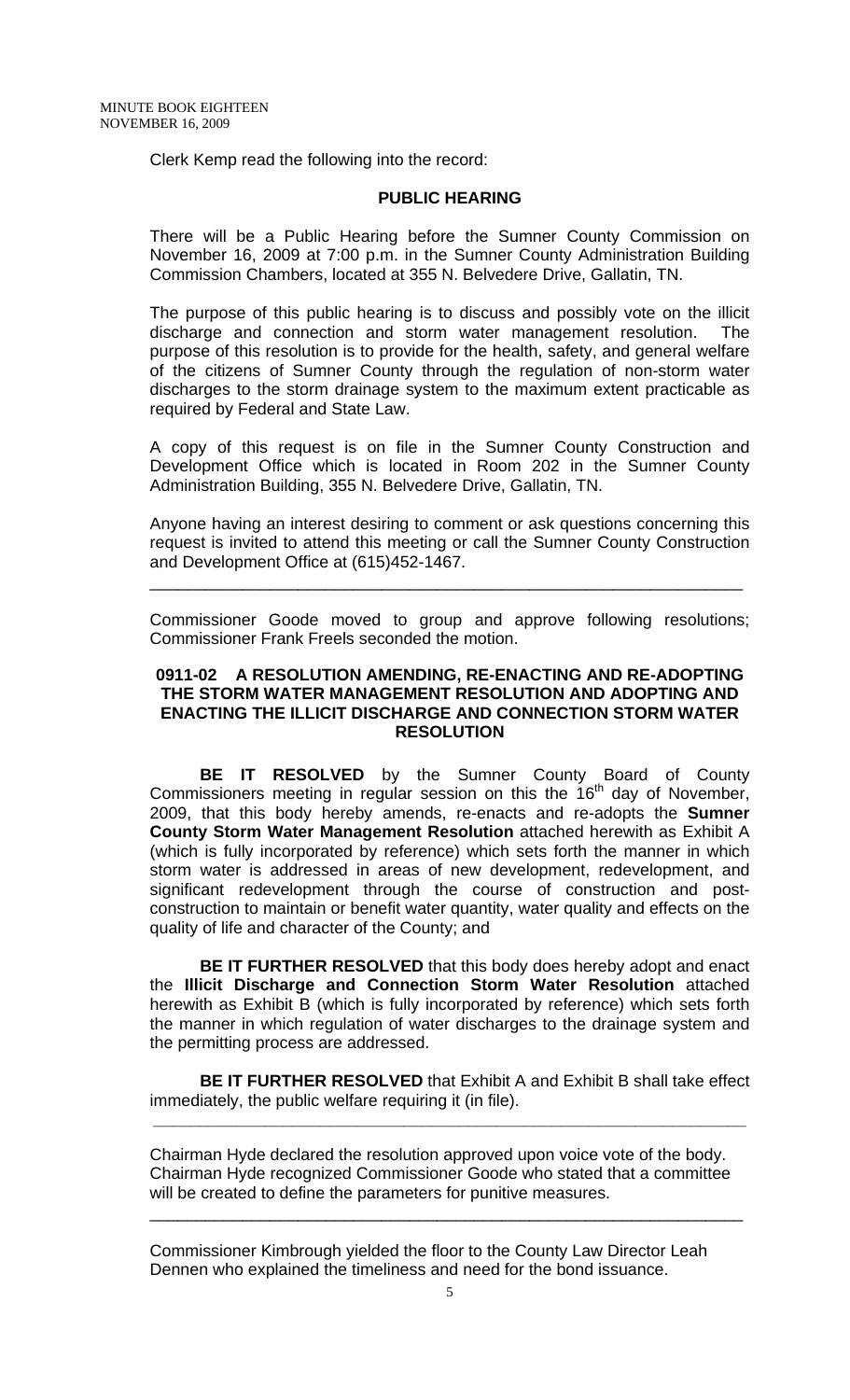Commissioner Vaughn moved, seconded by Commissioner Moser, to group Resolutions 0911-03, 0911-04 and 0911-05 for approval.

#### **RESOLUTION NO. 0911-03**

**A RESOLUTION AUTHORIZING THE ISSUANCE OF GENERAL OBLIGATION BONDS, IN THE AGGREGATE PRINCIPAL AMOUNT OF NOT TO EXCEED SIX MILLION SIX HUNDRED THOUSAND DOLLARS (\$6,600,000) OF SUMNER COUNTY, TENNESSEE; MAKING PROVISION FOR THE ISSUANCE, SALE AND PAYMENT OF SAID BONDS; ESTABLISHING THE TERMS THEREOF AND THE DISPOSITION OF PROCEEDS THEREFROM; AND PROVIDING FOR THE LEVY OF TAXES FOR THE PAYMENT OF PRINCIPAL OF, PREMIUM, IF ANY, AND INTEREST ON THE BONDS.** 

**WHEREAS,** pursuant to Sections 9-21-101, et seq., inclusive, Tennessee Code Annotated, as amended, counties in Tennessee are authorized through their respective governing bodies to issue and sell bonds of said counties to finance public works projects; and

**WHEREAS**, the Board of County Commissioners of Sumner County, Tennessee (the "County") hereby determines that it is necessary and advisable to issue not to exceed \$6,600,000 in aggregate principal amount of general obligation bonds, to be issued in one or more emissions, for the purpose of providing funds to: (i) construct, repair, renovate and equip public safety facilities; (ii) renovate and equip a public library jointly with the City of Portland; (iii) repair

and renovate County buildings; (iv) make a grant to one or more local governments or utility districts for the purpose of running water lines to citizens of the County; (v) repair, renovate and equip County school buildings and facilities; (vi) acquire all property, real and personal, appurtenant to the foregoing; (vii) pay legal, fiscal, administrative, architectural and engineering costs incident to all of the foregoing (collectively, the "Projects"); (viii) reimburse the appropriate fund of

the County for prior expenditures for the Projects, if applicable; (ix) pay any interfund notes issued by the County, proceeds of which were used for any of the foregoing purposes; and (x) payment of costs incident to the bonds authorized herein; and

**WHEREAS**, on the date hereof, the Board of Commissioners of the County adopted an Initial Resolution proposing the issuance of not to exceed \$6,600,000 in the aggregate principal amount of general obligation bonds, the proceeds of which shall be used for the purposes hereinabove set forth; and

**WHEREAS**, the Initial Resolution, together with the notice required by Section 9-21-206, Tennessee Code Annotated, has been published as required by law; and

**WHEREAS**, it is the intention of the Board of Commissioners of the County to adopt this resolution for the purpose of authorizing not to exceed \$6,600,000 in aggregate principal amount of said bonds, providing for the issuance, sale and payment of said bonds, establishing the terms thereof, and the disposition of proceeds there from, and providing for the levy of a tax under certain conditions for the payment of principal thereof, premium, if any, and interest thereon.

**NOW, THEREFORE, BE IT RESOLVED** by the Board of County Commissioners of Sumner County, Tennessee, as follows:

Section 1. Authority. The bonds authorized by this resolution are issued pursuant to Sections 9-21-101, et seq, Tennessee Code Annotated, as amended, and other applicable provisions of law.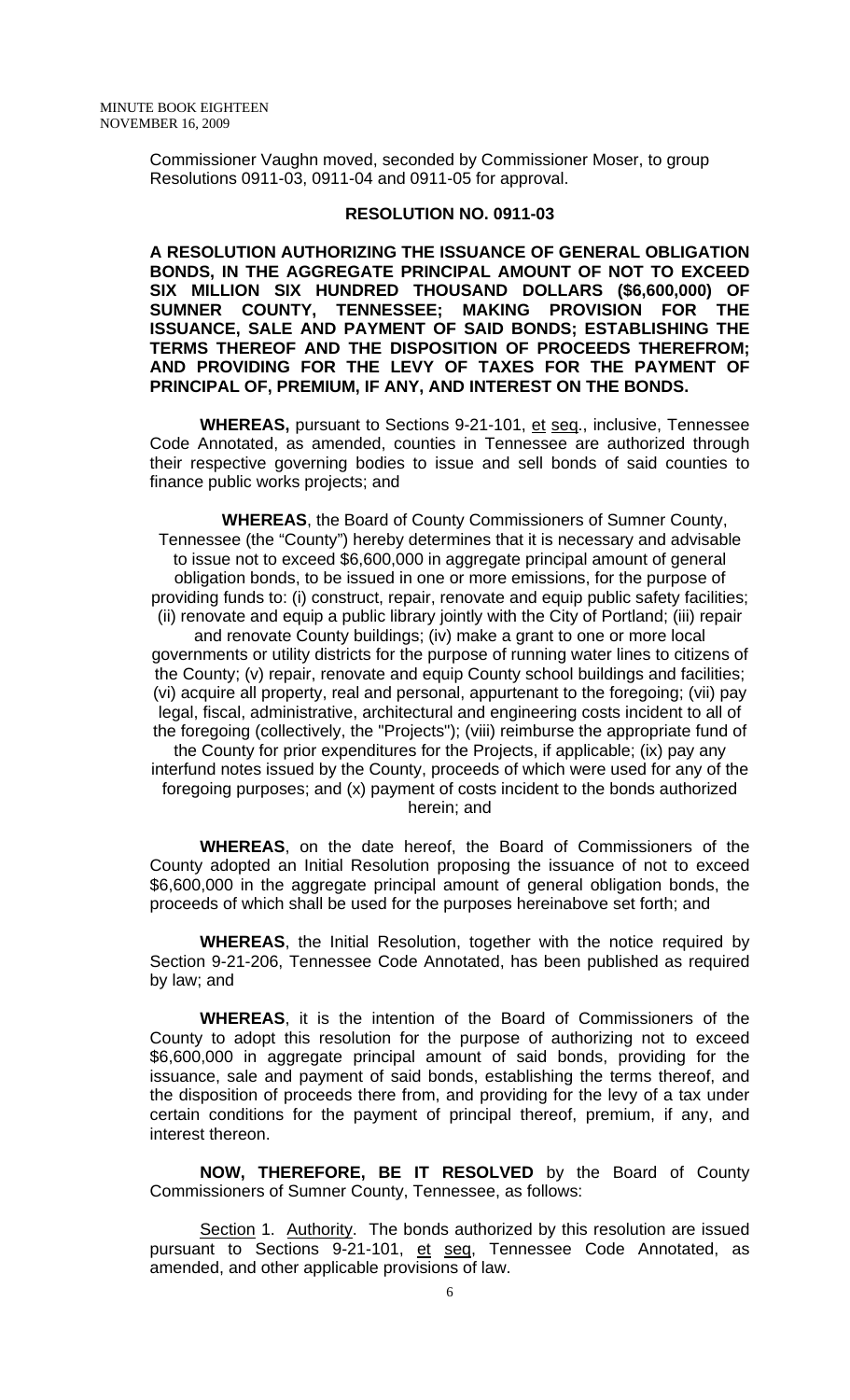Section 2. Definitions. The following terms shall have the following meanings in this resolution unless the text expressly or by necessary implication requires otherwise:

 (a) "Bonds" means the not to exceed \$6,600,000 General Obligation Bonds of the County, to be dated the date of issuance, and having such series designation or other dated date as shall be determined by the County Executive pursuant to Section 7 hereof;

 (b) "Book-Entry Form" or "Book-Entry System" means a form or system, as applicable, under which physical bond certificates in fully registered form are issued to a Depository, or to its nominee as Registered Owner, with the certificate of bonds being held by and "immobilized" in the custody of such Depository, and under which records maintained by persons, other than the County or the Registration Agent, constitute the written record that identifies, and records the transfer of, the beneficial "book-entry" interests in those bonds;

 (c) "Code" means the Internal Revenue Code of l986, as amended, and all regulations promulgated thereunder;

(d) "County" means Sumner County, Tennessee;

 (e) "Depository" means any securities depository that is a clearing agency under federal laws operating and maintaining, with its participants or otherwise, a Book-Entry System, including, but not limited to, DTC;

 (f) "DTC" means the Depository Trust Company, a limited purpose company organized under the laws of the State of New York, and its successors and assigns;

(g) "DTC Participant(s)" means securities brokers and dealers, banks, trust companies and clearing corporations that have access to the DTC System;

 (h) "Governing Body" means the Board of County Commissioners of the County;

 (i) "Projects" mean (i) constructing, repairing, renovating and equipping public safety facilities; (ii) constructing and equipping a public library jointly with the City of Portland; (iii) repairing and renovating County buildings; (iv) making a grant to one or more local governments or utility districts for the purpose of running water lines to citizens of the County; (v) repairing, renovating and equipping County school buildings and facilities; (vi) acquisition of all property, real and personal, appurtenant thereto; and (vii) payment of legal, fiscal, administrative, architectural and engineering costs incident to all of the foregoing; and

 (k) "Registration Agent" means Regions Bank, Nashville, Tennessee, as the registration and paying agent, or any successor designated by the Governing Body.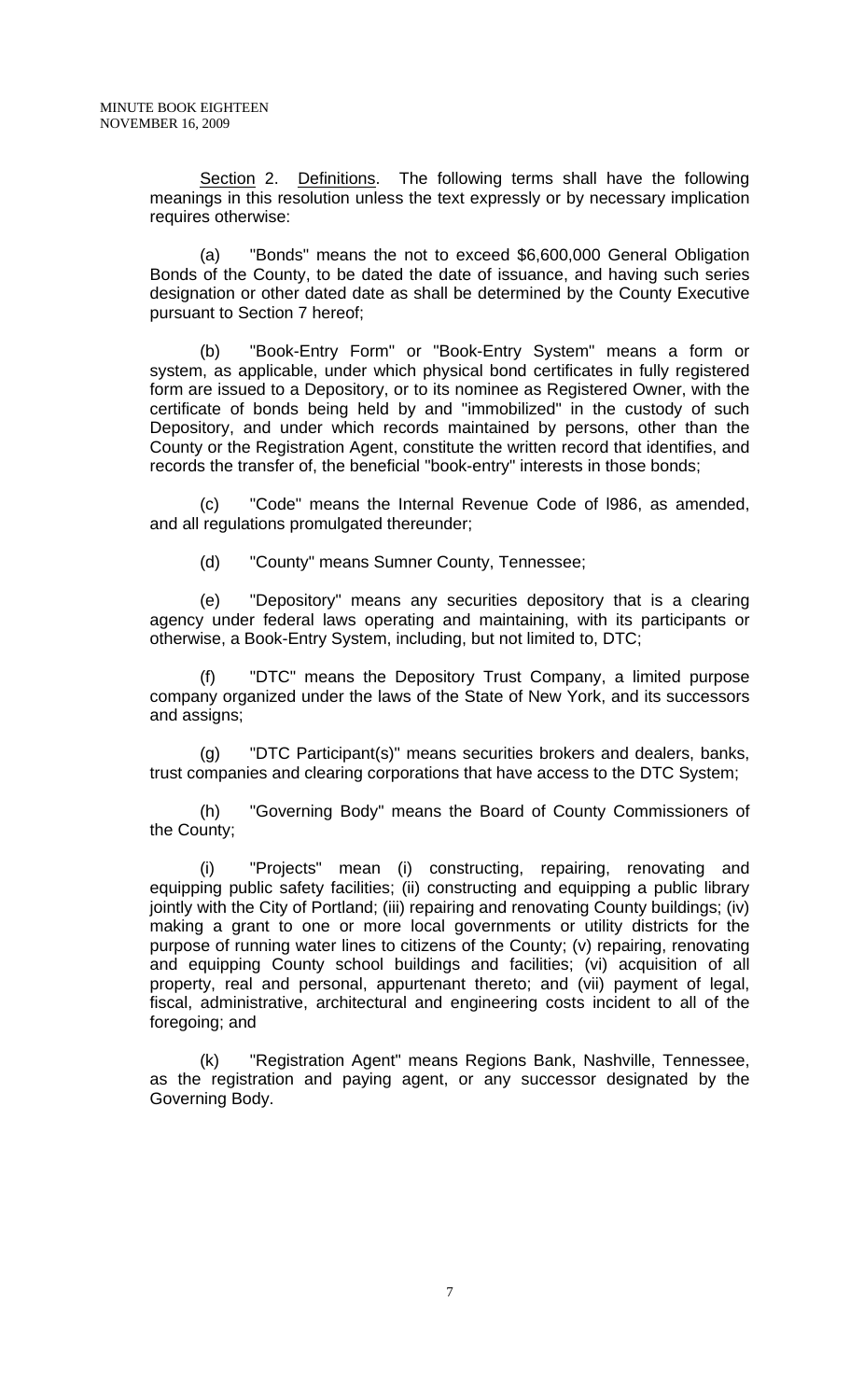Section 3. Authorization and Terms of the Bonds. (a) For the purpose of providing funds to (i) finance the cost of the Projects; (ii) reimburse the appropriate fund of the County for prior expenditures for the foregoing costs, if applicable; (iii) pay costs incident to the issuance and sale of the Bonds; and (iv) pay any interfund notes issued by the County, the proceeds of which were used for the Projects, there are hereby authorized to be issued bonds of the County in the aggregate principal amount of not to exceed \$6,600,000. The Bonds shall be issued in one or more emissions, in fully registered, Book-Entry Form (except as otherwise set forth herein), without coupons, and subject to the adjustments permitted under Section 7, shall be known as "General Obligation Bonds", shall be dated the date of issuance, and shall have such series designation or other dated date as shall be determined by the County Executive pursuant to Section 7 hereof. The Bonds shall bear interest at a rate or rates not to exceed five percent (5%) per annum, payable (subject to the adjustments permitted under Section 7) semi-annually on June 1 and December 1 in each year, commencing June 1, 2010. The Bonds shall be issued initially in \$5,000 denominations or integral multiples thereof, as shall be requested by the original purchaser thereof. Subject to the adjustments permitted pursuant to Section 7 hereof, the Bonds shall mature serially or be subject to mandatory redemption and be payable on June 1 of each year, subject to prior optional redemption as hereinafter provided, either serially or through mandatory redemption, in the years 2012 through 2020, inclusive.

 (b) Subject to the adjustments permitted under Section 7 hereof, the Bonds are not subject to optional redemption prior to maturity. If adjustments are made to the redemption provisions as permitted under Section 7 hereof and if less than all the Bonds shall be called for redemption, the maturities to be redeemed shall be selected by the Governing Body in its discretion. If less than all of the Bonds within a single maturity shall be called for redemption, the interests within the maturity to be redeemed shall be selected as follows:

 (i) if the Bonds are being held under a Book-Entry System by DTC, or a successor Depository, the Bonds to be redeemed shall be determined by DTC, or such successor Depository, by lot or such other manner as DTC, or such successor Depository, shall determine; or

 (ii) if the Bonds are not being held under a Book-Entry System by DTC, or a successor Depository, the Bonds within the maturity to be redeemed shall be selected by the Registration Agent by lot or such other random manner as the Registration Agent in its discretion shall determine.

 (c) Pursuant to Section 7 hereof, the County Executive is authorized to sell the Bonds, or any maturities thereof, as term bonds ("Term Bonds") with mandatory redemption requirements corresponding to the maturities set forth herein or as determined by the County Executive. In the event any or all the Bonds are sold as Term Bonds, the County shall redeem Term Bonds on redemption dates corresponding to the maturity dates set forth herein, in aggregate principal amounts equal to the maturity amounts established pursuant to Section 7 hereof for each redemption date, as such maturity amounts may be adjusted pursuant to Section 7 hereof, at a price of par plus accrued interest thereon to the date of redemption. The Term Bonds to be redeemed within a single maturity shall be selected in the manner described in subsection (b) above.

 At its option, to be exercised on or before the forty-fifth (45th) day next preceding any such mandatory redemption date, the County may (i) deliver to the Registration Agent for cancellation Bonds to be redeemed, in any aggregate principal amount desired, and/or (ii) receive a credit in respect of its redemption obligation under this mandatory redemption provision for any Bonds of the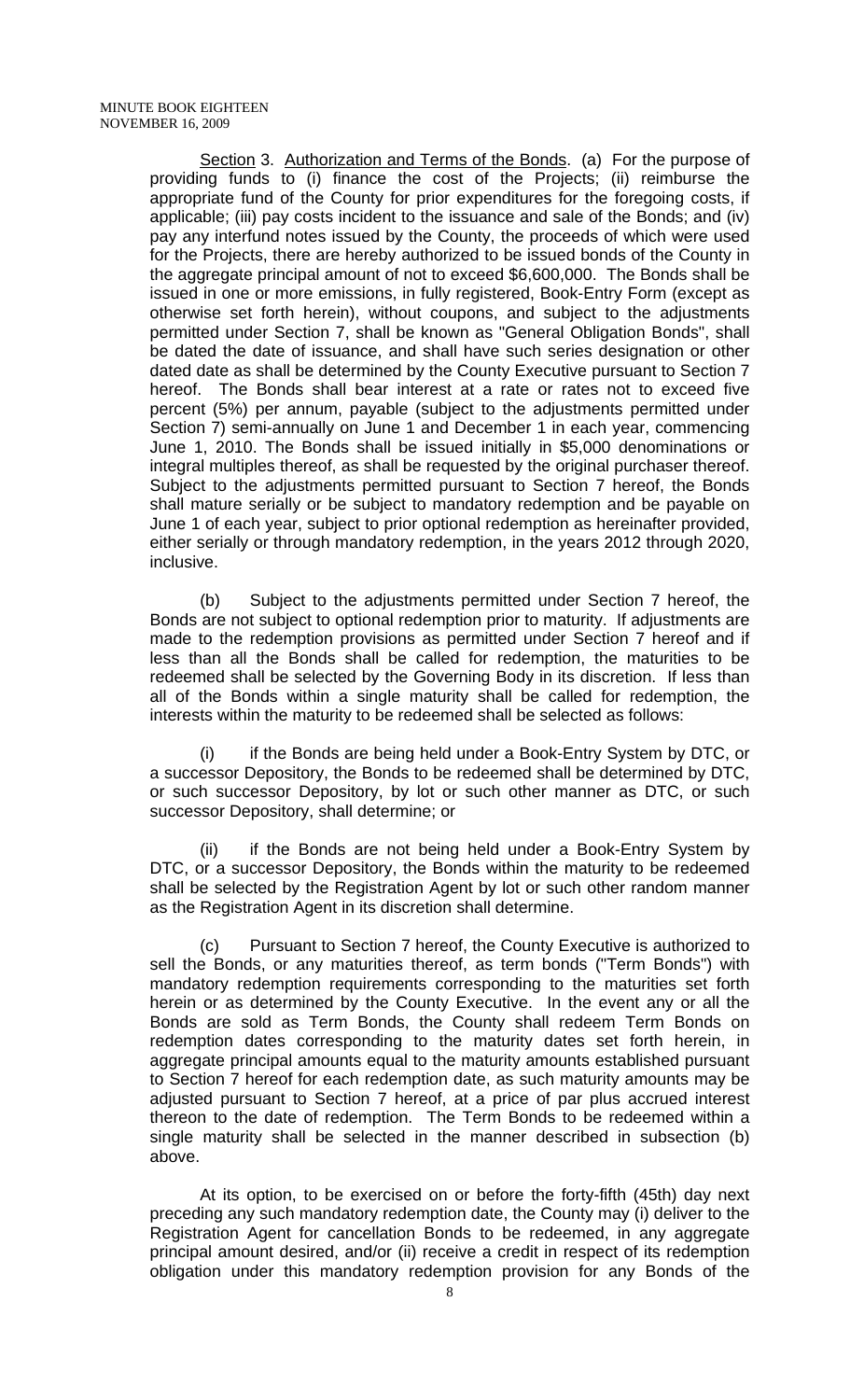maturity to be redeemed which prior to said date have been purchased or redeemed (otherwise than through the operation of this mandatory sinking fund redemption provision) and canceled by the Registration Agent and not theretofore applied as a credit against any redemption obligation under this mandatory sinking fund provision. Each Bond so delivered or previously purchased or redeemed shall be credited by the Registration Agent at 100% of the principal amount thereof on the obligation of the County on such payment date and any excess shall be credited on future redemption obligations in chronological order, and the principal amount of Bonds to be redeemed by operation of this mandatory sinking fund provision shall be accordingly reduced. The County shall on or before the forty-fifth (45th) day next preceding each payment date furnish the Registration Agent with its certificate indicating whether or not and to what extent the provisions of clauses (i) and (ii) of this subsection are to be availed of with respect to such payment and confirm that funds for the balance of the next succeeding prescribed payment will be paid on or before the next succeeding payment date.

 (d) Notice of call for redemption, whether optional (if adjustments are made to the redemption provisions as permitted under Section 7 hereof) or mandatory, shall be given by the Registration Agent on behalf of the County not less than thirty (30) nor more than sixty (60) days prior to the date fixed for redemption by sending an appropriate notice to the registered owners of the Bonds to be redeemed by first-class mail, postage prepaid, at the addresses shown on the Bond registration records of the Registration Agent as of the date of the notice; but neither failure to mail such notice nor any defect in any such notice so mailed shall affect the sufficiency of the proceedings for redemption of any of the Bonds for which proper notice was given. As long as DTC, or a successor Depository, is the registered owner of the Bonds, all redemption notices shall be mailed by the Registration Agent to DTC, or such successor Depository, as the registered owner of the Bonds, as and when above provided, and neither the County nor the Registration Agent shall be responsible for mailing notices of redemption to DTC Participants or Beneficial Owners. Failure of DTC, or any successor Depository, to provide notice to any DTC Participant or Beneficial Owner will not affect the validity of such redemption. The Registration Agent shall mail said notices as and when directed by the County pursuant to written instructions from an authorized representative of the County (other than for a mandatory sinking fund redemption, notices of which shall be given on the dates provided herein) given at least forty-five (45) days prior to the redemption date (unless a shorter notice period shall be satisfactory to the Registration Agent). From and after the redemption date, all Bonds called for redemption shall cease to bear interest if funds are available at the office of the Registration Agent for the payment thereof and if notice has been duly provided as set forth herein.

 (e) The Governing Body hereby authorizes and directs the Registration Agent to maintain Bond registration records with respect to the Bonds, to authenticate and deliver the Bonds as provided herein, either at original issuance or upon transfer, to effect transfers of the Bonds, to give all notices of redemption as required herein, to make all payments of principal and interest with respect to the Bonds as provided herein, to cancel and destroy Bonds which have been paid at maturity or upon earlier redemption or submitted for exchange or transfer, to furnish the County at least annually a certificate of destruction with respect to Bonds canceled and destroyed, and to furnish the County at least annually an audit confirmation of Bonds paid, Bonds outstanding and payments made with respect to interest on the Bonds. The County Executive is hereby authorized to execute and the County Clerk is hereby authorized to attest such written agreement between the County and the Registration Agent as they shall deem necessary and proper with respect to the obligations, duties and rights of the Registration Agent. The payment of all reasonable fees and expenses of the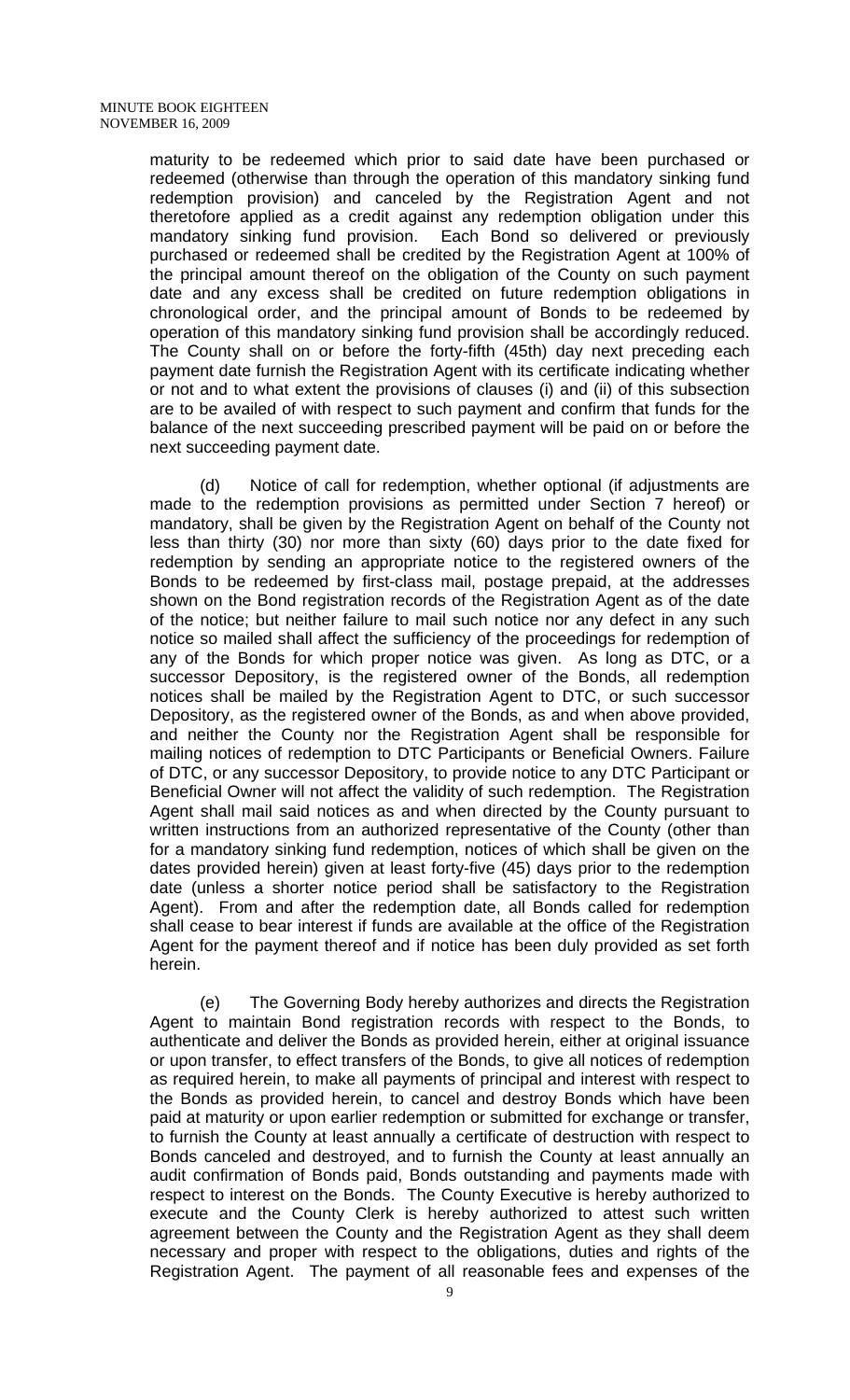Registration Agent for the discharge of its duties and obligations hereunder or under any such agreement is hereby authorized and directed.

The Bonds shall be payable, both principal and interest, in lawful money of the United States of America at the main office of the Registration Agent. The Registration Agent shall make all interest payments with respect to the Bonds by check or draft on each interest payment date directly to the registered owners as shown on the Bond registration records maintained by the Registration Agent as of the close of business on the fifteenth day of the month next preceding the interest payment date (the "Regular Record Date") by depositing said payment in the United States mail, postage prepaid, addressed to such owners at their addresses shown on said Bond registration records, without, except for final payment, the presentation or surrender of such registered Bonds, and all such payments shall discharge the obligations of the County in respect of such Bonds to the extent of the payments so made. Payment of principal of and premium, if any, on the Bonds shall be made upon presentation and surrender of such Bonds to the Registration Agent as the same shall become due and payable. All rates of interest specified herein shall be computed on the basis of a three hundred sixty (360) day year composed of twelve (12) months of thirty (30) days each. In the event the Bonds are no longer registered in the name of DTC, or a successor Depository, if requested by the Owner of at least \$1,000,000 in aggregate principal amount of the Bonds, payment of interest on such Bonds shall be paid by wire transfer to a bank within the continental United States or deposited to a designated account if such account is maintained with the Registration Agent and written notice of any such election and designated account is given to the Registration Agent prior to the record date.

 (g) Any interest on any Bond that is payable but is not punctually paid or duly provided for on any interest payment date (hereinafter "Defaulted Interest") shall forthwith cease to be payable to the registered owner on the relevant Regular Record Date; and, in lieu thereof, such Defaulted Interest shall be paid by the County to the persons in whose names the Bonds are registered at the close of business on a date (the "Special Record Date") for the payment of such Defaulted Interest, which shall be fixed in the following manner: the County shall notify the Registration Agent in writing of the amount of Defaulted Interest proposed to be paid on each Bond and the date of the proposed payment, and at the same time the County shall deposit with the Registration Agent an amount of money equal to the aggregate amount proposed to be paid in respect of such Defaulted Interest or shall make arrangements satisfactory to the Registration Agent for such deposit prior to the date of the proposed payment, such money when deposited to be held in trust for the benefit of the persons entitled to such Defaulted Interest as in this Section provided. Thereupon, not less than ten (10) days after the receipt by the Registration Agent of the notice of the proposed payment, the Registration Agent shall fix a Special Record Date for the payment of such Defaulted Interest which Date shall be not more than fifteen (15) nor less than ten (10) days prior to the date of the proposed payment to the registered owners. The Registration Agent shall promptly notify the County of such Special Record Date and, in the name and at the expense of the County, not less than ten (10) days prior to such Special Record Date, shall cause notice of the proposed payment of such Defaulted Interest and the Special Record Date therefore to be mailed, first class postage prepaid, to each registered owner at the address thereof as it appears in the Bond registration records maintained by the Registration Agent as of the date of such notice. Nothing contained in this Section or in the Bonds shall impair any statutory or other rights in law or in equity of any registered owner arising as a result of the failure of the County to punctually pay or duly provide for the payment of principal of, premium, if any, and interest on the Bonds when due.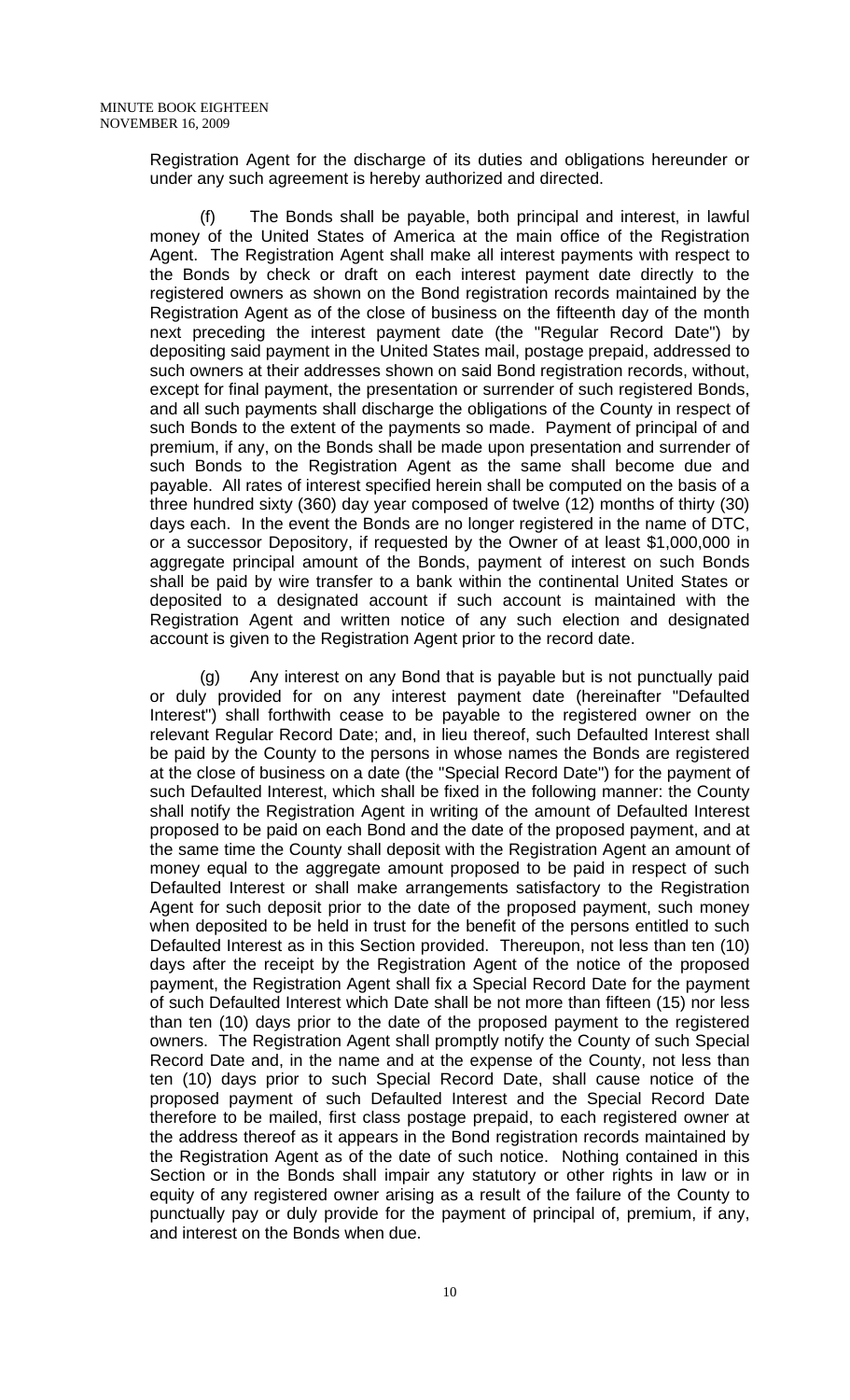(h) The Bonds are transferable only by presentation to the Registration Agent by the registered owner, or his legal representative duly authorized in writing, of the registered Bond(s) to be transferred with the form of assignment on the reverse side thereof completed in full and signed with the name of the registered owner as it appears upon the face of the Bond(s) accompanied by appropriate documentation necessary to prove the legal capacity of any legal representative of the registered owner. Upon receipt of the Bond(s) in such form and with such documentation, if any, the Registration Agent shall issue a new Bond or the Bond to the assignee(s) in \$5,000 denominations, or integral multiples thereof, as requested by the registered owner requesting transfer. The Registration Agent shall not be required to transfer or exchange any Bond during the period commencing on a Regular or Special Record Date and ending on the corresponding interest payment date of such Bond, nor to transfer or exchange any Bond after the publication of notice calling such Bond for redemption has been made, nor to transfer or exchange any Bond during the period following the receipt of instructions from the County to call such Bond for redemption; provided, the Registration Agent, at its option, may make transfers after any of said dates. No charge shall be made to any registered owner for the privilege of transferring any Bond, provided that any transfer tax relating to such transaction shall be paid by the registered owner requesting transfer. The person in whose name any Bond shall be registered shall be deemed and regarded as the absolute owner thereof for all purposes and neither the County nor the Registration Agent shall be affected by any notice to the contrary whether or not any payments due on the Bonds shall be overdue. The Bonds, upon surrender to the Registration Agent, may, at the option of the registered owner, be exchanged for an equal aggregate principal amount of the Bonds of the same maturity in any authorized denomination or denominations.

The Bonds shall be executed in such manner as may be prescribed by applicable law, in the name, and on behalf, of the County with the manual or facsimile signature of the County Executive and with the official seal, or a facsimile thereof, of the County impressed or imprinted thereon and attested by the manual or facsimile signature of the County Clerk or his designee.

Except as otherwise provided in this resolution, the Bonds shall be registered in the name of Cede & Co., as nominee of DTC, which will act as securities depository for the Bonds. References in this Section to a Bond or the Bonds shall be construed to mean the Bond or the Bonds that are held under the Book-Entry System. One Bond for each maturity shall be issued to DTC and immobilized in its custody. A Book-Entry System shall be employed, evidencing ownership of the Bonds in authorized denominations, with transfers of beneficial ownership effected on the records of DTC and the DTC Participants pursuant to rules and procedures established by DTC.

 Each DTC Participant shall be credited in the records of DTC with the amount of such DTC Participant's interest in the Bonds. Beneficial ownership interests in the Bonds may be purchased by or through DTC Participants. The holders of these beneficial ownership interests are hereinafter referred to as the "Beneficial Owners." The Beneficial Owners shall not receive the Bonds representing their beneficial ownership interests. The ownership interests of each Beneficial Owner shall be recorded through the records of the DTC Participant from which such Beneficial Owner purchased its Bonds. Transfers of ownership interests in the Bonds shall be accomplished by book entries made by DTC and, in turn, by DTC Participants acting on behalf of Beneficial Owners. SO LONG AS CEDE & CO., AS NOMINEE FOR DTC, IS THE REGISTERED OWNER OF THE BONDS, THE REGISTRATION AGENT SHALL TREAT CEDE & CO., AS THE ONLY HOLDER OF THE BONDS FOR ALL PURPOSES UNDER THIS RESOLUTION, INCLUDING RECEIPT OF ALL PRINCIPAL OF, PREMIUM, IF ANY, AND INTEREST ON THE BONDS, RECEIPT OF NOTICES,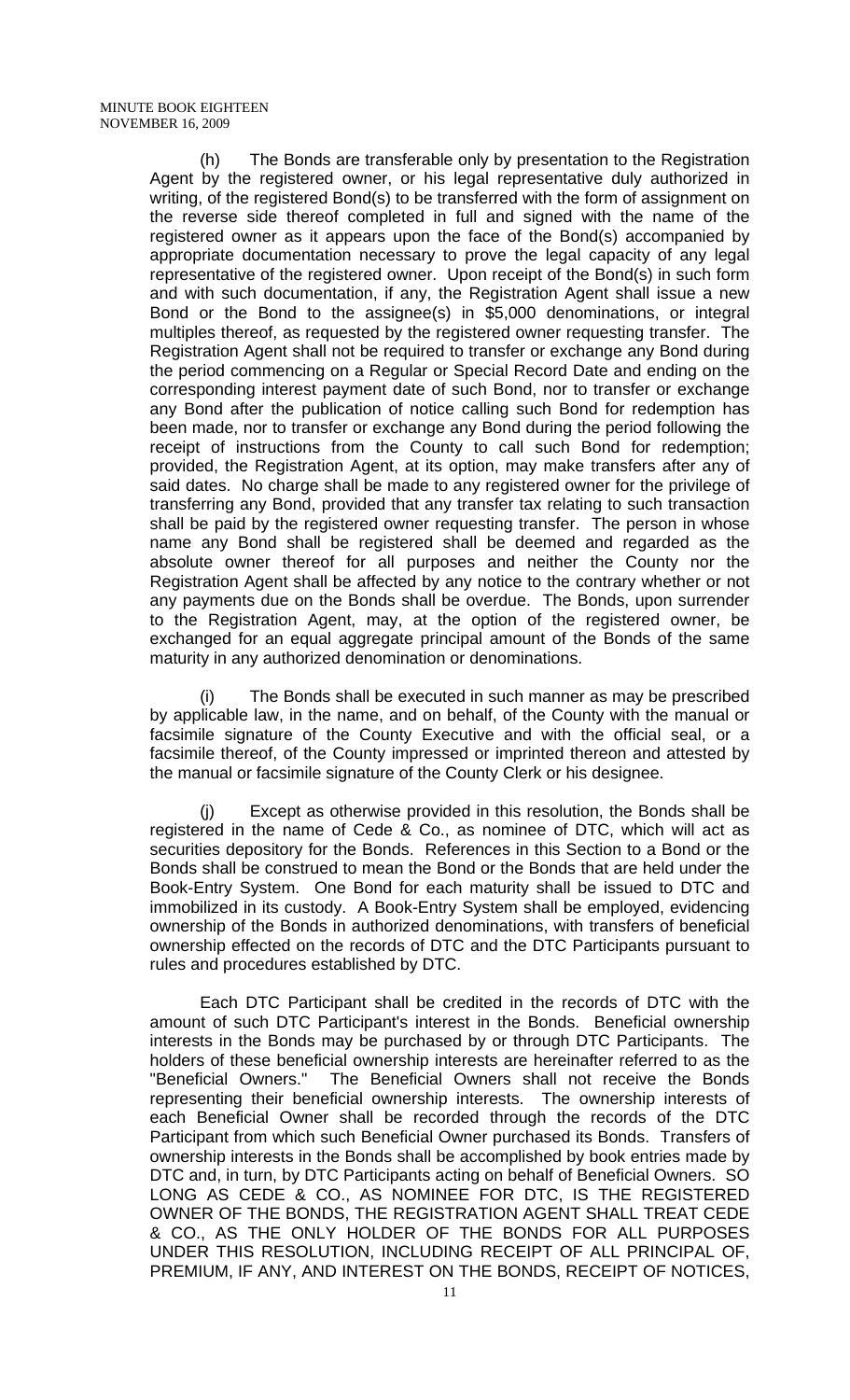VOTING AND REQUESTING OR DIRECTING THE REGISTRATION AGENT TO TAKE OR NOT TO TAKE, OR CONSENTING TO, CERTAIN ACTIONS UNDER THIS RESOLUTION.

 Payments of principal, interest, and redemption premium, if any, with respect to the Bonds, so long as DTC is the only owner of the Bonds, shall be paid by the Registration Agent directly to DTC or its nominee, Cede & Co. as provided in the Letter of Representation relating to the Bonds from the County and the Registration Agent to DTC (the "Letter of Representation"). DTC shall remit such payments to DTC Participants, and such payments thereafter shall be paid by DTC Participants to the Beneficial Owners. The County and the Registration Agent shall not be responsible or liable for payment by DTC or DTC Participants, for sending transaction statements or for maintaining, supervising or reviewing records maintained by DTC or DTC Participants.

 In the event that (1) DTC determines not to continue to act as securities depository for the Bonds, or (2) the County determines that the continuation of the Book-Entry System of evidence and transfer of ownership of the Bonds would adversely affect their interests or the interests of the Beneficial Owners of the Bonds, then the County shall discontinue the Book-Entry System with DTC or, upon request of such original purchaser, deliver the Bonds to the original purchaser in the form of fully registered Bonds, as the case may be. If the County fails to identify another qualified securities depository to replace DTC, the County shall cause the Registration Agent to authenticate and deliver replacement Bonds in the form of fully registered Bonds to each Beneficial Owner. If the purchaser(s) certifies that it intends to hold the Bonds for its own account and has no present intent to reoffer the Bonds, then the County may issue the Bonds fully registered certificated Bonds in lieu of using DTC.

 THE COUNTY AND THE REGISTRATION AGENT SHALL NOT HAVE ANY RESPONSIBILITY OR OBLIGATIONS TO ANY DTC PARTICIPANT OR ANY BENEFICIAL OWNER WITH RESPECT TO (i) THE BONDS; (ii) THE ACCURACY OF ANY RECORDS MAINTAINED BY DTC OR ANY DTC PARTICIPANT; (iii) THE PAYMENT BY DTC OR ANY DTC PARTICIPANT OF ANY AMOUNT DUE TO ANY BENEFICIAL OWNER IN RESPECT OF THE PRINCIPAL OF AND INTEREST ON THE BONDS; (iv) THE DELIVERY OR TIMELINESS OF DELIVERY BY DTC OR ANY DTC PARTICIPANT OF ANY NOTICE DUE TO ANY BENEFICIAL OWNER THAT IS REQUIRED OR PERMITTED UNDER THE TERMS OF THIS RESOLUTION TO BE GIVEN TO BENEFICIAL OWNERS, (v) THE SELECTION OF BENEFICIAL OWNERS TO RECEIVE PAYMENTS IN THE EVENT OF ANY PARTIAL REDEMPTION OF THE BONDS; OR (vi) ANY CONSENT GIVEN OR OTHER ACTION TAKEN BY DTC, OR ITS NOMINEE, CEDE & CO., AS OWNER.

 (k) The Registration Agent is hereby authorized to take such action as may be necessary from time to time to qualify and maintain the Bonds for deposit with DTC, including but not limited to, wire transfers of interest and principal payments with respect to the Bonds, utilization of electronic book entry data received from DTC in place of actual delivery of Bonds and provision of notices with respect to Bonds registered by DTC (or any of its designees identified to the Registration Agent) by overnight delivery, courier service, telegram, telecopy or other similar means of communication. No such arrangements with DTC may adversely affect the interest of any of the owners of the Bonds, provided, however, that the Registration Agent shall not be liable with respect to any such arrangements it may make pursuant to this section.

 (l) The Registration Agent is hereby authorized to authenticate and deliver the Bonds to the original purchaser, upon receipt by the County of the proceeds of the sale thereof and to authenticate and deliver Bonds in exchange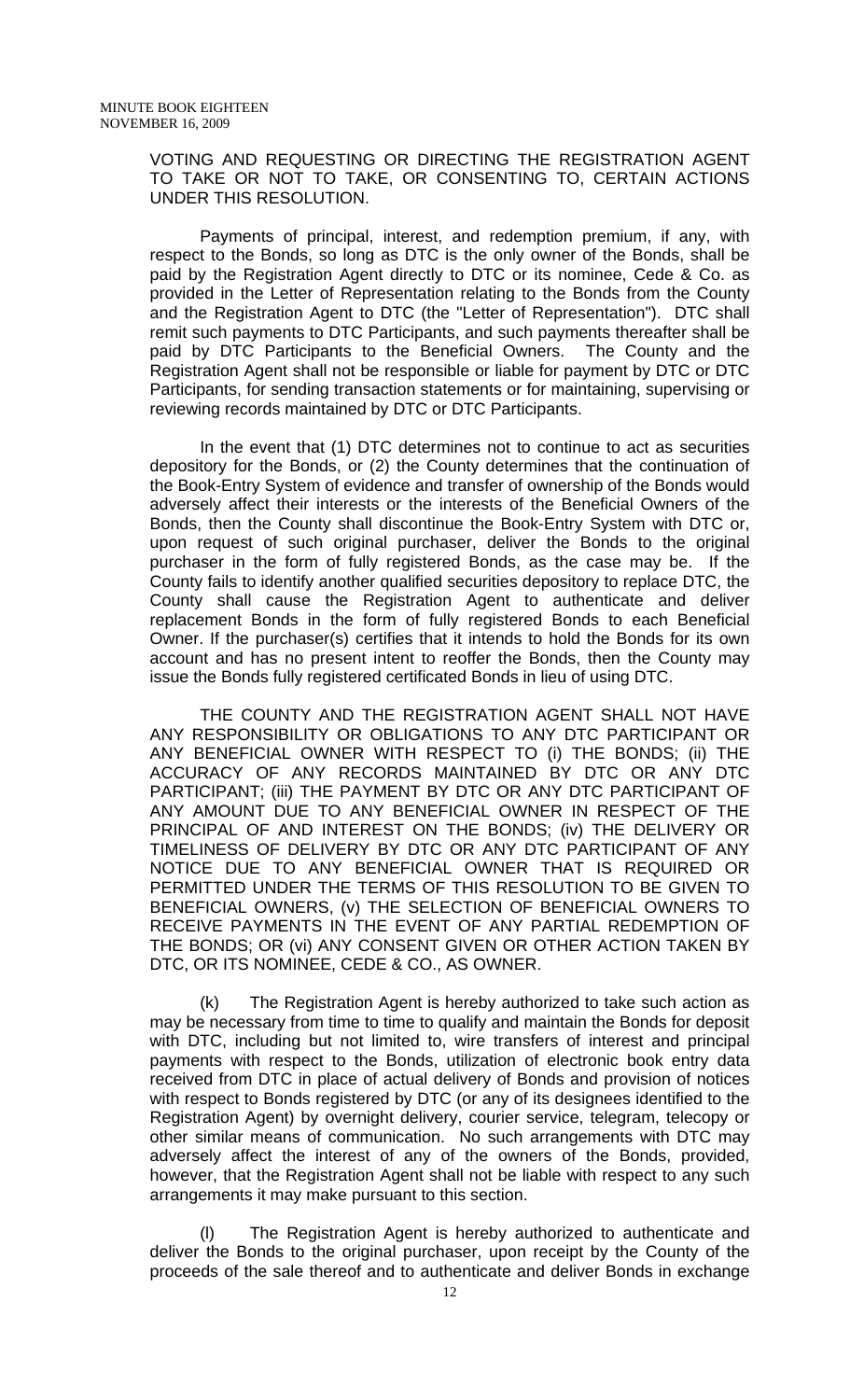for Bonds of the same principal amount delivered for transfer upon receipt of the Bond(s) to be transferred in proper form with proper documentation as hereinabove described. The Bonds shall not be valid for any purpose unless authenticated by the Registration Agent by the manual signature of an officer thereof on the certificate set forth herein on the Bond form.

 (m) In case any Bond shall become mutilated, or be lost, stolen, or destroyed, the County, in its discretion, shall issue, and the Registration Agent, upon written direction from the County, shall authenticate and deliver, a new Bond of like tenor, amount, maturity and date, in exchange and substitution for, and upon the cancellation of, the mutilated Bond, or in lieu of and in substitution for such lost, stolen or destroyed Bond, or if any such Bond shall have matured or shall be about to mature, instead of issuing a substituted Bond the County may pay or authorize payment of such Bond without surrender thereof. In every case the applicant shall furnish evidence satisfactory to the County and the Registration Agent of the destruction, theft or loss of such Bond, and indemnity satisfactory to the County and the Registration Agent; and the County may charge the applicant for the issue of such new Bond an amount sufficient to reimburse the County for the expense incurred by it in the issue thereof.

Section 4. Source of Payment. The Bonds shall be payable from unlimited ad valorem taxes to be levied on all taxable property within the County. For the prompt payment of principal of, premium, if any, and interest on the Bonds, the full faith and credit of the County are hereby irrevocably pledged.

 Section 5. Form of Bonds. The Bonds shall be in substantially the following form, the omissions to be appropriately completed when the Bonds are prepared and delivered:

(Form of Face of Bond)

REGISTERED

REGISTERED

Number \_\_\_\_\_

#### $\frac{1}{2}$ UNITED STATES OF AMERICA STATE OF TENNESSEE COUNTY OF SUMNER GENERAL OBLIGATION BOND, SERIES \_\_\_

Interest Rate: Maturity Date: Date of Bond:

Registered Owner: CEDE & CO.

Principal Amount:

 FOR VALUE RECEIVED, Sumner County, Tennessee (the "County") hereby promises to pay to the registered owner hereof, hereinabove named, or registered assigns, in the manner hereinafter provided, the principal amount hereinabove set forth on the maturity date hereinabove set forth (or upon earlier redemption as set forth herein), and to pay interest (computed on the basis of a 360-day year of twelve 30-day months) on said principal amount at the annual rate of interest hereinabove set forth from the date hereof until said maturity date [or redemption date], said interest being payable on [June 1, 2010], and semiannually thereafter on the first day of [June] and [December] in each year until this Bond matures [or is redeemed]. The principal hereof and interest hereon are payable in lawful money of the United States of America by check or draft at the principal corporate trust office of Regions Bank, Nashville, Tennessee, as registration agent and paying agent (the "Registration Agent"). The Registration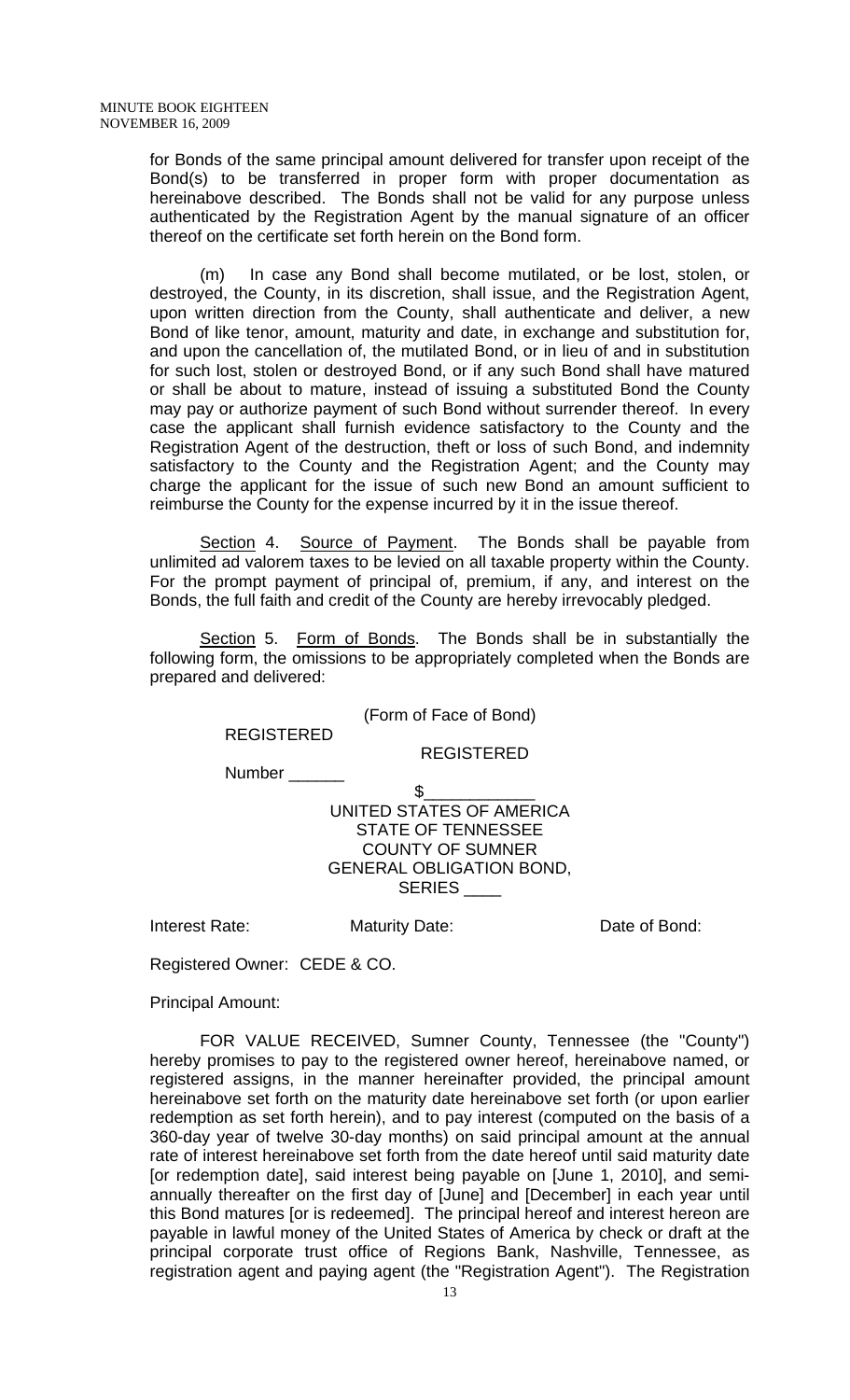Agent shall make all interest payments with respect to this Bond on each interest payment date directly to the registered owner hereof shown on the Bond registration records maintained by the Registration Agent as of the close of business on the fifteenth day of the month next preceding the interest payment date (the "Regular Record Date") by check or draft mailed to such owner at such owner's address shown on said Bond registration records, without, except for final payment, the presentation or surrender of this Bond, and all such payments shall discharge the obligations of the County to the extent of the payments so made. Any such interest not so punctually paid or duly provided for on any interest payment date shall forthwith cease to be payable to the registered owner on the relevant Regular Record Date; and, in lieu thereof, such defaulted interest shall be payable to the person in whose name this Bond is registered at the close of business on the date (the "Special Record Date") for payment of such defaulted interest to be fixed by the Registration Agent, notice of which shall be given to the owners of the Bonds of the issue of which this Bond is one not less than ten (10) days prior to such Special Record Date. Payment of principal of [and premium, if any, on] this Bond shall be made when due upon presentation and surrender of this Bond to the Registration Agent.

 Except as otherwise provided herein or in the Resolution, as hereinafter defined, this Bond shall be registered in the name of Cede & Co., as nominee of The Depository Trust Company, New York, New York ("DTC"), which will act as securities depository for the Bonds of the series of which this Bond is one. One Bond for each maturity of the Bonds shall be issued to DTC and immobilized in its custody. A book-entry system shall be employed, evidencing ownership of the Bonds in \$5,000 denominations, or multiples thereof, with transfers of beneficial ownership effected on the records of DTC and the DTC Participants, as defined in the Resolution, pursuant to rules and procedures established by DTC. So long as Cede & Co., as nominee for DTC, is the registered owner of the Bonds, the County and the Registration Agent shall treat Cede & Co., as the only owner of the Bonds for all purposes under the Resolution, including receipt of all principal and maturity amounts of, premium, if any, and interest on the Bonds, receipt of notices, voting and requesting or taking or not taking, or consenting to, certain actions hereunder. Payments of principal, maturity amounts, interest, and redemption premium, if any, with respect to the Bonds, so long as DTC is the only owner of the Bonds, shall be paid directly to DTC or its nominee, Cede & Co. DTC shall remit such payments to DTC Participants, and such payments thereafter shall be paid by DTC Participants to the Beneficial Owners, as defined in the Resolution. Neither the County nor the Registration Agent shall be responsible or liable for payment by DTC or DTC Participants, for sending transaction statements or for maintaining, supervising or reviewing records maintained by DTC or DTC Participants. In the event that (1) DTC determines not to continue to act as securities depository for the Bonds or (2) the County determines that the continuation of the book-entry system of evidence and transfer of ownership of the Bonds would adversely affect its interests or the interests of the Beneficial Owners of the Bonds, the County may discontinue the book-entry system with DTC. If the County fails to identify another qualified securities depository to replace DTC, the County shall cause the Registration Agent to authenticate and deliver replacement Bonds in the form of fully registered Bonds to each Beneficial Owner. Neither the County nor the Registration Agent shall have any responsibility or obligations to any DTC Participant or any Beneficial Owner with respect to (i) the Bonds; (ii) the accuracy of any records maintained by DTC or any DTC Participant; (iii) the payment by DTC or any DTC Participant of any amount due to any Beneficial Owner in respect of the principal or maturity amounts of and interest on the Bonds; (iv) the delivery or timeliness of delivery by DTC or any DTC Participant of any notice due to any Beneficial Owner that is required or permitted under the terms of the Resolution to be given to Beneficial Owners, (v) the selection of Beneficial Owners to receive payments in the event of any partial redemption of the Bonds;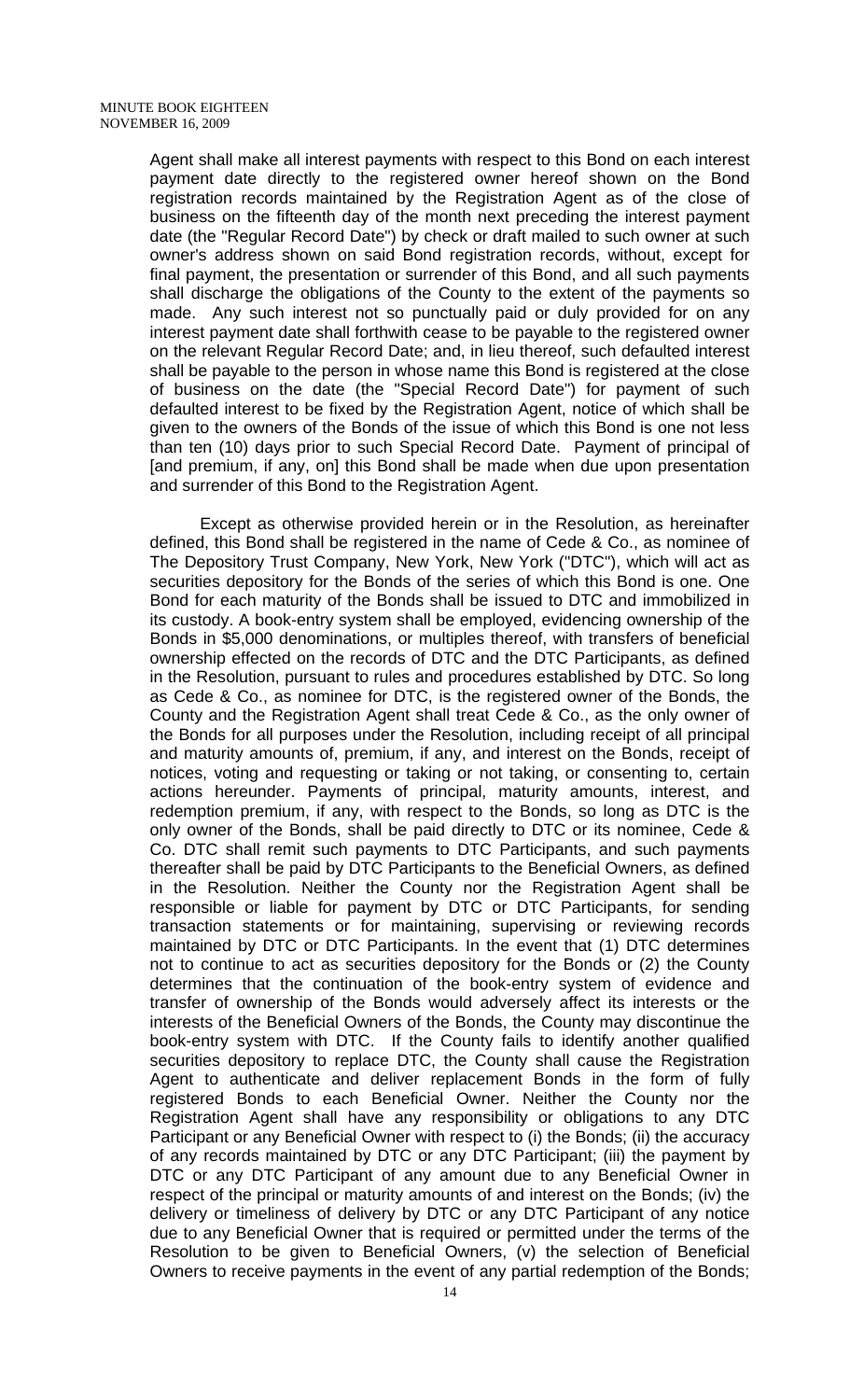or (vi) any consent given or other action taken by DTC, or its nominee, Cede & Co., as owner.

 [Bonds of the issue of which this Bond are not subject to optional redemption prior to maturity.]

[If less than all the Bonds shall be called for redemption, the maturities to be redeemed shall be designated by the Board of County Commissioners of the County, in its discretion. If less than all the principal amount of the Bonds of a maturity shall be called for redemption, the interests within the maturity to be redeemed shall be selected as follows:

 (i) if the Bonds are being held under a Book-Entry System by DTC, or a successor Depository, the amount of the interest of each DTC Participant in the Bonds to be redeemed shall be determined by DTC, or such successor Depository, by lot or such other manner as DTC, or such successor Depository, shall determine; or

 (ii) if the Bonds are not being held under a Book-Entry System by DTC, or a successor Depository, the Bonds within the maturity to be redeemed shall be selected by the Registration Agent by lot or such other random manner as the Registration Agent in its discretion shall determine.]

 [Subject to the credit hereinafter provided, the County shall redeem Bonds maturing \_\_\_\_\_\_\_\_\_\_\_\_\_\_\_\_\_\_\_\_\_\_\_\_\_\_\_\_\_\_\_\_\_\_\_\_\_\_\_\_\_\_\_\_ on the redemption dates set forth below opposite the maturity dates, in aggregate principal amounts equal to the respective dollar amounts set forth below opposite the respective redemption dates at a price of par plus accrued interest thereon to the date of redemption. DTC, as securities depository for the series of Bonds of which this Bond is one, or such Person as shall then be serving as the securities depository for the Bonds, shall determine the interest of each Participant in the Bonds to be redeemed using its procedures generally in use at that time. If DTC, or another securities depository is no longer serving as securities depository for the Bonds, the Bonds to be redeemed within a maturity shall be selected by the Registration Agent by lot or such other random manner as the Registration Agent in its discretion shall select. The dates of redemption and principal amount of Bonds to be redeemed on said dates are as follows:

Principal Amount

| Final           | Redemption | of Bonds |
|-----------------|------------|----------|
| <b>Maturity</b> | Date       | Redeemed |

#### \*Final Maturity

 At its option, to be exercised on or before the forty-fifth (45th) day next preceding any such redemption date, the County may (i) deliver to the Registration Agent for cancellation Bonds to be redeemed, in any aggregate principal amount desired, and/or (ii) receive a credit in respect of its redemption obligation under this mandatory redemption provision for any Bonds of the maturity to be redeemed which prior to said date have been purchased or redeemed (otherwise than through the operation of this mandatory sinking fund redemption provision) and canceled by the Registration Agent and not theretofore applied as a credit against any redemption obligation under this mandatory sinking fund provision. Each Bond so delivered or previously purchased or redeemed shall be credited by the Registration Agent at 100% of the principal amount thereof on the obligation of the County on such payment date and any excess shall be credited on future redemption obligations in chronological order, and the principal amount of Bonds to be redeemed by operation of this mandatory sinking fund provision shall be accordingly reduced.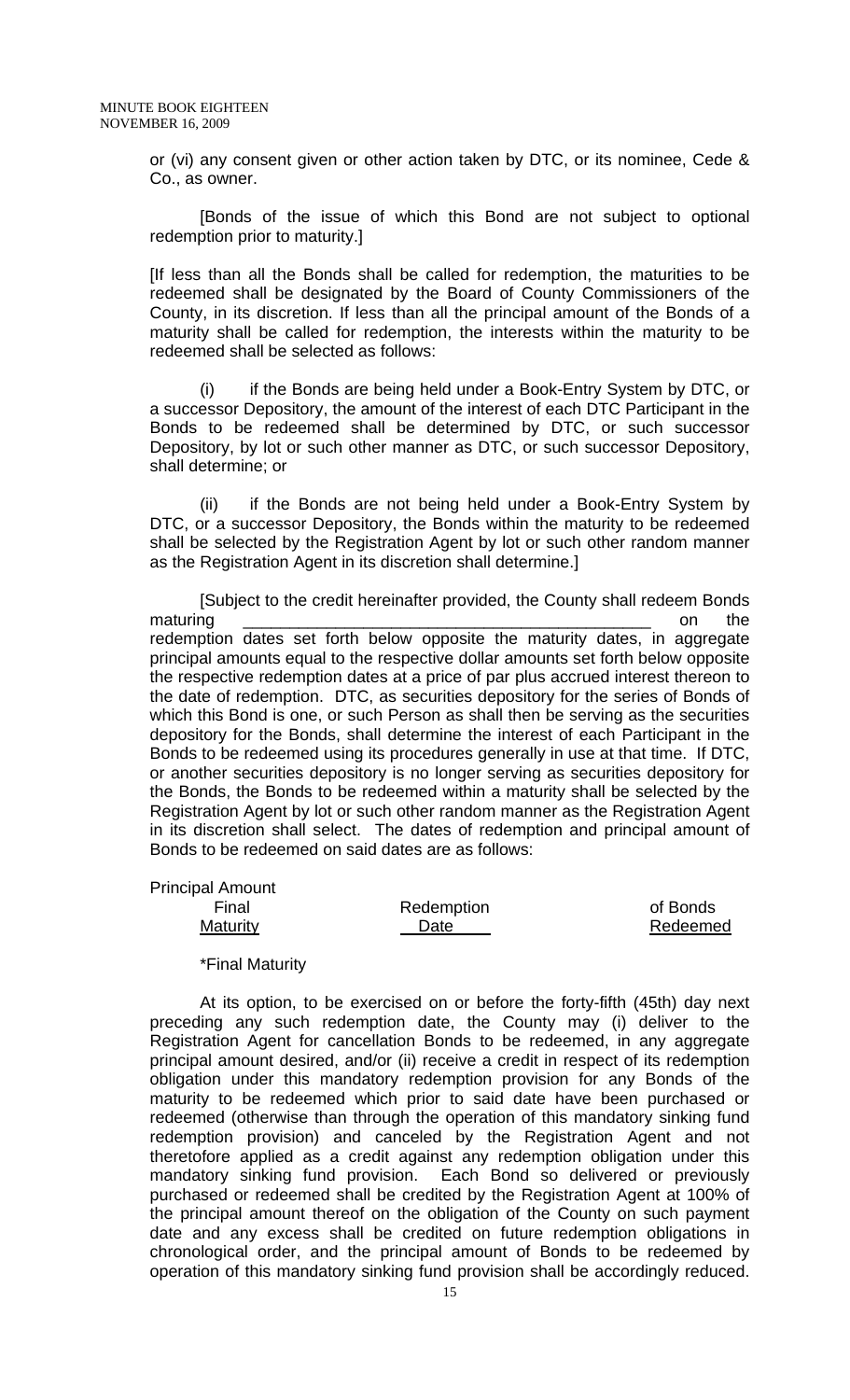The County shall on or before the forty-fifth (45th) day next preceding each payment date furnish the Registration Agent with its certificate indicating whether or not and to what extent the provisions of clauses (i) and (ii) of this subsection are to be availed of with respect to such payment and confirm that funds for the balance of the next succeeding prescribed payment will be paid on or before the next succeeding payment date.]

 Notice of call for redemption[, whether optional or mandatory,] shall be given by the Registration Agent not less than thirty (30) nor more than sixty (60) days prior to the date fixed for redemption by sending an appropriate notice to the registered owners of the Bonds to be redeemed by first-class mail, postage prepaid, at the addresses shown on the Bond registration records of the Registration Agent as of the date of the notice; but neither failure to mail such notice nor any defect in any such notice so mailed shall affect the sufficiency of the proceedings for the redemption of any of the Bonds for which proper notice was given. As long as DTC, or a successor Depository, is the registered owner of the Bonds, all redemption notices shall be mailed by the Registration Agent to DTC, or such successor Depository, as the registered owner of the Bonds, as and when above provided, and neither the County nor the Registration Agent shall be responsible for mailing notices of redemption to DTC Participants or Beneficial Owners. Failure of DTC, or any successor Depository, to provide notice to any DTC Participant will not affect the validity of such redemption. From and after any redemption date, all Bonds called for redemption shall cease to bear interest if funds are available at the office of the Registration Agent for the payment thereof and if notice has been duly provided as set forth in the Resolution, as hereafter defined.

 This Bond is transferable by the registered owner hereof in person or by such owner's attorney duly authorized in writing at the principal corporate trust office of the Registration Agent set forth on the front side hereof, but only in the manner, subject to limitations and upon payment of the charges provided in the Resolution, as hereafter defined, and upon surrender and cancellation of this Bond. Upon such transfer a new Bond or Bonds of authorized denominations of the same maturity and interest rate for the same aggregate principal amount will be issued to the transferee in exchange therefore. The person in whose name this Bond is registered shall be deemed and regarded as the absolute owner thereof for all purposes and neither the County nor the Registration Agent shall be affected by any notice to the contrary whether or not any payments due on the Bond shall be overdue. Bonds, upon surrender to the Registration Agent, may, at the option of the registered owner thereof, be exchanged for an equal aggregate principal amount of the Bonds of the same maturity in authorized denomination or denominations, upon the terms set forth in the Resolution. The Registration Agent shall not be required to transfer or exchange any Bond during the period commencing on a Regular Record Date or Special Record Date and ending on the corresponding interest payment date of such Bond, nor to transfer or exchange any Bond after the notice calling such Bond for redemption has been made, nor during a period following the receipt of instructions from the County to call such Bond for redemption.

 This Bond is one of a total authorized issue aggregating \$\_\_\_\_\_\_\_\_\_ and issued by the County for the purpose of providing funds to (i) construct, repair, renovate and equip public safety facilities; (ii) renovate and equip a public library jointly with the City of Portland; (iii) repair and renovate County buildings; (iv) make a grant to one or more local governments or utility districts for the purpose of running water lines to citizens of the County; (v) repair, renovate and equip County school buildings and facilities; (vi) acquire all property, real and personal, appurtenant to the foregoing; (vii) pay legal, fiscal, administrative, architectural and engineering costs incident to all of the foregoing (collectively, the "Projects"); (viii) reimburse the appropriate fund of the County for prior expenditures for the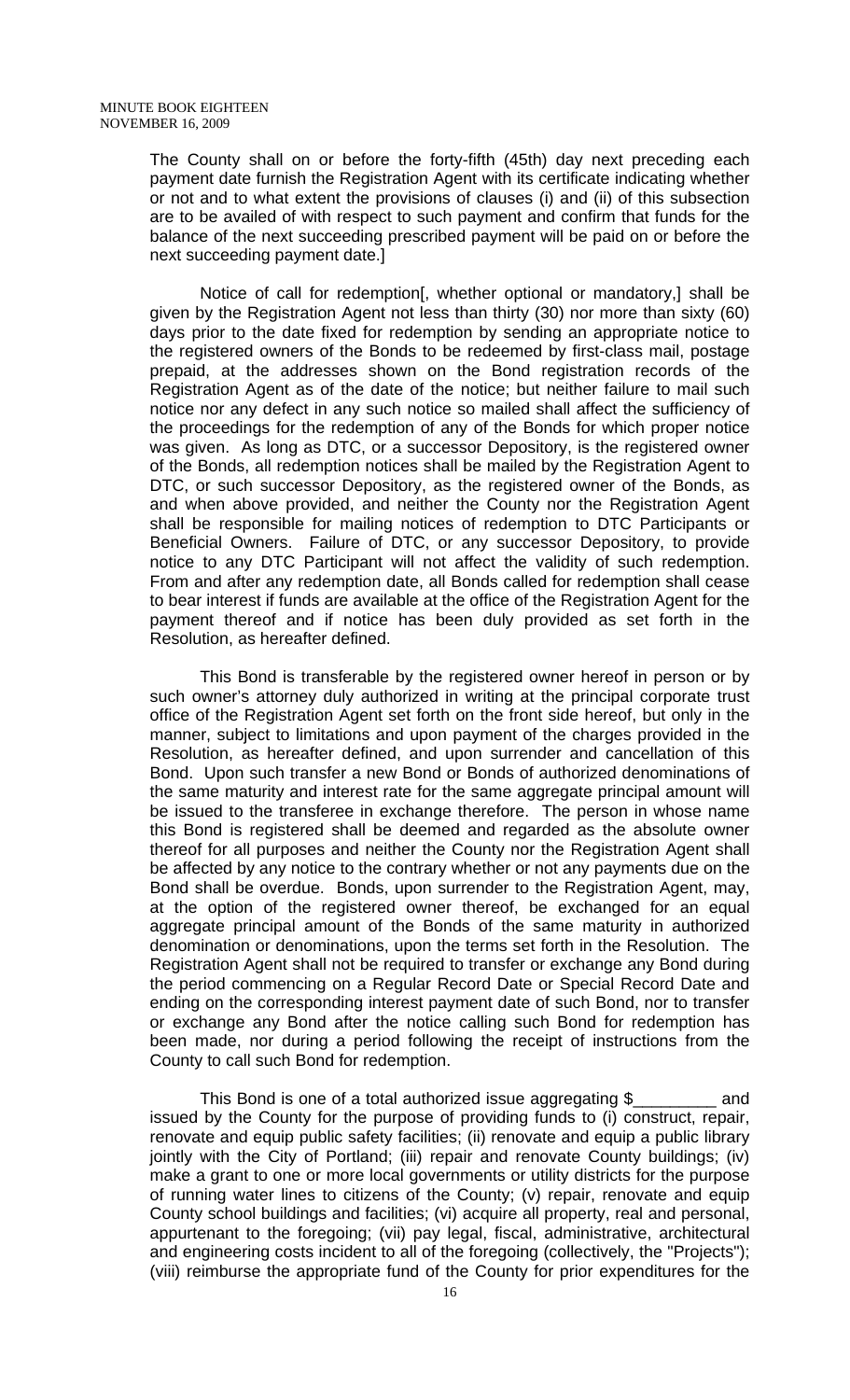Projects, if applicable; (ix) pay any interfund notes issued by the County, proceeds of which were used for any of the foregoing purposes; and (x) pay costs incident to the issue of Bonds of which this Bond is one, pursuant to Sections 9-21-101 et seq., Tennessee Code Annotated, as amended, and pursuant to a resolution duly adopted by the Board of County Commissioners of the County on the sixteenth day of November, 2009 (the "Resolution").

 This Bond is payable from unlimited ad valorem taxes to be levied on all taxable property within the County. For a more complete statement of the general covenants and provisions pursuant to which this Bond is issued, reference is hereby made to the Resolution.

 This Bond and the income there from are exempt from all present state, county and municipal taxes in Tennessee except (a) inheritance, transfer and estate taxes, (b) Tennessee excise taxes on interest on the Bond during the period the Bond is held or beneficially owned by any organization or entity, other than a sole proprietorship or general partnership, doing business in the State of Tennessee, and (c) Tennessee franchise taxes by reason of the inclusion of the book value of the Bond in the Tennessee franchise tax base of any organization or entity, other than a sole proprietorship or general partnership, doing business in the State of Tennessee.

 It is hereby certified, recited, and declared that all acts, conditions and things required to exist, happen and be performed precedent to and in the issuance of this Bond exist, have happened and have been performed in due time, form and manner as required by law, and that the amount of this Bond, together with all other indebtedness of the County, does not exceed any limitation prescribed by the constitution and statutes of the State of Tennessee.

 IN WITNESS WHEREOF, the County has caused this Bond to be signed by its County Executive with his manual or facsimile signature and attested by its County Clerk with his manual or [facsimile] signature under an [impression or] [facsimile] of the corporate seal of the County, all as of the date hereinabove set forth.

SUMNER COUNTY

and the contract of the contract of the BY:

County Executive

(SEAL)

ATTESTED:

 $\overline{a}$ County Clerk

Transferable and payable at the principal corporate trust office of: Regions Bank Nashville, Tennessee

Date of Registration: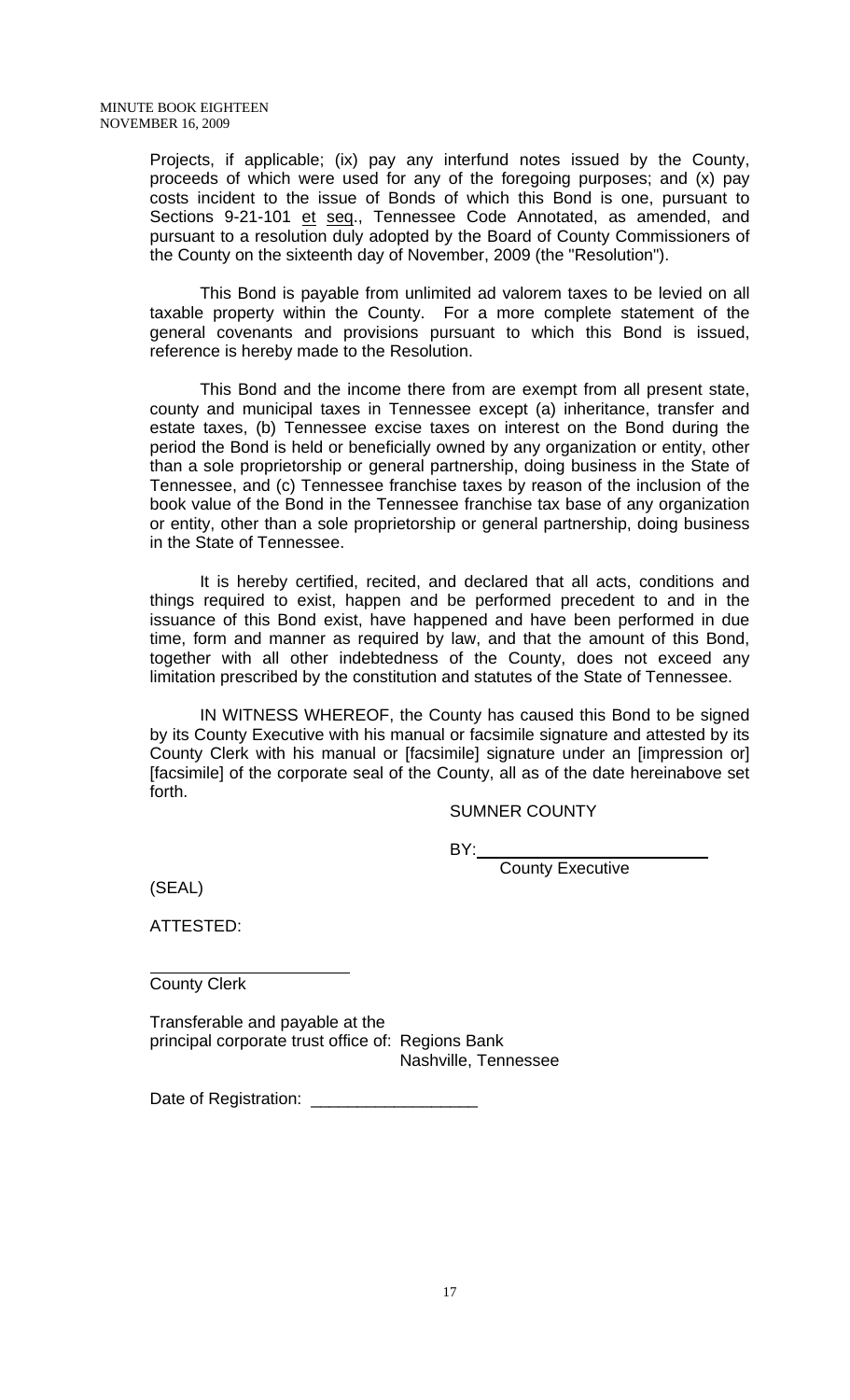This Bond is one of the issue of Bonds issued pursuant to the Resolution hereinabove described.

> REGIONS BANK Registration Agent

 By:\_\_\_\_\_\_\_\_\_\_\_\_\_\_\_\_\_\_\_\_\_\_\_\_\_\_\_\_\_\_\_\_\_\_\_\_\_\_\_ Authorized Officer

(FORM OF ASSIGNMENT)

 FOR VALUE RECEIVED, the undersigned sells, assigns, and transfers unto the contract of the contract of the contract of the contract of the contract of the contract of the contra \_\_\_\_\_\_\_\_\_\_\_\_\_\_\_\_\_\_\_\_\_\_\_\_\_\_\_\_\_\_\_\_\_\_\_\_ (Please insert Federal Identification or Social Security Number of Assignee \_\_\_\_\_\_\_\_\_\_\_\_\_\_\_\_), the within Bond of Sumner County, Tennessee, and does hereby irrevocably constitute and appoint  $\_,$  attorney, to transfer the said Bond on the records kept for registration thereof with full power of substitution in the premises.

Dated: \_\_\_\_\_\_\_\_\_\_\_\_\_\_\_

 NOTICE: The signature to this assignment must correspond with the name of the registered owner as it appears on the face of the within Bond in every particular, without alteration or enlargement or any change whatsoever.

 $\overline{\phantom{a}}$  ,  $\overline{\phantom{a}}$  ,  $\overline{\phantom{a}}$  ,  $\overline{\phantom{a}}$  ,  $\overline{\phantom{a}}$  ,  $\overline{\phantom{a}}$  ,  $\overline{\phantom{a}}$  ,  $\overline{\phantom{a}}$  ,  $\overline{\phantom{a}}$  ,  $\overline{\phantom{a}}$  ,  $\overline{\phantom{a}}$  ,  $\overline{\phantom{a}}$  ,  $\overline{\phantom{a}}$  ,  $\overline{\phantom{a}}$  ,  $\overline{\phantom{a}}$  ,  $\overline{\phantom{a}}$ 

Signature guaranteed:

**NOTICE:** Signature(s) must be guaranteed by a member firm of a Medallion Program acceptable to the Registration Agent.

\_\_\_\_\_\_\_\_\_\_\_\_\_\_\_\_\_\_\_\_\_\_\_\_\_\_\_\_\_\_\_\_\_\_\_\_\_

Section 6. Levy of Tax. The County, through its Governing Body, shall annually levy and collect a tax upon all taxable property within the County, in addition to all other taxes authorized by law, sufficient to pay principal of, premium, if any, and interest on the Bonds when due, and for that purpose there is hereby levied a direct annual tax in such amount as may be found necessary each year to pay principal and interest coming due on the Bonds in said year. Principal and interest falling due at any time when there are insufficient funds from this tax levy on hand shall be paid from the current funds of the County and reimbursement therefore shall be made out of the taxes hereby provided to be levied when the same shall have been collected. The tax herein provided may be reduced to the extent of any appropriations from other funds, taxes and revenues of the County to the payment of debt service on the Bonds.

Section 7. Sale of Bonds. (a) The Bonds shall be offered for public sale, as required by law, in one or more emissions, at a price of not less than ninetynine percent (99%) nor more than one-hundred three percent (103%) of par, plus accrued interest, as a whole or in part from time to time as shall be determined by the County Executive, in consultation with the County's Director of Finance and Wiley Bros. – Aintree Capital, LLC, Nashville, Tennessee, the County's financial advisor in connection with the issuance of the Bonds (the "Financial Advisor"). The Bonds, or any emission thereof, shall be sold at public sale by physical delivery of bids or by electronic bidding means of an Internet bidding service as shall be determined by the County Executive, in consultation with the County's Director of Finance and the Financial Advisor.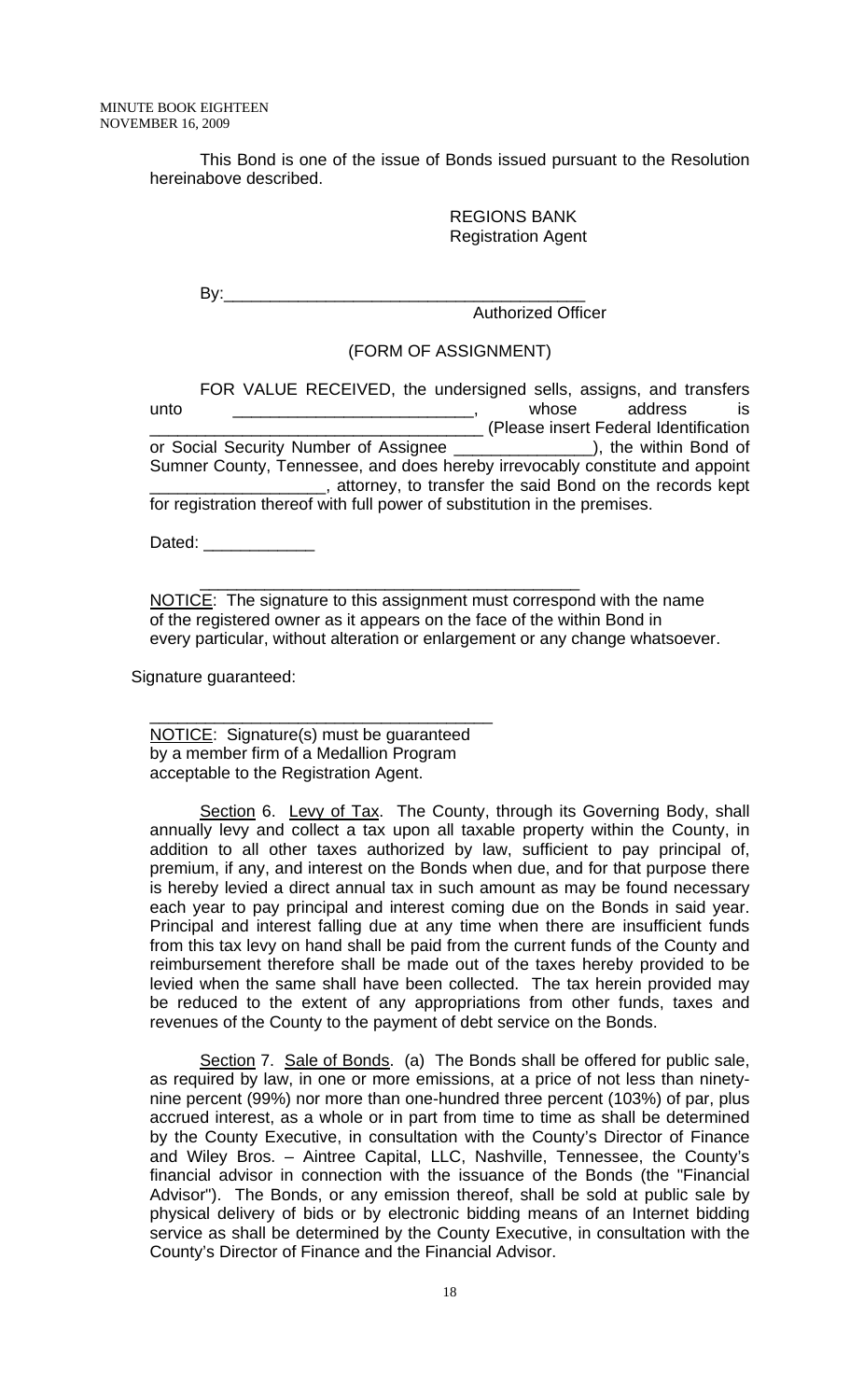(b) If the Bonds are sold in more than one emission, the County Executive is authorized to cause to be sold in each emission an aggregate principal amount of Bonds less than that shown in Section 3 hereof for each emission, so long as the total aggregate principal amount of all emissions issued does not exceed the total aggregate of Bonds authorized to be issued herein.

 (c) The County Executive is further authorized, in consultation with the County's Director of Finance and the Financial Advisor:

(1) to change the dated date of the Bonds or any emission thereof, to a date other than the date of issuance;

(2) to specify the series designation of the Bonds, or any emission thereof;

 (3) to change the first interest payment date on the Bonds or any emission thereof to a date other than June 1, 2010, provided that such date is not later than twelve months from the dated date of such emission of Bonds;

 (4) to adjust the principal and interest payment dates and determine maturity or mandatory redemption amounts of the Bonds or any emission thereof, provided that (A) the total principal amount of all emissions of the Bonds does not exceed the total amount of Bonds authorized herein, and (B) the final maturity date of each emission shall be not later than the end of the eleventh fiscal year following the fiscal year of its emission;

 (5) to permit optional redemption provisions of the Bonds, provided that the premium amount to be paid on Bonds or any emission thereof does not exceed two percent (2%) of the principal amount thereof;

(6) to sell the Bonds, or any emission thereof, or any maturities thereof as Term Bonds with mandatory redemption requirements as determined by the County Executive, as he shall deem most advantageous to the County; and

to cause all or a portion of the Bonds to be insured by a bond insurance policy issued by a nationally recognized bond insurance company to achieve the purposes set forth herein and to serve the best interests of the County and to enter into agreements with such insurance company with respect to any emission of Bonds to the extent not inconsistent with this Resolution.

 (d) The County Executive, in consultation with the County's Director of Finance and the Financial Advisor, is authorized to sell the Bonds, or any emission thereof, simultaneously with any other bonds or notes authorized by resolution or resolutions of the Governing Body. The County Executive, in consultation with the County's Director of Finance and the Financial Advisor, is further authorized to sell the Bonds, or any emission thereof, as a single issue of bonds with any other bonds with substantially similar terms authorized by resolution or resolutions of the Governing Body, in one or more emissions or series as he shall deem to be advantageous to the County and in doing so, the County Executive is authorized to change the designation of the Bonds to a designation other than "General Obligation Bonds"; provided, however, that the total aggregate principal amount of combined bonds to be sold does not exceed the total aggregate principal amount of Bonds authorized by this resolution or bonds authorized by any other resolution or resolutions adopted by the Governing Body.

 (e) The County Executive, in consultation with the County's Director of Finance and the Financial Advisor, is authorized to award the Bonds, or any emission thereof, in each case to the bidder whose bid results in the lowest true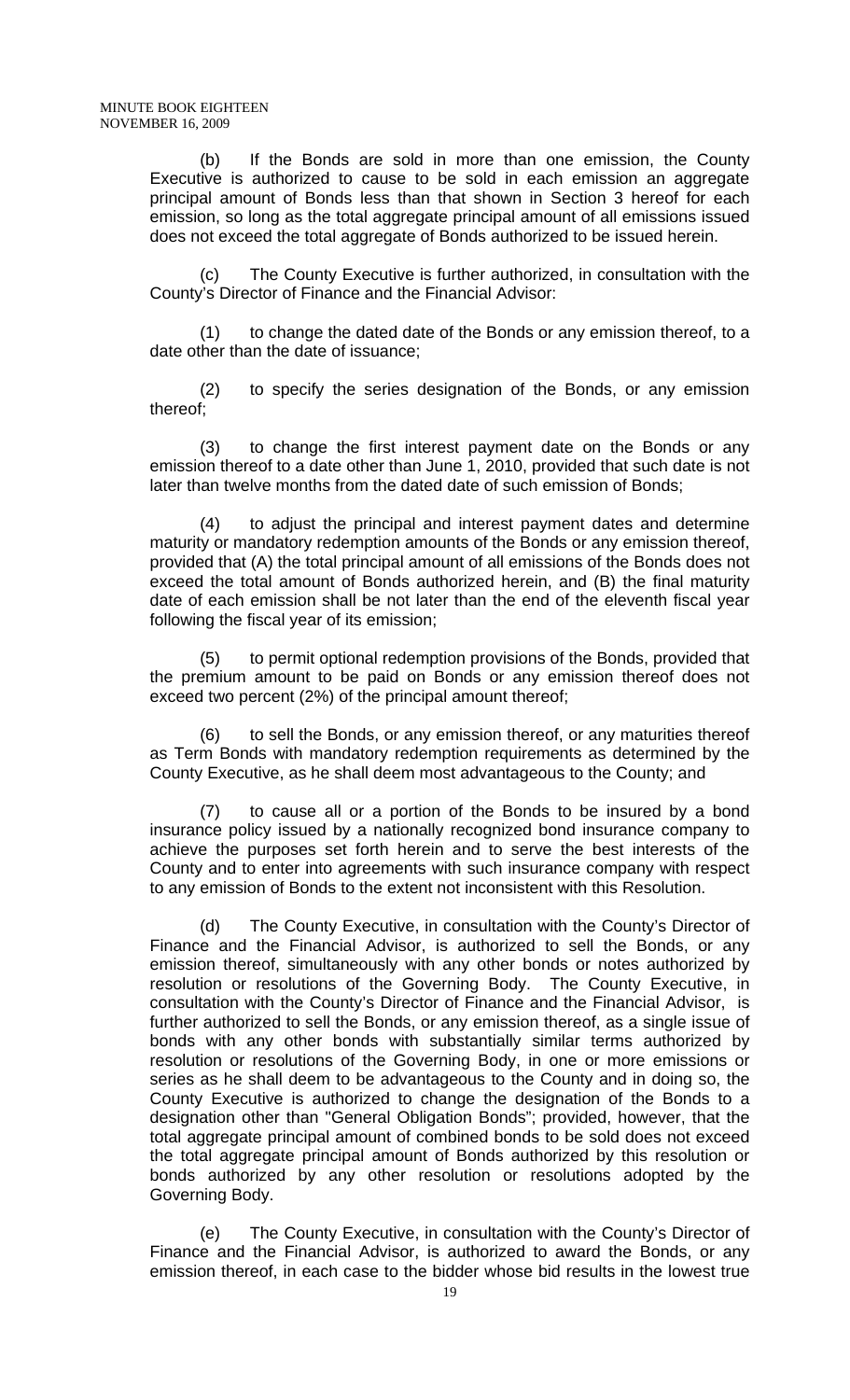interest cost to the County, provided the rate or rates on the Bonds does not exceed five percent (5%) per annum. The award of the Bonds by the County Executive to the lowest bidder shall be binding on the County, and no further action of the Governing Body with respect thereto shall be required. The form of the Bond set forth in Section 5 hereof, shall be conformed to reflect any changes made pursuant to this Section 7 hereof.

 (f) The County Executive and County Clerk, or either of them, are authorized to cause the Bonds, in book-entry form (except as otherwise permitted herein), to be authenticated and delivered by the Registration Agent to the successful bidder and to execute, publish, and deliver all certificates and documents, including an official statement and closing certificates, as they shall deem necessary in connection with the sale and delivery of the Bonds. The County Executive and County Clerk are hereby authorized to enter into a contract with the Financial Advisor, for financial advisory services in connection with the sale of the Bonds.

 (g) No Bonds, nor any emission thereof, shall be issued hereunder until twenty (20) days have elapsed following the publication of the Initial Resolution, during which no legally sufficient petition protesting the issuance of the Bonds has been filed with the County Clerk.

Section 8. Disposition of Bond Proceeds. The proceeds of the sale of the Bonds shall be disbursed as follows:

 (a) all accrued interest, if any, shall be deposited to the appropriate fund of the County to be used to pay interest on the Bonds on the first interest payment date following delivery of the Bonds;

 (b) the remainder of the proceeds of the sale of the Bonds shall be deposited with a financial institution regulated by the Federal Deposit Insurance Corporation or similar federal agency in a special fund with respect to each emission known as the Construction and Acquisition Fund, with such series designation as shall be determined by the County Executive, in consultation with the County's Director of Finance (the "Construction Fund"), to be kept separate and apart from all other funds of the County. The County shall disburse funds in each Construction Fund to pay costs of issuance of the Bonds, including necessary legal, accounting and fiscal expenses, printing, engraving, advertising and similar expenses, administrative and clerical costs, Registration Agent fees, bond insurance premiums, if any, and other necessary miscellaneous expenses incurred in connection with the issuance and sale of the Bonds. The remaining funds in each Construction Fund shall be disbursed solely to pay the costs of the Projects, to reimburse the County for Project costs and to pay any interfund notes issued for Project costs. Money in each Construction Fund shall be secured in the manner prescribed by applicable statutes relative to the securing of public or trust funds, if any, or, in the absence of such a statute, by a pledge of readily marketable securities having at all times a market value of not less than the amount in said Construction Fund. Money in each Construction Fund shall be expended only for the purposes authorized by this resolution. Any funds remaining in a Construction Fund after completion of the Projects and payment of authorized expenses shall be paid to the County Trustee and shall be used to pay principal of and interest on the Bonds. Moneys in each Construction Fund shall be invested at the direction of the County Trustee in such investments as shall be permitted by applicable law. To the extent permitted by applicable law, earnings from such investments shall be deposited in such Construction Fund or shall be deposited to the County's debt service fund on direction of the Director of Finance, subject to any modification by the Governing Body.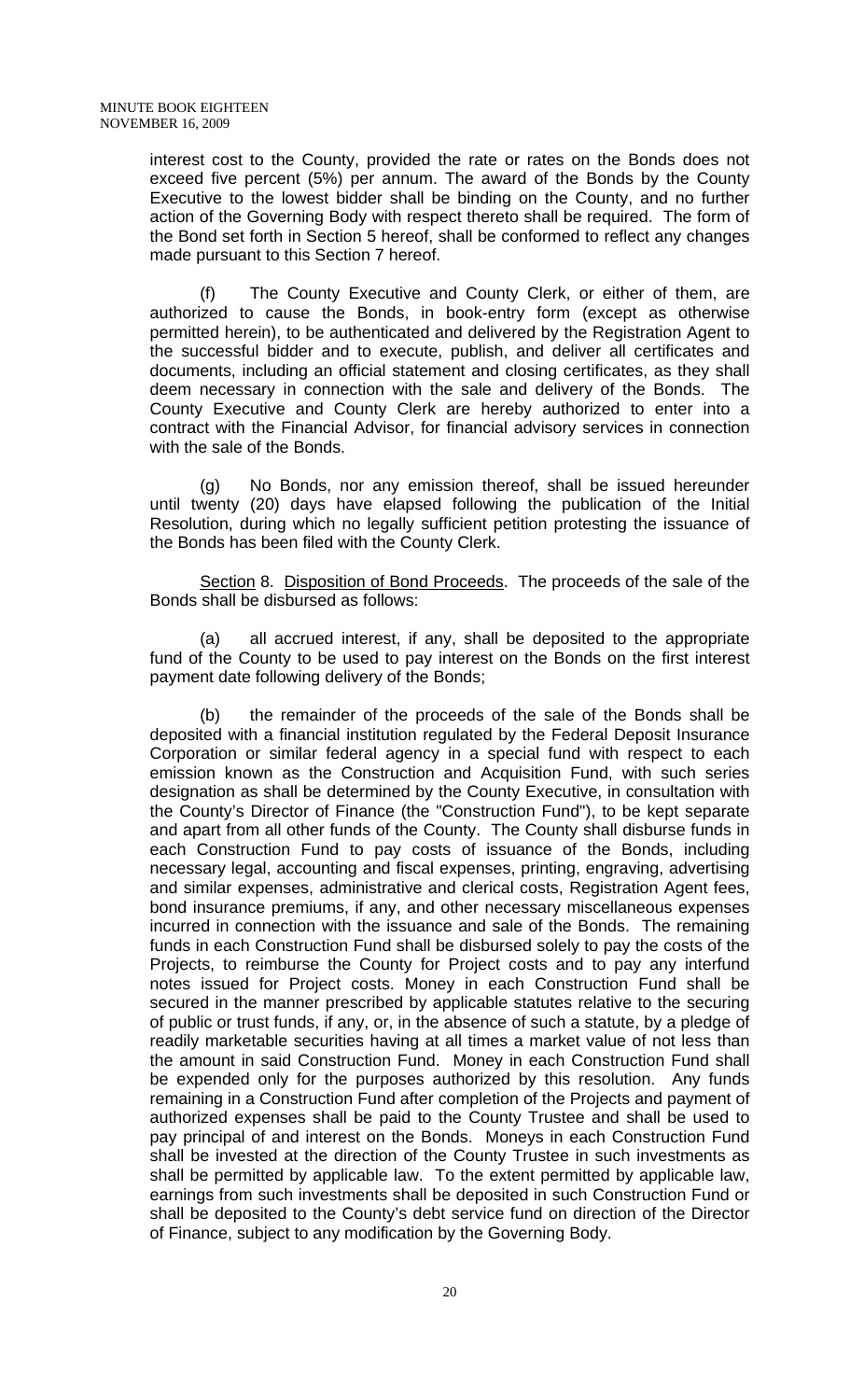Section 9. Official Statement. The County Executive, the County's Director of Finance and the County Clerk, or any of them, working with Wiley Bros. – Aintree Capital, LLC, Nashville, Tennessee, the County's financial advisor, are hereby authorized and directed to provide for the preparation and distribution, which may include electronic distribution, of a Preliminary Official Statement describing the Bonds. After bids have been received and the Bonds have been awarded or sold, the County Executive, the County's Director of Finance and the County Clerk, or any of them, shall make such completions, omissions, insertions and changes in the Preliminary Official Statement not inconsistent with this resolution as are necessary or desirable to complete it as a final Official Statement for purposes of Rule 15c2-12(e)(3) of the Securities and Exchange Commission. The County Executive, the County's Director of Finance and the County Clerk, or any of them, shall arrange for the delivery to the successful bidder on the Bonds of a reasonable number of copies of the Official Statement within seven business days after the Bonds have been awarded for delivery, by the successful bidder on the Bonds, to each potential investor requesting a copy of the Official Statement and to each person to whom such bidder and members of his bidding group initially sell the Bonds.

 The County Executive, the County's Director of Finance and the County Clerk, or any of them, are authorized, on behalf of the County, to deem the Preliminary Official Statement and the Official Statement in final form, each to be final as of its date within the meaning of Rule 15c2-12(b)(1), except for the omission in the Preliminary Official Statement of certain pricing and other information allowed to be omitted pursuant to such Rule 15c2-12(b)(1). The distribution of the Preliminary Official Statement and the Official Statement in final form shall be conclusive evidence that each has been deemed in final form as of its date by the County except for the omission in the Preliminary Official Statement of such pricing and other information.

 Notwithstanding the foregoing, no Official Statement is required to be prepared if the Bonds are purchased by a purchaser that certifies that such purchaser intends to hold the Bonds for its own account and has no present intention to reoffer the Bonds.

Section 10. Tax Matters. The County recognizes that the purchasers and owners of the Bonds will have accepted them on, and paid therefore a price that reflects, the understanding that interest thereon is excludable from gross income for purposes of federal income taxation under laws in force on the date of delivery of the Bonds. In this connection, the County agrees that it shall take no action which may cause the interest on any of said Bonds to be included in gross income for federal income taxation. It is the reasonable expectation of the Governing Body of the County that the proceeds of the Bonds will not be used in a manner which will cause the Bonds to be "arbitrage bonds" within the meaning of Section 148 of the Code, and to this end said proceeds of the Bonds and other related funds established for the purposes herein set out shall be used and spent expeditiously for the purposes described herein. The Governing Body further covenants and represents that in the event it shall be required by Section 148(f) of the Code to pay any investment proceeds of the Bonds to the United States government, it will make such payments as and when required by said Section 148(f) and will take such other actions as shall be necessary or permitted to prevent the interest on the Bonds from becoming taxable. The County Executive, the County's Director of Finance and County Clerk, or any of them, are authorized and directed to make such certifications in this regard in connection with the sale of the Bonds as any or all of them shall deem appropriate, and such certifications shall constitute a representation and certification of the County.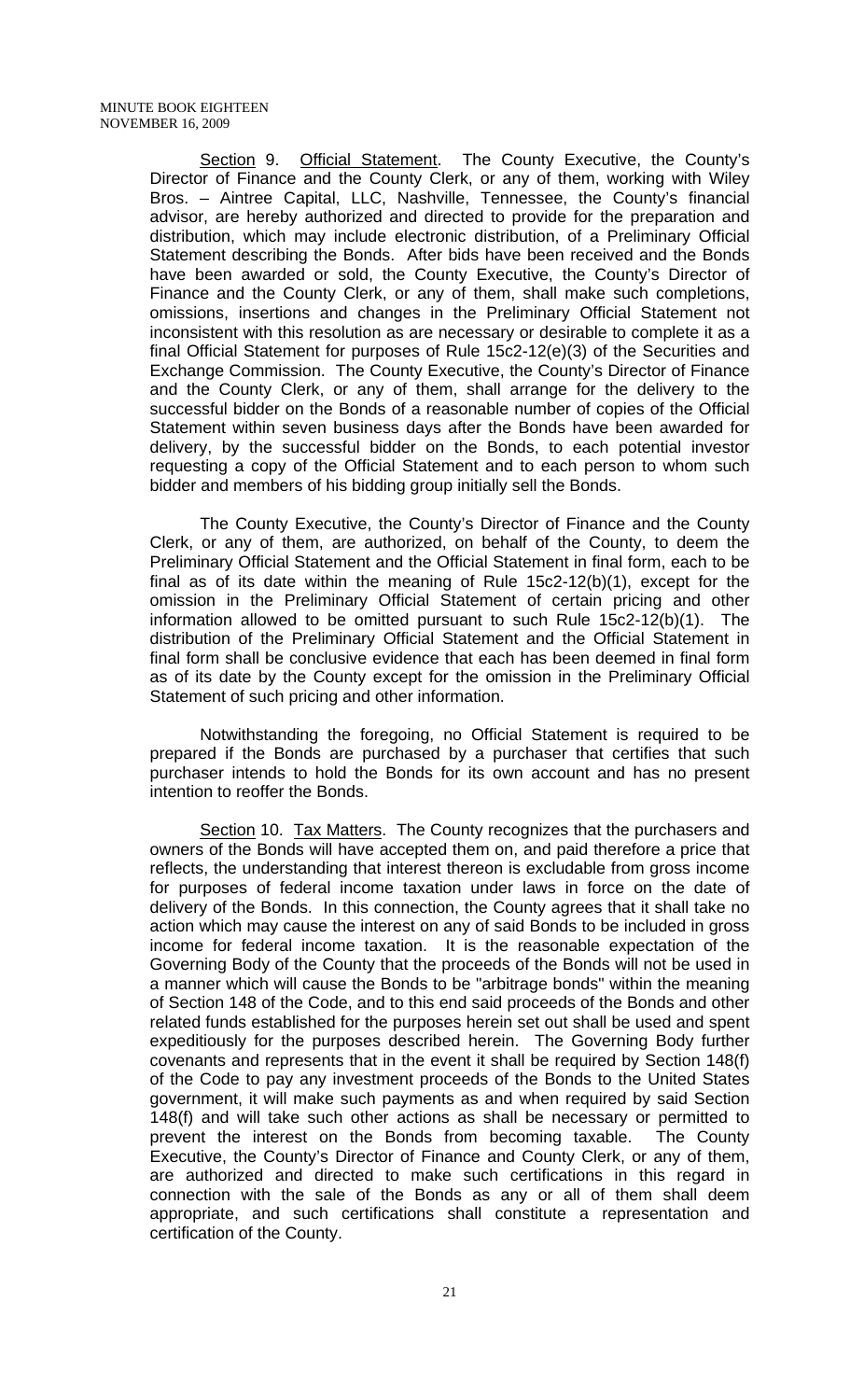Section 11. Discharge and Satisfaction of Bonds. If the County shall pay and discharge the indebtedness evidenced by any of the Bonds in any one or more of the following ways, to wit:

 (a) By paying or causing to be paid, by deposit of sufficient funds as and when required with the Registration Agent, the principal of and interest on such Bonds as and when the same become due and payable;

 (b) By depositing or causing to be deposited with any trust company or financial institution whose deposits are insured by the Federal Deposit Insurance Corporation or similar federal agency and which has trust powers ("an Agent"; which Agent may be the Registration Agent) in trust or escrow, on or before the date of maturity or redemption, sufficient money or Federal Obligations, as hereafter defined, the principal of and interest on which, when due and payable, will provide sufficient moneys to pay or redeem such Bonds and to pay interest thereon when due until the maturity or redemption date (provided, if such Bonds are to be redeemed prior to maturity thereof, proper notice of such redemption shall have been given or adequate provision shall have been made for the giving of such notice);

 (c) By delivering such Bonds to the Registration Agent, for cancellation by it;

and if the County shall also pay or cause to be paid all other sums payable hereunder by the County with respect to such Bonds, or make adequate provision therefore, and by resolution of the Governing Body instruct any such Escrow Agent to pay amounts when and as required to the Registration Agent for the payment of principal of and interest on such Bonds when due, then and in that case the indebtedness evidenced by such Bonds shall be discharged and satisfied and all covenants, agreements and obligations of the County to the holders of such Bonds shall be fully discharged and satisfied and shall thereupon cease, terminate and become void.

 If the County shall pay and discharge the indebtedness evidenced by any of the Bonds in the manner provided in either clause (a) or clause (b) above, then the registered owners thereof shall thereafter be entitled only to payment out of the money or Federal Obligations deposited as aforesaid.

 Except as otherwise provided in this Section, neither Federal Obligations nor moneys deposited with the Registration Agent pursuant to this Section nor principal or interest payments on any such Federal Obligations shall be withdrawn or used for any purpose other than, and shall be held in trust for, the payment of the principal and interest on said Bonds; provided that any cash received from such principal or interest payments on such Federal Obligations deposited with the Registration Agent, (A) to the extent such cash will not be required at any time for such purpose, shall be paid over to the County as received by the Registration Agent and (B) to the extent such cash will be required for such purpose at a later date, shall, to the extent practicable, be reinvested in Federal Obligations maturing at times and in amounts sufficient to pay when due the principal and interest to become due on said Bonds on or prior to such redemption date or maturity date thereof, as the case may be, and interest earned from such reinvestments shall be paid over to the County, as received by the Registration Agent. For the purposes of this Section, Federal Obligations shall mean direct obligations of, or obligations, the principal of and interest on which are guaranteed by, the United States of America, or any agency thereof, obligations of any agency or instrumentality of the United States or any other obligations at the time of the purchase thereof are permitted investments under Tennessee Law for the purposes described in this Section,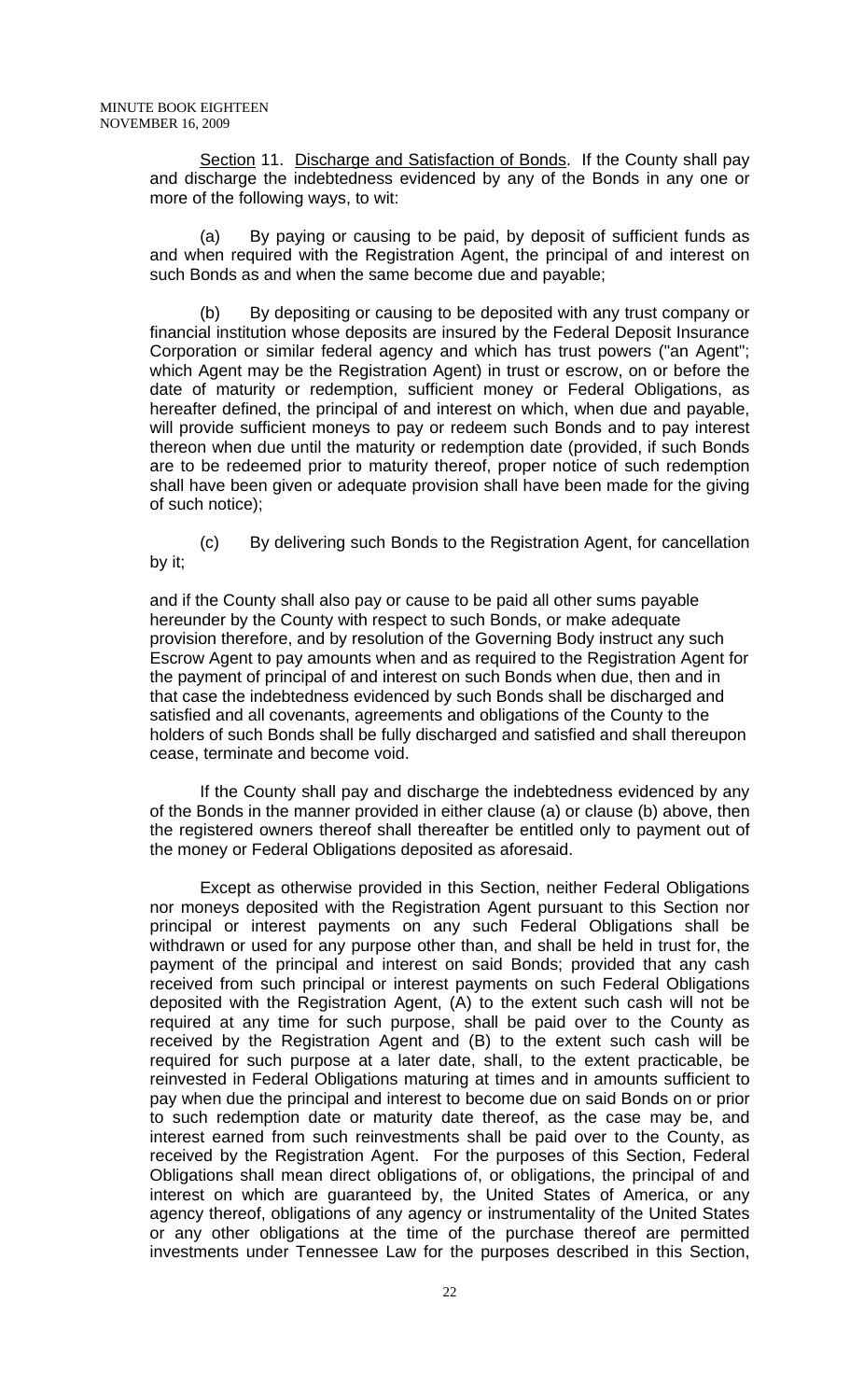which bonds or other obligations shall not be subject to redemption prior to their maturity other than at the option of the registered owner thereof.

Section 12. Continuing Disclosure. The County hereby covenants and agrees that it will provide annual financial information and material event notices if and as required by Rule 15c2-12 of the Securities Exchange Commission for the Bonds. The County Executive is authorized to execute at the Closing of the sale of the Bonds, an agreement for the benefit of and enforceable by the owners of the Bonds specifying the details of the financial information and material event notices to be provided and its obligations relating thereto. Failure of the County to comply with the undertaking herein described and to be detailed in said closing agreement, shall not be a default hereunder, but any such failure shall entitle the owner or owners of any of the Bonds to take such actions and to initiate such proceedings as shall be necessary and appropriate to cause the County to comply with their undertaking as set forth herein and in said agreement, including the remedies of mandamus and specific performance.

Section 13. Reasonably Expected Economic Life. The "reasonably expected economic life" of the Projects within the meaning of Sections 9-21-101 et seq., Tennessee Code Annotated, is greater than eleven (11) years.

Section 14. Qualified Tax-Exempt Obligations. The Governing Body hereby designates the Bonds, or any emission thereof, as "qualified tax-exempt obligations", to the extent the Bonds, or any emission thereof, may be so designated, within the meaning of and pursuant to Section 265 of the Internal Revenue Code of 1986, as amended.

Section 15. Resolution a Contract. The provisions of this resolution shall constitute a contract between the County and the registered owners of the Bonds and, after the issuance of the Bonds, no change, variation or alteration of any kind in the provisions of this resolution shall be made in any manner until such time as the Bonds and interest due thereon shall have been paid in full.

Section 16. Separability. If any section, paragraph or provision of this resolution shall be held to be invalid or unenforceable for any reason, the invalidity or unenforceability of such section, paragraph or provision shall not affect any of the remaining provisions of this resolution.

Section 17. Repeal of Conflicting Resolutions and Effective Date. All other resolutions and orders, or parts thereof in conflict with the provisions of this resolution, are, to the extent of such conflict, hereby repealed and this resolution shall be in immediate effect from and after its adoption.

Adopted and approved this sixteenth day of November, 2009.

|         |                      | <b>County Executive</b>                       |                 |
|---------|----------------------|-----------------------------------------------|-----------------|
| ATTEST: |                      |                                               |                 |
|         | <b>County Clerk</b>  |                                               |                 |
| $\Box$  |                      | Ayes ____ Nays _____ Abstain _____ APPROVED □ | <b>REJECTED</b> |
|         | STATE OF TENNESSEE ) |                                               |                 |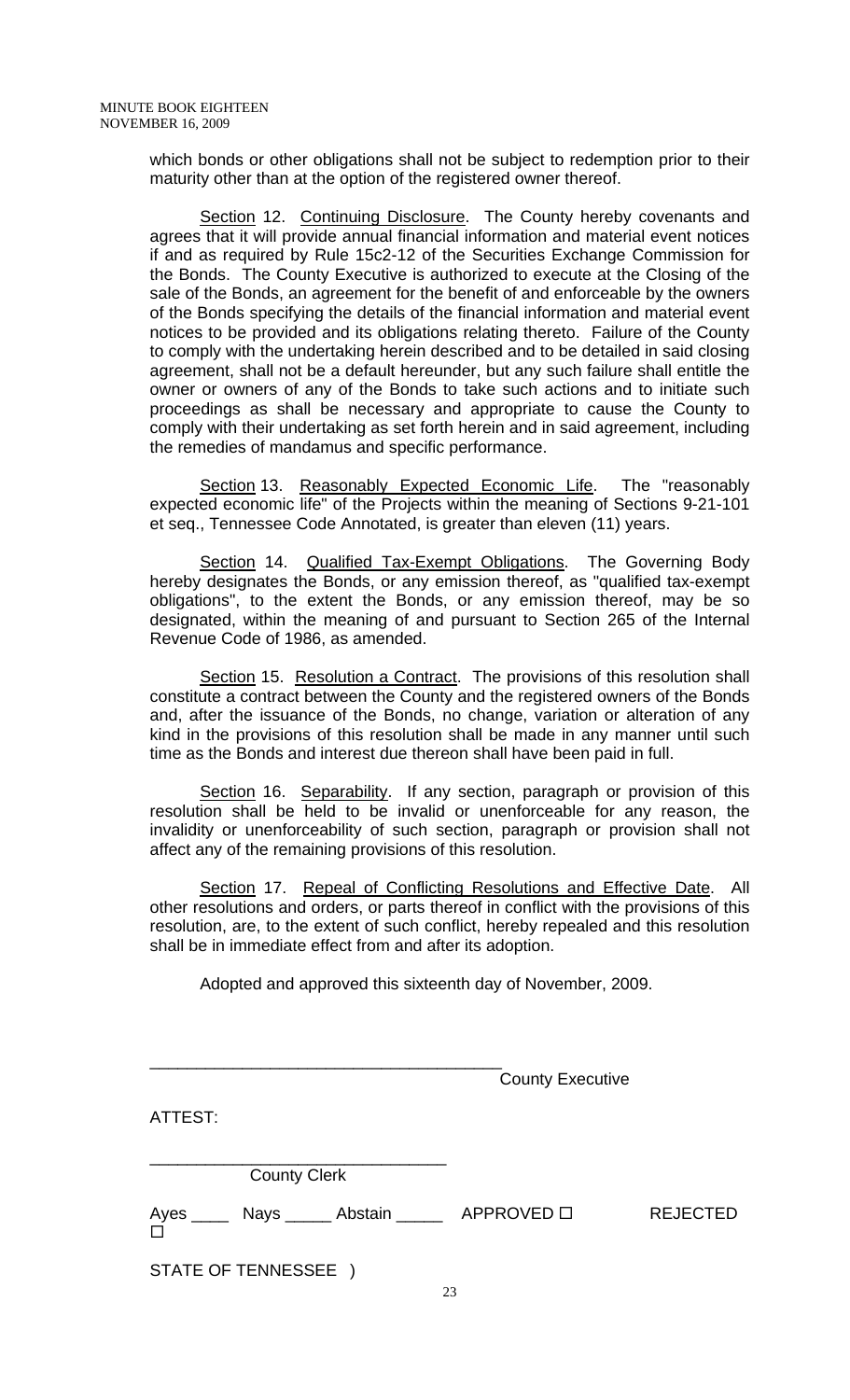SUMNER )

 I, William Kemp, certify that I am the duly qualified and acting County Clerk of Sumner County, Tennessee, and as such official I further certify that attached hereto is a copy of excerpts from the minutes of a regular meeting of November 16, 2009 of the governing body of the County; that these minutes were promptly and fully recorded and are open to public inspection; that I have compared said copy with the original minute record of said meeting in my official custody; and that said copy is a true, correct and complete transcript from said original minute record insofar as said original record relates to not to exceed \$6,600,000 General Obligation Bonds of said County.

 WITNESS my official signature and seal of said County this \_\_\_\_\_ day of  $\frac{1}{2}$ , 200<sup>1</sup>.

 $\frac{1}{\sqrt{2}}$  ,  $\frac{1}{\sqrt{2}}$  ,  $\frac{1}{\sqrt{2}}$  ,  $\frac{1}{\sqrt{2}}$  ,  $\frac{1}{\sqrt{2}}$  ,  $\frac{1}{\sqrt{2}}$  ,  $\frac{1}{\sqrt{2}}$  ,  $\frac{1}{\sqrt{2}}$  ,  $\frac{1}{\sqrt{2}}$  ,  $\frac{1}{\sqrt{2}}$  ,  $\frac{1}{\sqrt{2}}$  ,  $\frac{1}{\sqrt{2}}$  ,  $\frac{1}{\sqrt{2}}$  ,  $\frac{1}{\sqrt{2}}$  ,  $\frac{1}{\sqrt{2}}$ 

County Clerk

## **RESOLUTION NO. 0911-04**

**A RESOLUTION AUTHORIZING THE ISSUANCE OF INTERFUND CAPITAL OUTLAY NOTES, IN THE AGGREGATE PRINCIPAL AMOUNT OF NOT TO EXCEED SIX MILLION SIX HUNDRED THOUSAND DOLLARS (\$6,600,000) OF SUMNER COUNTY, TENNESSEE; MAKING PROVISION FOR THE ISSUANCE, SALE AND PAYMENT OF SAID NOTES; ESTABLISHING THE TERMS THEREOF AND THE DISPOSITION OF PROCEEDS THEREFROM; AND PROVIDING FOR THE LEVY OF TAXES FOR THE PAYMENT OF PRINCIPAL OF AND INTEREST ON THE NOTES.** 

**WHEREAS,** the Board of County Commissioners (the "Governing Body") of Sumner County, Tennessee (the "County") has determined that it is necessary and desirable to provide funds to (i) construct, repair, renovate and equip Public safety facilities; (ii) renovate, expand and equip a public library jointly with the City of Portland; (iv) repair and renovate County buildings; (v) make a grant to one or more local governments or utility districts for the purpose of running water lines to citizens of the County; (vi) repair, renovate and equip County school buildings and facilities; (vii) acquire all property, real and personal, appurtenant thereto; and (viii) pay legal, fiscal, administrative, architectural and engineering costs incident to all of the foregoing (collectively, the "Projects"); and

**WHEREAS,** under the provisions of Parts I, IV, and VI of Title 9, Chapter 21, Tennessee Code Annotated, as amended, local governments in Tennessee are authorized to finance the costs of the Projects through the issuance and sale of interest bearing interfund capital outlay notes with a maturity of up to three years upon the approval of the State Director of Local Finance; and

**WHEREAS,** the Governing Body finds that it is advantageous to the County to authorize the issuance of interfund capital outlay notes to finance the costs of the Projects;

**NOW THEREFORE, BE IT RESOLVED** by the Governing Body of Sumner County, Tennessee, as follows: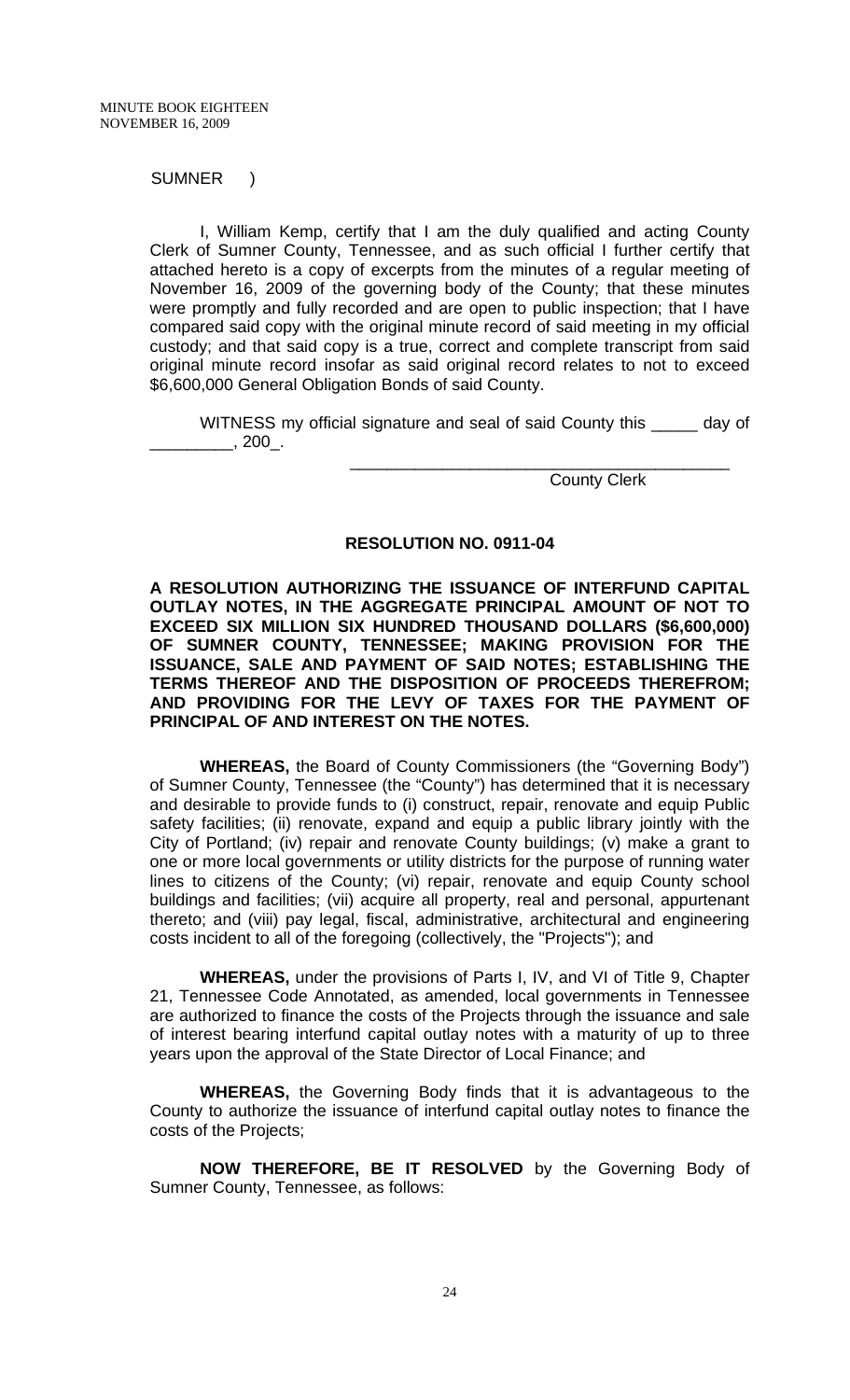**Section 1.** For the purpose of providing funds to finance the (i) costs of the Projects, (ii) acquisition of all property, real and personal, appurtenant to the foregoing; and (iii) payment of legal, fiscal, administrative, architectural and engineering costs incident to the foregoing, the County Executive of the County is hereby authorized to issue interfund capital outlay notes (the "Notes") in accordance with Section 9-21-604, Tennessee Code Annotated, as amended, in a principal amount not to exceed Six Million Six Hundred Thousand Dollars (\$6,600,000). The Notes shall be issued on behalf of the County's General Capital Project Fund. The Notes shall be purchased with monies in the County's General Debt Service Fund. The Notes shall be designated "2009 Interfund Capital Outlay Notes", or such other designation as shall be determined by the County Executive; shall be numbered serially from 1 upwards; shall be dated as of the date of issuance; may be issued in multiple emissions; shall be in denomination(s) as shall be determined by the County Executive; shall be issued at not less than 100% of par value and accrued interest; shall bear interest at a rate agreed upon between the County Executive and County Trustee, including a rate of 0%; and may have such other terms as may be permitted by applicable law.

**Section 2.** The Notes shall mature not later than six months after the date of issuance and the Notes and any extension or renewal notes shall not exceed the reasonably expected economic life of the Projects, which is hereby certified by the Governing Body to be equal to or greater than the final maturity of the notes authorized herein and any extensions thereof.

**Section 3.** The Notes, or any emission thereof, shall be subject to redemption, in whole or in part, at any time, at the principal amount thereof and accrued interest thereon to the date of redemption, without a premium. **Section 4.** The Notes shall be repaid to the General Debt Service Fund from the General Capital Project Fund with the proceeds of general obligation bonds anticipated to be issued by the County. The Notes shall be payable from unlimited ad valorem taxes to be levied on all taxable property within the County. The full faith and credit of the County are hereby irrevocably pledged to the payment of the Notes. The tax herein provided may be reduced to the extent of any appropriations from the funds described above to the payment of debt service requirements of the Notes.

**Section 5.** The Notes shall be executed in the name of the County and bear the manual signature of the County Executive of the County and the manual signature of the County Clerk with the County seal affixed thereon; and shall be payable as to principal and interest at the office of the County Trustee of the County or any such paying agent duly appointed by the County Executive of the County. Proceeds from the sale of the Notes shall be deposited in the General Capital Project Fund and used for the purposes described in Section 1.

**Section 6.** The Notes shall be in substantially the form attached hereto.

**Section 7.** The Notes shall not be issued until receipt of the State Director of Local Finance's written approval for the issuance of the Notes.

**Section 8.** It is reasonably expected that the County will reimburse itself for certain expenditures made by it in connection with the Projects by issuing taxexempt bonds. The expenditures will be made from the General Capital Project Fund with the proceeds of the Notes, and reimbursement will be made to the General Debt Service Fund and, in turn, the General Capital Project Fund. This resolution shall be placed in the minutes of the Governing Body and shall be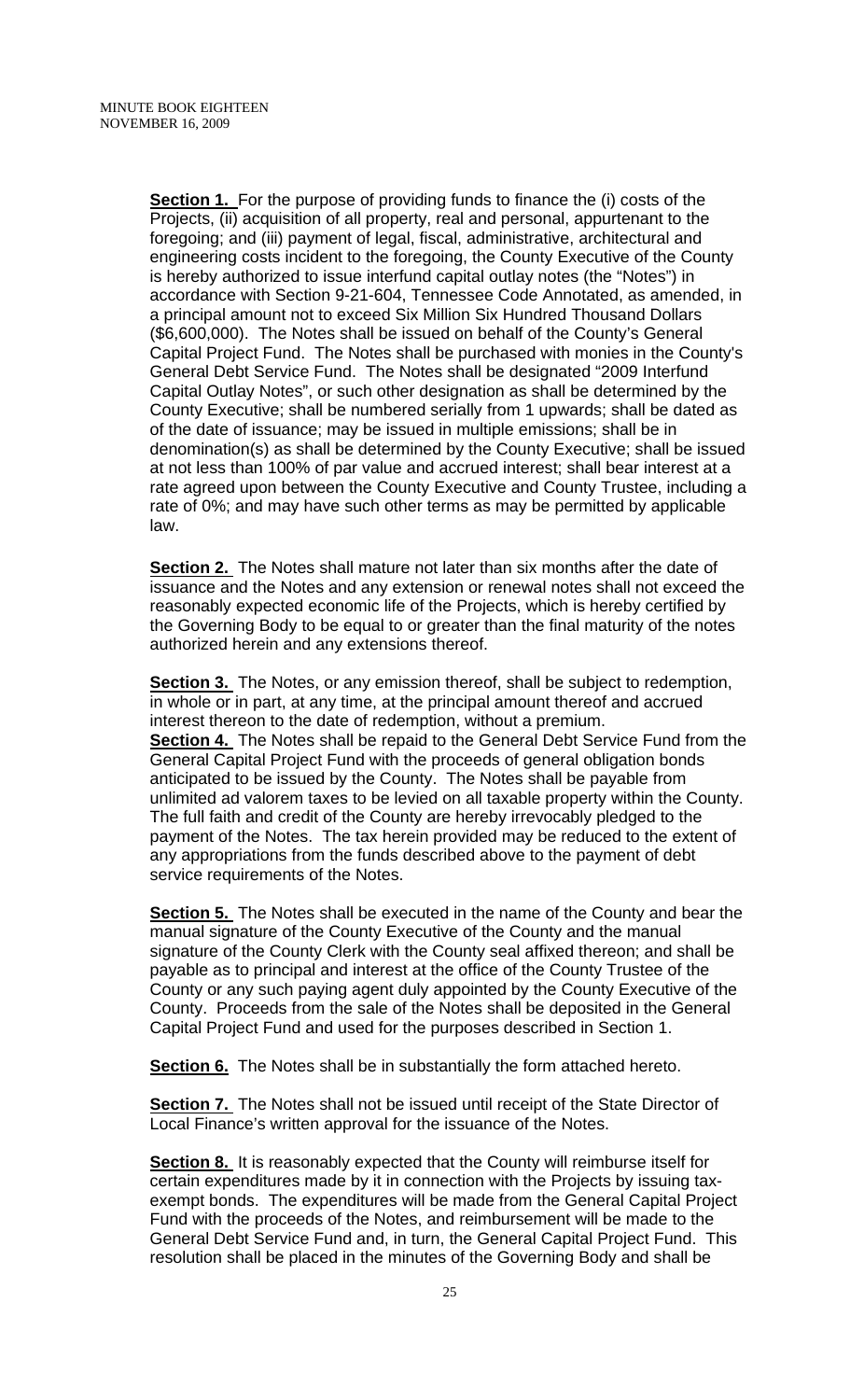made available for inspection by the general public at the office of the Governing Body. This resolution constitutes a declaration of official intent under Treas. Reg. §1.150-2.

**Section 9.** All orders or resolutions in conflict with this Resolution are hereby repealed insofar as such conflict exists and this Resolution shall become effective immediately upon its passage. Adopted and approved this  $16<sup>th</sup>$  day of November, 2009.

## **County Executive**

\_\_\_\_\_\_\_\_\_\_\_\_\_\_\_\_\_\_\_\_\_\_\_\_\_

\_\_\_\_\_\_\_\_\_\_\_\_\_\_\_\_\_\_\_\_\_

ATTEST:

**County Clerk** 

Ayes \_\_\_\_ Nays \_\_\_\_\_ Abstain \_\_\_\_\_ APPROVED  $\Box$  REJECTED  $\Box$ 

[Form of Note]

## **STATE OF TENNESSEE COUNTY OF SUMNER 2009 CAPITAL OUTLAY NOTE**

## DATED INTEREST RATE MATURITY

Principal Sum: \$

The Board of County Commissioners of Sumner County, Tennessee (the "County"), does hereby acknowledge itself indebted and for value received hereby promises to pay from the General Capital Project Fund to the County's General Debt Service Fund (the "Fund"), on the Maturity Date (specified above) (unless this Note shall have been duly called for prior redemption and payment of the redemption price shall have been duly made or provided for), the Principal Sum (specified above), together with interest at the rate specified above on

\_\_\_\_\_\_\_\_\_\_, 200\_, by check, draft, warrant or interfund transfer to the Fund. Both principal of and interest on this Note are payable at the office of the County Trustee (the "Registration Agent") of the County or a successor Registration Agent duly appointed by the Board of Commissioners of the County.

This Note is payable from unlimited ad valorem taxes on all taxable property within the County. The full faith and credit of the County are irrevocably pledged to the prompt payment of principal of and interest on this Note.

This Note is subject to redemption prior to its stated maturity in whole or in part at any time at the option of the County upon payment of the principal amount of the Note together with the interest accrued thereon in the case of redemption.

This Note is issued under the authority of Parts, I, IV and VI of Title 9, Chapter 21, Tennessee Code Annotated and a Resolution duly adopted by the Board of Commissioners of the County on the 16<sup>th</sup> day of November, 2009 (the "Resolution") to finance the Projects and pay expenses related thereto as authorized in the Resolution.

Tennessee Code Annotated Section 9-21-117 provides that this Note and interest thereon are exempt from taxation by the State of Tennessee or by any county, municipality or taxing district of the State, except for inheritance, transfer,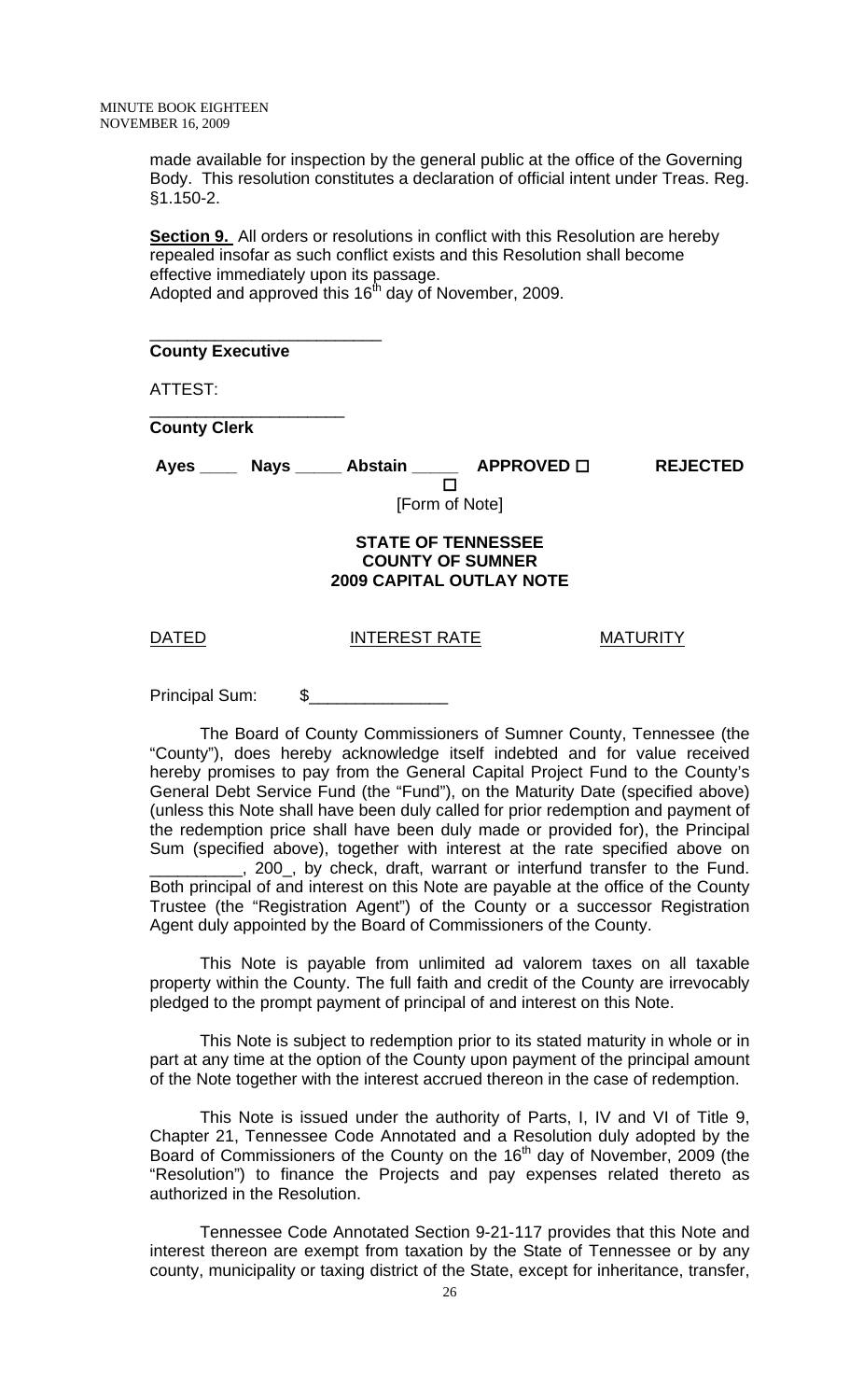and estate taxes and except as otherwise provided under the laws of the State of Tennessee.

**IT IS HEREBY CERTIFIED, RECITED AND DECLARED** that all acts, conditions and things required to exist, happen and be performed precedent to and in the issuance of this Note exist, have happened and have been performed in due time, form and manner as required by the Constitution and the laws of the State of Tennessee, and that the amount of this Note, together with all indebtedness of the County, does not exceed any constitutional or statutory limitation thereon, and that this Note is within every constitutional and statutory limitation.

IN WITNESS WHEREOF, the County has caused this Note to be executed in the name of the County by the manual signature of the County Executive of the County and attested by the manual signature of the County Clerk of the County with the seal of the County affixed hereto.

## **COUNTY EXECUTIVE**

## **COUNTY CLERK**

Transferable and payable at the office of:

\_\_\_\_\_\_\_\_\_\_\_\_\_\_\_\_\_\_\_\_\_\_\_\_\_\_\_\_\_

\_\_\_\_\_\_\_\_\_\_\_\_\_\_\_\_\_\_\_\_\_\_\_\_\_\_\_

## **County Trustee of Sumner County, Tennessee**

 **Gallatin, Tennessee** 

Date of Authentication:

This Note is one of the issue of Notes issued pursuant to the Resolution hereinabove described.

## **COUNTY TRUSTEE OF SUMNER COUNTY, TENNESSEE**

By: \_\_\_\_\_\_\_\_\_\_\_\_\_\_\_\_\_\_\_\_\_\_\_\_\_\_\_\_\_\_\_\_\_\_

**County Trustee** 

## **RESOLUTION NO. 0911-05**

\_\_\_\_\_\_\_\_\_\_\_\_\_\_\_\_\_\_\_\_\_\_\_\_\_\_\_\_\_\_\_\_\_\_\_\_\_\_\_\_\_\_\_\_\_\_\_\_\_\_\_\_\_\_\_\_\_\_\_\_\_\_\_\_

#### **INITIAL RESOLUTION AUTHORIZING THE ISSUANCE OF NOT TO EXCEED SIX MILLION SIX HUNDRED THOUSAND DOLLARS (\$6,600,000) GENERAL OBLIGATION BONDS OF SUMNER COUNTY, TENNESSEE**

**BE IT RESOLVED** by the Board of County Commissioners of Sumner County, Tennessee (the "County") that for the purpose of providing funds to: (i) construct, repair, renovate and equip public safety facilities; (ii) renovate and equip a public library jointly with the City of Portland; (iii) repair and renovate County buildings; (iv) make a grant to one or more local governments or utility districts for the purpose of running water lines to citizens of the County; (v) repair, renovate and equip County school buildings and facilities; (vi) acquire all property, real and personal, appurtenant to the foregoing; (vii) pay legal, fiscal, administrative, architectural and engineering costs incident to all of the foregoing (collectively, the "Projects"); (viii) reimburse the appropriate fund of the County for prior expenditures for the Projects, if applicable; (ix) pay any interfund notes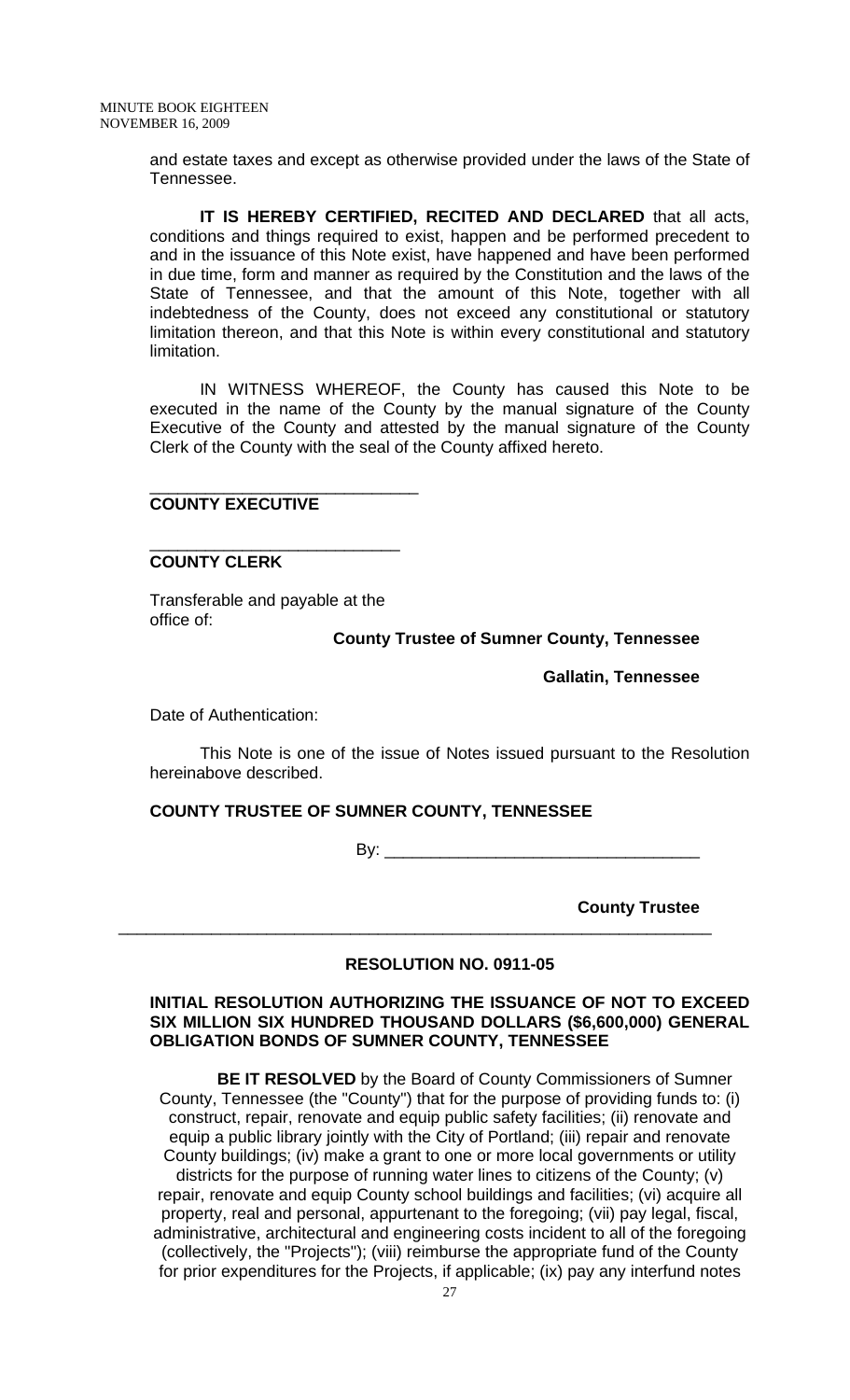issued by the County, proceeds of which were used for any of the foregoing purposes; and (x) pay costs incident to the bonds authorized herein; there shall be issued bonds, in one or more emissions, of said County in the aggregate principal amount of not to exceed \$6,600,000, which shall bear interest at a rate or rates not to exceed five percent (5%) per annum, and which shall be payable from unlimited ad valorem taxes to be levied on all taxable property within the County.

**BE IT FURTHER RESOLVED** by the Board of County Commissioners of Sumner County, Tennessee that the County Clerk be, and is, hereby directed and instructed to cause the foregoing initial resolution relative to the issuance of not to exceed \$6,600,000 general obligation bonds to be published in full in a newspaper having a general circulation in the County, for one issue of said paper followed by the statutory notice, to-wit:

## **N O T I C E**

The foregoing resolution has been adopted. Unless within twenty (20) days from the date of publication hereof a petition signed by at least ten percent (10%) of the registered voters of the County shall have been filed with the County Clerk protesting the issuance of the bonds, such bonds will be issued as proposed.

## William Kemp, County Clerk

Thereupon, the County Executive declared said resolution to have been duly and regularly adopted and said resolution was signed and approved by the County Executive and County Clerk in open meeting.

 $\frac{1}{\sqrt{2}}$  ,  $\frac{1}{\sqrt{2}}$  ,  $\frac{1}{\sqrt{2}}$  ,  $\frac{1}{\sqrt{2}}$  ,  $\frac{1}{\sqrt{2}}$  ,  $\frac{1}{\sqrt{2}}$  ,  $\frac{1}{\sqrt{2}}$  ,  $\frac{1}{\sqrt{2}}$  ,  $\frac{1}{\sqrt{2}}$  ,  $\frac{1}{\sqrt{2}}$  ,  $\frac{1}{\sqrt{2}}$  ,  $\frac{1}{\sqrt{2}}$  ,  $\frac{1}{\sqrt{2}}$  ,  $\frac{1}{\sqrt{2}}$  ,  $\frac{1}{\sqrt{2}}$ 

ATTEST:

County Executive

\_\_\_\_\_\_\_\_\_\_\_\_\_\_\_\_\_\_\_\_\_\_\_\_\_\_\_\_\_\_ County Clerk

|                         |  | Ayes ____________ Nays _________ Abstain_______ APPROVED □ REJECTED □ |  |
|-------------------------|--|-----------------------------------------------------------------------|--|
| STATE OF TENNESSEE      |  |                                                                       |  |
| <b>COUNTY OF SUMNER</b> |  |                                                                       |  |

 I, William Kemp, hereby certify that I am the duly qualified and acting County Clerk of Sumner County, Tennessee, and as such official I further certify that attached hereto is a copy of excerpts from the minutes of the regular meeting of the governing body of said County held on November 16, 2009; that these minutes were promptly and fully recorded and are open to public inspection; that I have compared said copy with the original minute record of said meeting in my official custody; and that said copy is a true, correct and complete transcript from said original minute record insofar as said original record relates to not to exceed \$6,600,000 general obligation bonds of said County.

WITNESS my official signature and seal of said County on this the day of \_\_\_\_\_\_\_\_\_, 200\_.

 $\frac{1}{\sqrt{2}}$  ,  $\frac{1}{\sqrt{2}}$  ,  $\frac{1}{\sqrt{2}}$  ,  $\frac{1}{\sqrt{2}}$  ,  $\frac{1}{\sqrt{2}}$  ,  $\frac{1}{\sqrt{2}}$  ,  $\frac{1}{\sqrt{2}}$  ,  $\frac{1}{\sqrt{2}}$  ,  $\frac{1}{\sqrt{2}}$  ,  $\frac{1}{\sqrt{2}}$  ,  $\frac{1}{\sqrt{2}}$  ,  $\frac{1}{\sqrt{2}}$  ,  $\frac{1}{\sqrt{2}}$  ,  $\frac{1}{\sqrt{2}}$  ,  $\frac{1}{\sqrt{2}}$ County Clerk

(SEAL)

\_\_\_\_\_\_\_\_\_\_\_\_\_\_\_\_\_\_\_\_\_\_\_\_\_\_\_\_\_\_\_\_\_\_\_\_\_\_\_\_\_\_\_\_\_\_\_\_\_\_\_\_\_\_\_\_\_\_\_\_\_\_\_\_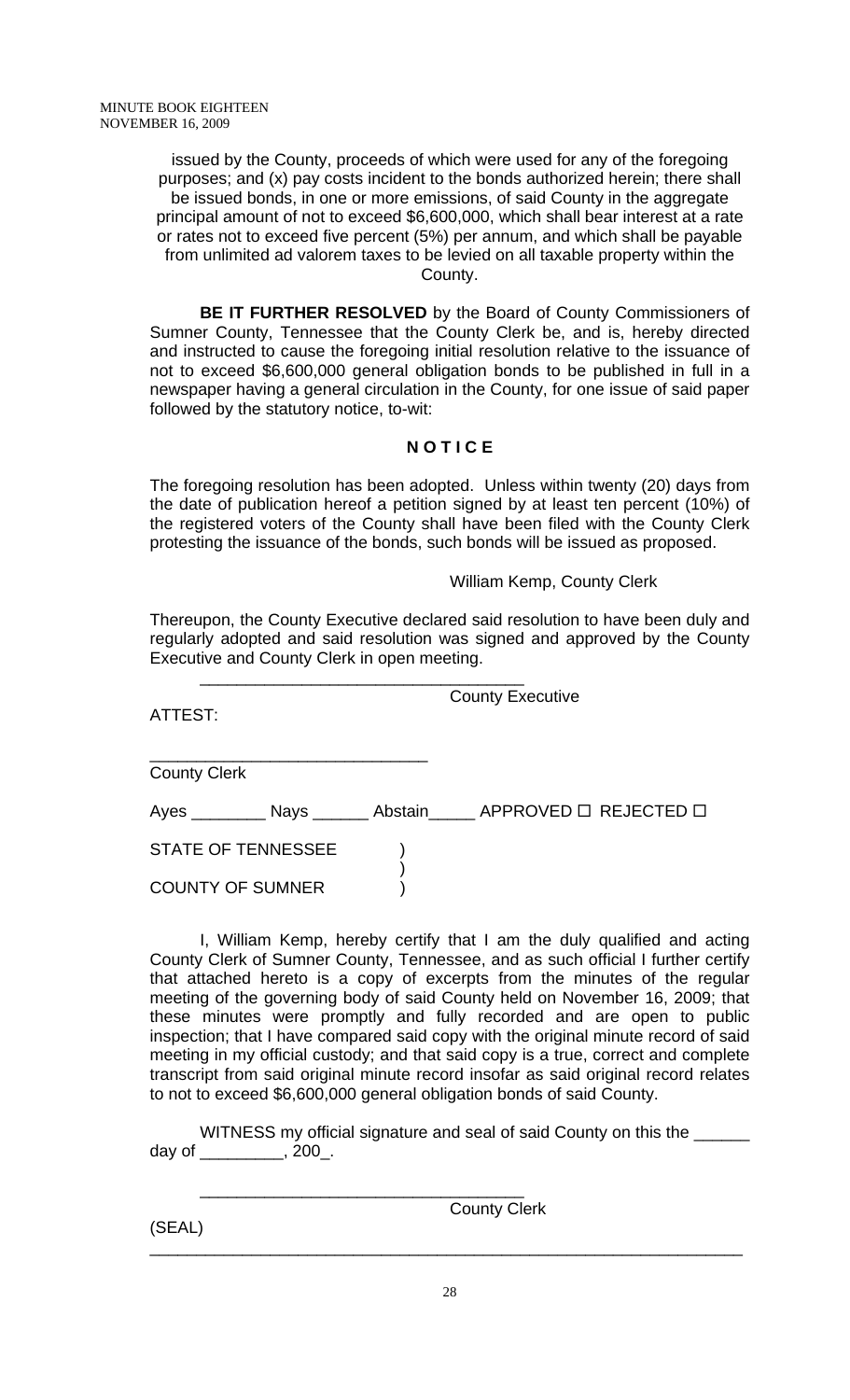The electronic vote was recorded in the following manner:

| <b>Akins</b>  |   | Fennell          |       | Cummings      | v        |
|---------------|---|------------------|-------|---------------|----------|
| Utley         |   | Graves           | Y     | Satterfield   | N        |
| F. Freels     |   | <b>Matthews</b>  | Y     | <b>Boyd</b>   | Y        |
| England       | А | <b>Hendricks</b> | Y     | Vaughn        | Y        |
| LeMarbre      |   | Moser            | Y     | <b>Decker</b> | Y        |
| Hyde          |   | Hughes           | Y     | Kimbrough     | Ν        |
| Goode         |   | P. Freels        | v     | <b>Stone</b>  |          |
| Pospisil      |   |                  |       |               |          |
| 0911-03,04,05 |   | Yes: 19          | No: 2 | Abs: 1        | 07:30 PM |

Chairman Hyde declared Resolutions 0911-03, 0911-04 and 0911-05 approved by the body.

## **REPORT FROM COUNTY OFFICIALS**

\_\_\_\_\_\_\_\_\_\_\_\_\_\_\_\_\_\_\_\_\_\_\_\_\_\_\_\_\_\_\_\_\_\_\_\_\_\_\_\_\_\_\_\_\_\_\_\_\_\_\_\_\_\_\_\_\_\_\_\_\_\_\_\_\_\_\_\_\_

 By motion of Commissioner Stone, seconded by Commissioner Matthews, the commissioners approved unanimously the filing as received of the following reports: County Investments, County General Fund, County Debt Service Fund, County Highway Fund, County Capital Outlay Fund, School General Purpose Fund, School Federal Projects Fund, School Food Service Fund, Employee Health Insurance Trust Fund, Employee Dental Insurance Trust Fund, Casualty Insurance Trust Fund, County Trustee Funds, Special Reports: County Dental Insurance Claim Payments, County Health Insurance Claim Payments, County Property Tax Collections, County EMS Billing/Collections/Balances, County Sales Tax Collections, County Wheel Tax Collections, County Tax Rates/Property Values and County School Loan Program Rates. Approval of the filing of these records does not certify to the accuracy of the documents.

Chairman Hyde introduced the following resolution:

## **0811-NOT A RESOLUTION TO APPROVE AND ACCEPT APPLICATIONS FOR NOTARY PUBLIC POSITIONS AND PERSONAL SURETY GUARANTORS**

 **WHEREAS,** according to the law of the State of Tennessee, an individual must apply for the office of notary public in the county of residence, or of their principal place of business; and

 **WHEREAS**, state statute requires personal sureties making bonds for notaries publics to be approved by the Sumner County Commission; and

 **WHEREAS,** said applicant must be approved by the County Commission assembled; and

 **–––––––––––––––––––––––––––––––––––––––––––––––––––––––––**

 **WHEREAS,** Bill Kemp, Sumner County Clerk, has certified according to the records of his office that the persons named on the attached listing labeled "SUMNER COUNTY NOTARY PUBLIC APPLICATIONS and SURETY GUARANTORS" have duly applied for the positions so sought; and

## **BE IT FURTHER RESOLVED THAT THIS TAKE EFFECT FROM AND AFTER PASSAGE.**

BLACKBURN, TABATHA ANN PATTERSON, BRENDA ANN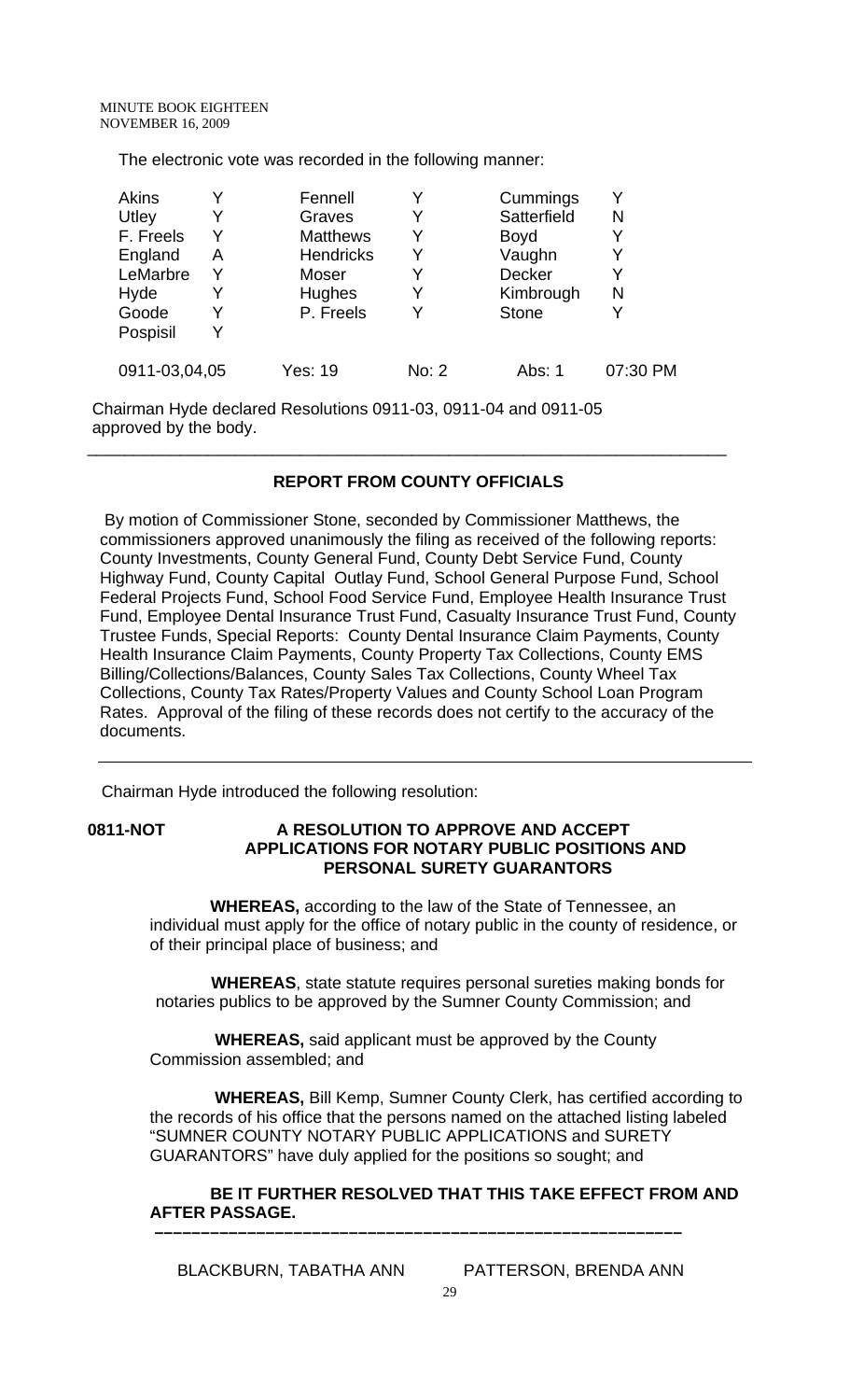CHARLTON, REBECCA CLAUNCH, JR., THOMAS RAY CLINE, RANDALL PAUL FARMER, JAYDIE OSBORN FOUTS, LINDA SCHULTZ GOATS, PATSY LYNN GODDARD, MELISSA G. GREGORY, RON HANNING, LORI ANN HARPER, JOAN GREGORY HOBBS, DAMON WALLACE HUGGINS, ELIZABETH CASTLE HUNTER, LAURA PAPUCHIS LAWSON, DEBBIE LYNN NEUMAIR, AUDREA C

PIPPIN, AMY LEE RAYMER, JUDY BULLION REICH, ROBERT AURELIO SCHULER, AMY JO SMITH, MARGOT LEAH SUDDUTH, SANDI TARPLEY SR, HARRY A THACKXTON, RAMONA GAIL WEIS, TAMARA VANESSA WELCH III, NEWTON GENTRY WEST, TONI ANN WHITE, STEPHANIE APRIL WHITTAKER, GREG A WILLOUGHBY, BRADLEY MICHAEL WING, KATHY LYNN YATES, JAMES ANTHONY

PERSONAL SURETY BYARS, ANN H DENNEN, LEAH MAY SAVAGE, MARIA A SOUTHERN, TONY

Upon motion of Commissioner Vaughn, seconded by Commissioner Graves, voting was recorded in the following manner:

| Akins       |   | Fennell      |       | Utley            |          |
|-------------|---|--------------|-------|------------------|----------|
| Graves      |   | Satterfield  | Y     | <b>Matthews</b>  | Y        |
| <b>Boyd</b> |   | England      |       | <b>Hendricks</b> | v        |
| Vaughn      |   | LeMarbre     | Y     | Moser            | Y        |
| Decker      |   | Hyde         | Y     | <b>Hughes</b>    | Y        |
| Kimbrough   | Y | Goode        | Y     | Skidmore         | Y        |
| P. Freels   | Y | <b>Stone</b> | Α     | Pospisil         | v        |
| 0911-NOTARY |   | Yes: 20      | No: 0 | Abs: 1           | 07:31 PM |

Chairman Hyde declared the election of Notaries Public by the body.

#### **CORRESPONDENCE**

\_\_\_\_\_\_\_\_\_\_\_\_\_\_\_\_\_\_\_\_\_\_\_\_\_\_\_\_\_\_\_\_\_\_\_\_\_\_\_\_\_\_\_\_\_\_\_\_\_\_\_\_\_\_\_\_\_\_\_\_\_\_\_\_\_\_\_\_\_

Clerk Kemp read correspondence from Saundra Ridings Boyd who thanked the Commission for their expression of sympathy during her time of loss.

#### **COMMITTEE ON COMMITTEES**

\_\_\_\_\_\_\_\_\_\_\_\_\_\_\_\_\_\_\_\_\_\_\_\_\_\_\_\_\_\_\_\_\_\_\_\_\_\_\_\_\_\_\_\_\_\_\_\_\_\_\_\_\_\_\_\_\_\_\_\_\_\_\_\_\_\_\_\_\_

Commissioner LeMarbre brought forth action taken by the Committee on Committees as follows:

Commissioner LeMarbre moved, seconded by Commissioner Pospisil, to approve the Board of Construction Appeals Alternates, Larry Brown and Ted Williams, for reappointment to a one-year term. The motion carried.

Commissioner LeMarbre moved, seconded by Commissioner Pospisil, to approve Joe Matthews to serve on the Sumner County Records Commission replacing James A. England who resigned. The motion carried.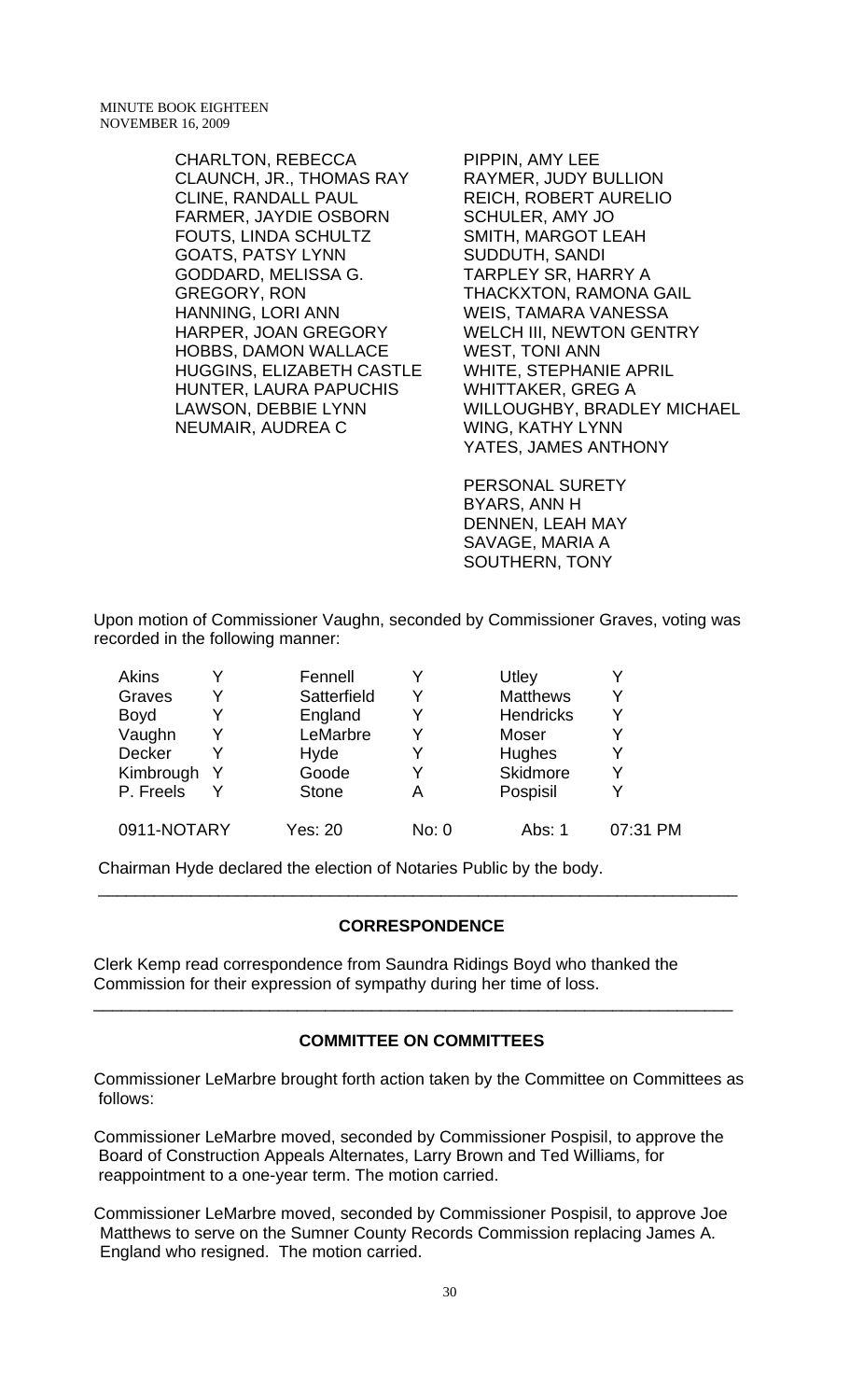#### **HIGHWAY COMMISSION**

There was no report from the Highway Commission.

## **EDUCATION COMMITTEE**

**\_\_\_\_\_\_\_\_\_\_\_\_\_\_\_\_\_\_\_\_\_\_\_\_\_\_\_\_\_\_\_\_\_\_\_\_\_\_\_\_\_\_\_\_\_\_\_\_\_\_\_\_\_\_\_\_\_\_\_\_\_\_\_\_\_\_\_\_\_** 

\_\_\_\_\_\_\_\_\_\_\_\_\_\_\_\_\_\_\_\_\_\_\_\_\_\_\_\_\_\_\_\_\_\_\_\_\_\_\_\_\_\_\_\_\_\_\_\_\_\_\_\_\_\_\_\_\_\_\_\_\_\_\_\_\_\_\_\_

There was no report from the Education Committee.

#### **GENERAL OPERATIONS COMMITTEE**

**\_\_\_\_\_\_\_\_\_\_\_\_\_\_\_\_\_\_\_\_\_\_\_\_\_\_\_\_\_\_\_\_\_\_\_\_\_\_\_\_\_\_\_\_\_\_\_\_\_\_\_\_\_\_\_\_\_\_\_\_\_\_\_\_\_\_\_\_\_** 

There was no report from the General Operations Committee.

#### **EMERGENCY SERVICES COMMITTEE**

**\_\_\_\_\_\_\_\_\_\_\_\_\_\_\_\_\_\_\_\_\_\_\_\_\_\_\_\_\_\_\_\_\_\_\_\_\_\_\_\_\_\_\_\_\_\_\_\_\_\_\_\_\_\_\_\_\_\_\_\_\_\_\_\_\_\_\_\_\_** 

**\_\_\_\_\_\_\_\_\_\_\_\_\_\_\_\_\_\_\_\_\_\_\_\_\_\_\_\_\_\_\_\_\_\_\_\_\_\_\_\_\_\_\_\_\_\_\_\_\_\_\_\_\_\_\_\_\_\_\_\_\_\_\_\_\_\_\_\_\_** 

There was no report from the Emergency Services Committee.

## **PUBLIC WORKS COMMITTEE**

There was no report from the Public Works Committee.

#### **LEGISLATIVE COMMITTEE**

**\_\_\_\_\_\_\_\_\_\_\_\_\_\_\_\_\_\_\_\_\_\_\_\_\_\_\_\_\_\_\_\_\_\_\_\_\_\_\_\_\_\_\_\_\_\_\_\_\_\_\_\_\_\_\_\_\_\_\_\_\_\_\_\_\_\_\_\_\_\_** 

Commissioner Pospisil introduced the following resolution and moved for approval. Commissioner Hendricks seconded the motion.

## **0911-06 A RESOLUTION RESCINDING ACTIONS AND ESTABLISHING NEW PROCEDURES REGARDING THE APPOINTMENT OF MEMBERS OF THE SUMNER COUNTY REGIONAL PLANNING COMMISSION AND ADOPTING NEW PROCEDURES**

**WHEREAS**, the **Sumner County Regional Planning Commission** ("the Planning Commission"), was created to address the vast areas of our county that had no ties to the numerous cities and to provide representation to the countless citizens that did not have a voice in planning and zoning issues and various matters that effected their property values and uses; and

**WHEREAS,** even though previous resolutions by this body, called the organization by the name "regional planning commission", it never operated as an organization which set or oversaw planning issues within city limits and the various and diverse cities of our county created separate and distinct municipal planning commissions to address the land use concerns of the cities and their citizens: and

**WHEREAS**, over the last several years, the Planning Commission has grown tremendously in the number of members, while the sections of land it was to serve has decreased greatly through annexation, land use plans and arrangements with cities to address concerns in their planning regions; and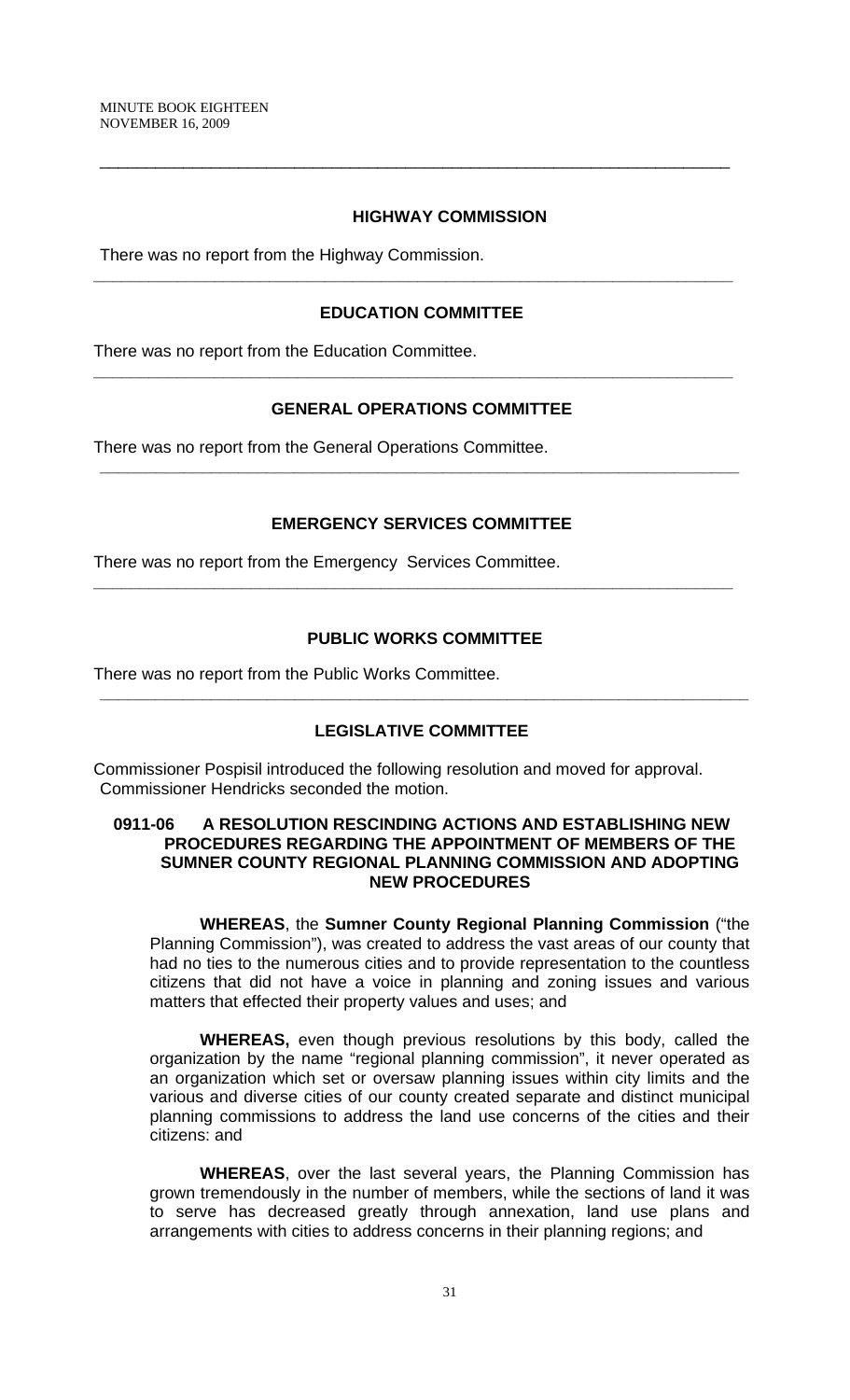**WHEREAS,** it is the desire of this body to rescind the old resolutions addressing membership of the old body and establish a new Sumner County Regional Planning Commission to better serve the needs of all of Sumner County and its citizens.

**THEREFORE, BE IT RESOLVED** by the Sumner County Board of County Commissioners meeting in regular session on this the 16<sup>th</sup> day of November, 2009 that this body does hereby rescind any and all of its previous actions prior to this meeting concerning the appointment of members and establishment of the number of members as well as the terms of office of the Sumner County Regional Planning Commission; and

**BE IT FURTHER RESOLVED** that pursuant to the terms and conditions of this resolution, The Sumner County Regional Planning Commission wishes to better address the needs of the county and its citizens through the re-creation of the Sumner County Regional Planning Commission in the manner set forth below:

## 1. **Organization**:

The Planning Commission shall be organized as a (9) nine-member Body ("New Formula") and this resolution shall reconfigure the make up of the Regional Planning Commission and rescind any previous conflicting resolutions passed by the body.

## 2. **Transition Period**:

- a. All presently seated members of the Planning Commission shall remain seated until the expiration of their present term either by time, resignation or removal from office. (A copy of the present membership of the Planning Commission is attached herewith as Exhibit One.)
- b. In the event that a member leaves office before the expiration of his or her present term, the seat and its term, in that form, ceases to exist immediately and membership and the term shall be established under the new formula with a new term starting at that time.

## 3. **Compensation**:

Effective immediately, all members of the Planning Commission who are to be compensated are to be paid \$100.00 per month for expenses for attendance of all called and special meetings as well as study sessions.

## 4. **Election**:

Any members elected after the passage of this resolution shall be chosen by the County Executive using the New Formula and then confirmed by the County Commission as set forth pursuant to state law.

## 5. **Zones**:

- a. The County shall be divided into five zones that better represent the overall county and areas which are not covered by municipal planning.
- b. The new membership shall be composed of the following members and described as follows (Also shown on the attached Map included herewith as Exhibit Two):

## **i. One citizen member from Zone One.**

- Zone One shall be described as follow:
- o Wolf Hill Ridge Road to East Sumner County Line and Trousdale County Line
- o Trousdale County Line
- o Trousdale County Line/Sumner County Line South to Wilson County Line to Campsite Road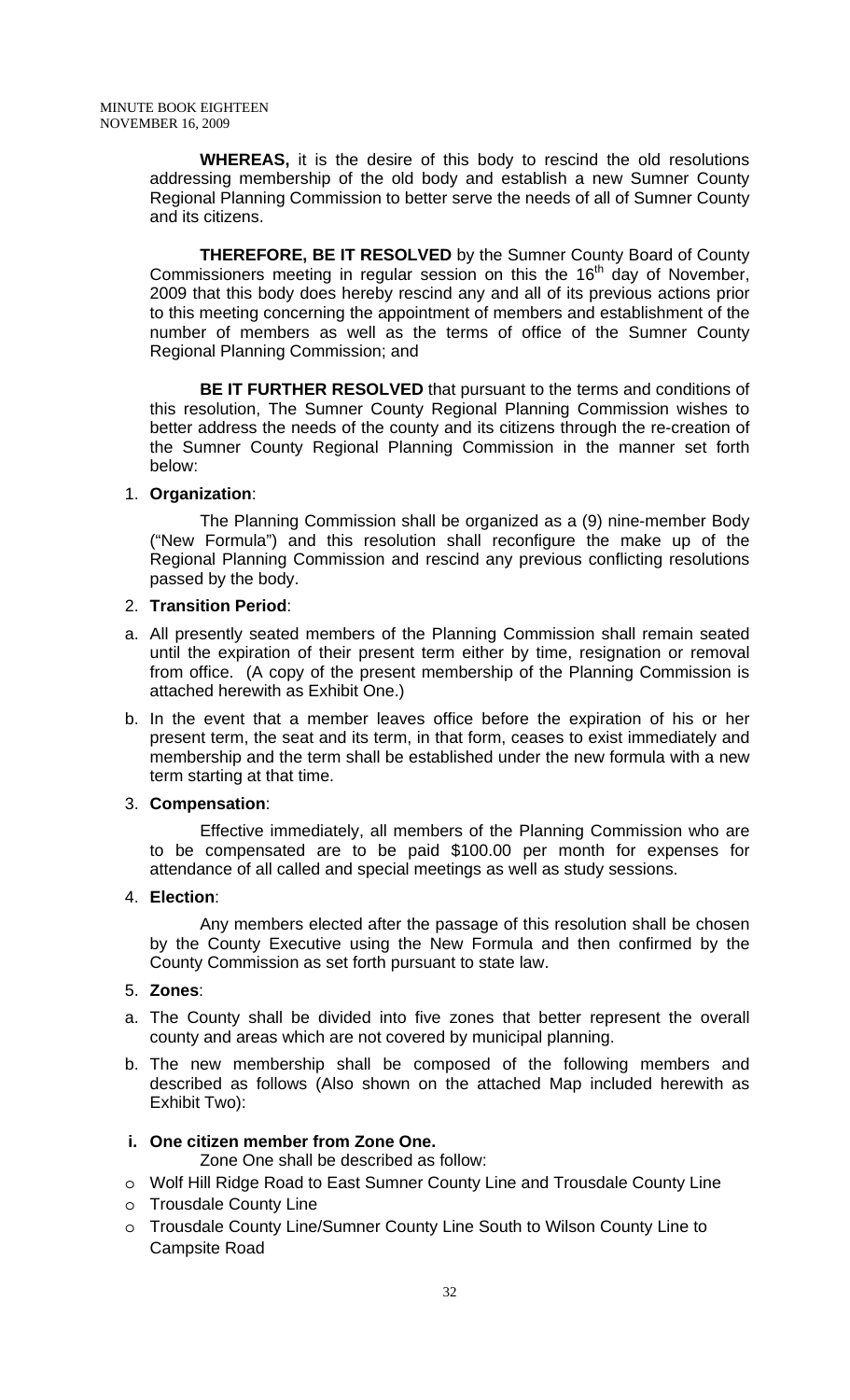MINUTE BOOK EIGHTEEN NOVEMBER 16, 2009

- o Campsite Road to Corp Line Southeast to Sumner County and Davidson County Line.
- **ii. One citizen member from Zone Two.**
- Zone Two shall be described as follow:
- o Lower Station @ Jenkins Lane South to Highway 31-E
- o Highway 31-E North to Bridge @ Old Hickory Lake
- o Follow Lake to Wilson County Line
- o Follow South Sumner County @ Corp Line to
- o Davidson County Line to Center Point Road
- **iii. One citizen member from Zone Three.** 
	- Zone Three shall be described as follow:
- o Davidson County Line to Center Point
- o Center Point to Goshentown Road
- o Goshentown Road to New Shackle Island Road
- o New Shackle Island Road to Drakes Creek
- o Drakes Creek to Anderson Road
- o Anderson Road to Jenkins Lane
- o Jenkins Lane to Lower Station
- o Lower Station to Long Hollow Pike
- o Long Hollow Pike follow Station Camp Creek to Liberty Lane
- **iv. One citizen member from Zone Four.** 
	- Zone Four shall be described as follow:
- o Robertson County Highway 31W to McMurtry Road
- o McMurtry Road to Hogan's Branch
- o Hogan's Branch to Sandy Valley Road
- o Sandy Valley Road to Brinkley Branch Road
- o Brinkley Branch Road to Upper Station
- o Upper Station to Liberty Lane
- o Liberty Lane to Highway 25
- o Highway 25 to Collier Lane
- o Collier Lane to Highway 109
- o Highway 109 North to South Tunnel Road
- o South Tunnel Road to Old Dobbins Pike
- o Old Dobbins Pike to Bush's Lane
- o Bush's Lane to Dry Fork
- o Dry Fork to Rock Bridge
- o Rock Bridge to Red Tuttle

## **v. One citizen member from Zone Five.**

- Zone Five shall be described as follow:
- o Wolf Hill Ridge Road @ Trousdale County Line
- o Wolf Hill Road to Hwy 31-E
- o Hwy 31-E South to Mt. Vernon Road
- o Mt. Vernon Road to Red Tuttle Road
- o Red Tuttle Road to Rock Bridge Road
- o Rock Bridge Road to Womack Road
- o Womack Road to Dobbins Pike
- o Dobbins Pike to A. B. Wade Road
- o A. B. Wade Road across old Gallatin Road to Hwy 109
- o Boiling Springs Road to Brandy Hollow
- o Brandy Hollow Road to Wilson Road
- o Wilson Road to Penny Morris
- o Penny Morris to Dink Rut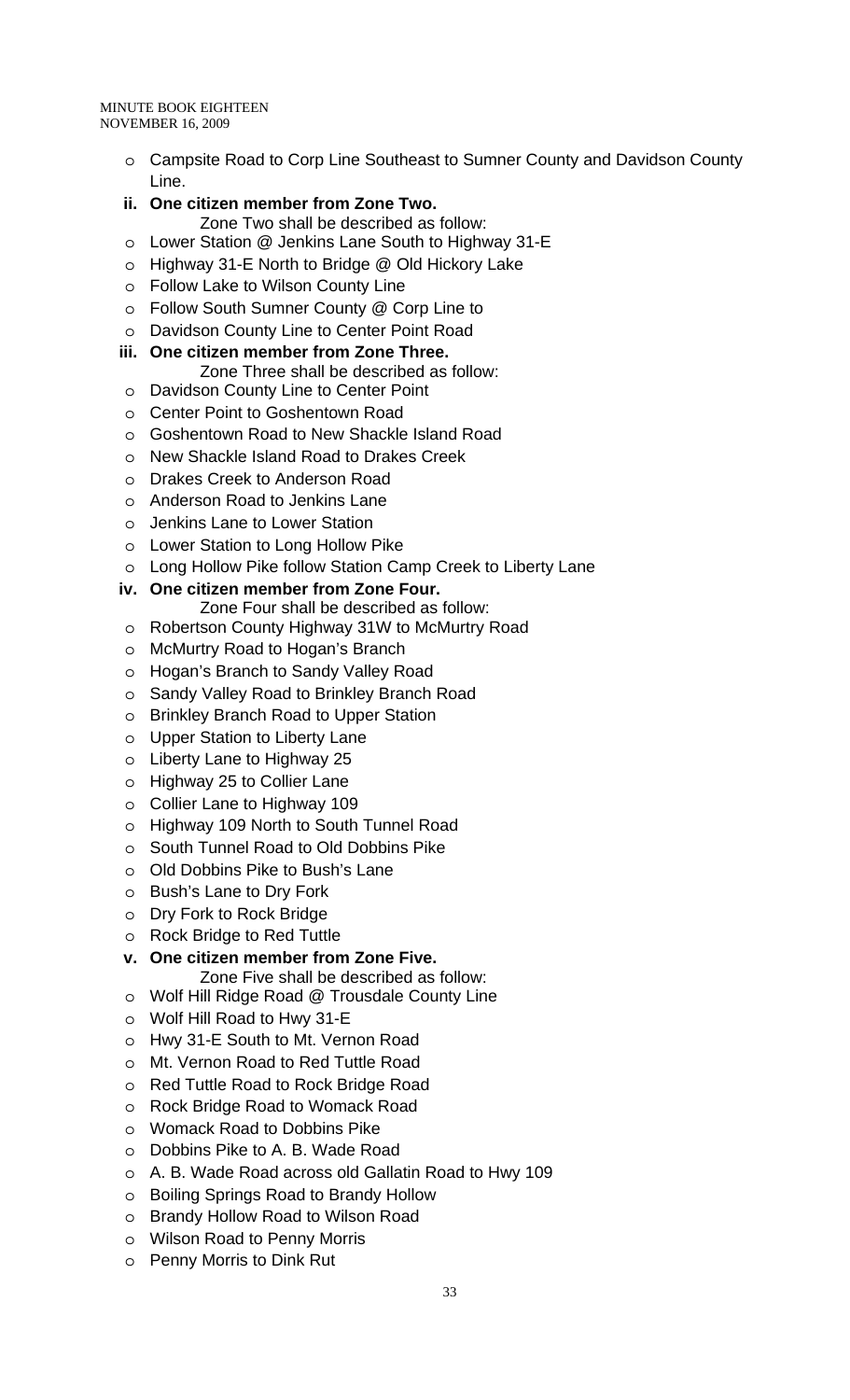- o Dink Rut to Highway 76
- o Hwy 76 to Hwy 25
- o Hwy 25 to Robertson County Line
- o All Land laying North
- **vi. One At-Large Citizen member chosen from an unincorporated area of the County (This member cannot reside within the city limits of any city in the County)**
- **vii. One County Commissioner**
- **viii. One County Commissioner**
- **ix. One County Commissioner**
- c. Once populated by the New Formula, there can be no more than two members (citizen member and county commissioner) from any one of the Zones. (Until all members are appointed pursuant to the New Formula, this requirement does not have to be met with existing members, however, must be followed with the appointment of any new members.)

## **6. Terms:**

- a. The term of any member designated from the County Commission shall be coterminous with such member's then term as a member the County Commission.
- b. The terms of Citizen Members shall be four (4) years.
- 7. **Obligations & Duties**:

The Planning Commission, during the transition period and as well as when operating under the New Formula shall have any and all statutory responsibilities of the previous Regional Planning Commission and as set forth by state law.

**BE IT FURTHER RESOLVED** that any previous resolutions of this body, in conflict with this resolution, are hereby repealed.

**BE IT FURTHER RESOLVED** that in the event that any portion of this resolution is declared illegal or invalid the remaining portions shall remain valid and in effect.

**BE IT FURTHER RESOLVED** that this resolution shall become effective upon passage, the public welfare requiring it.

\_\_\_\_\_\_\_\_\_\_\_\_\_\_\_\_\_\_\_\_\_\_\_\_\_\_\_\_\_\_\_\_\_\_\_\_\_\_\_\_\_\_\_\_\_\_\_\_\_\_\_\_\_\_\_\_\_\_\_\_\_\_\_\_

The electronic vote was recorded in the following manner:

| Akins        | v |                | Fennell          |       |   |        | Cummings    | Y        |
|--------------|---|----------------|------------------|-------|---|--------|-------------|----------|
| Utley        |   |                | Graves           |       |   |        | Satterfield | Y        |
| F. Freels    | Y |                | <b>Matthews</b>  |       |   |        | <b>Boyd</b> |          |
| England      | Y |                | <b>Hendricks</b> |       | Y |        | Vaughn      | Y        |
| LeMarbre     | Y |                | Moser            |       |   |        | Decker      | Y        |
| Hyde         | Y |                | Hughes           |       | Y |        | Kimbrough   | Y        |
| Goode        | Y |                | Skidmore         |       |   |        | P. Freels   | Y        |
| <b>Stone</b> |   |                | Pospisil         |       |   |        |             |          |
| 0911-06      |   | <b>Yes: 23</b> |                  | No: 0 |   | Abs: 0 |             | 07:35 PM |

Chairman Hyde declared the resolution approved by the body.

\_\_\_\_\_\_\_\_\_\_\_\_\_\_\_\_\_\_\_\_\_\_\_\_\_\_\_\_\_\_\_\_\_\_\_\_\_\_\_\_\_\_\_\_\_\_\_\_\_\_\_\_\_\_\_\_\_\_\_\_\_\_\_\_\_\_\_\_\_\_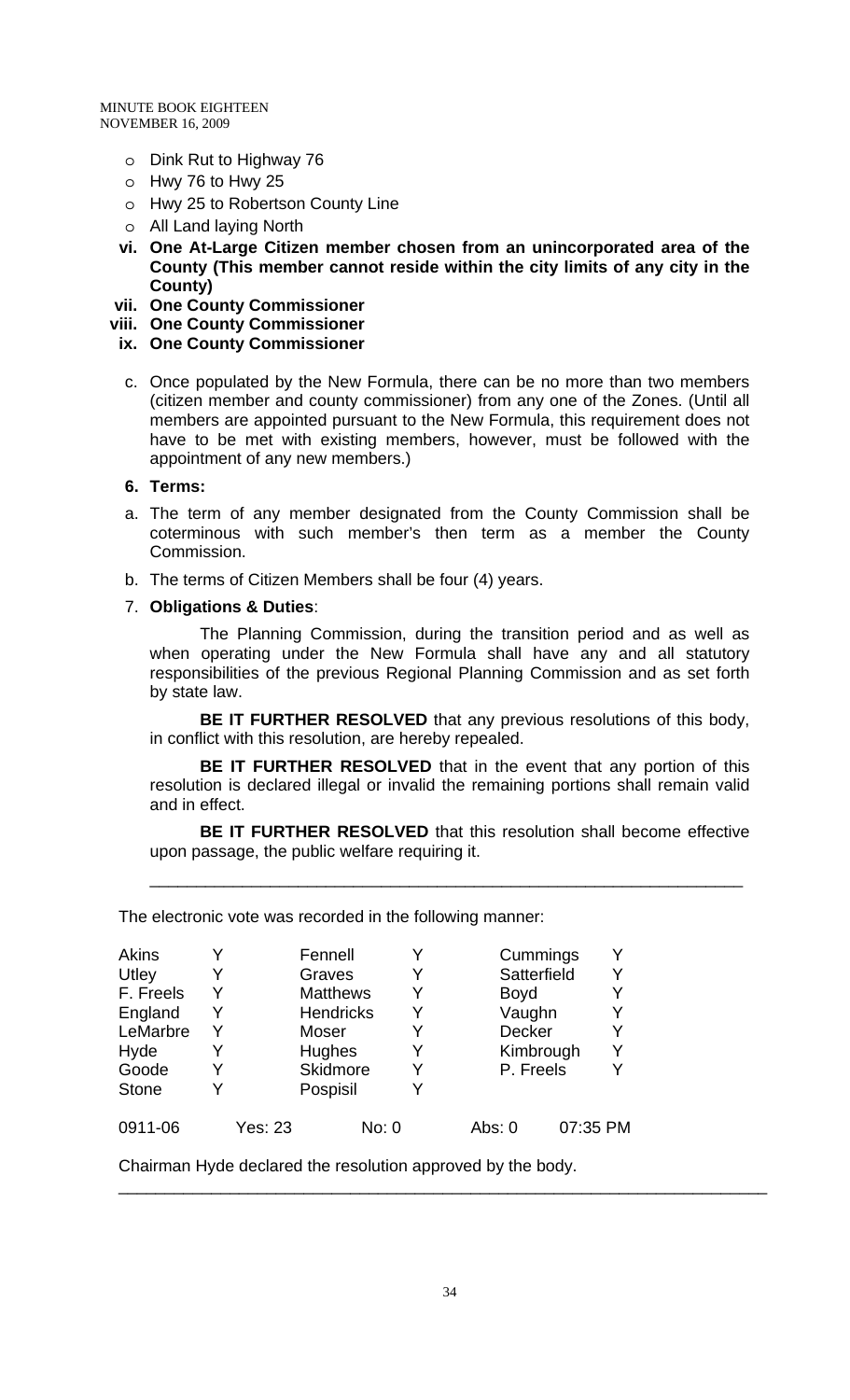Commissioner Pospisil introduced the following resolution and moved for approval. Commissioner Hendricks seconded the motion.

#### **0911-07 A RESOLUTION CREATING AN AIRPORT AUTHORITY AD HOC COMMITTEE**

 **WHEREAS,** the Sumner County Airport Authority has the potential to be a great asset to our county but has recently been plagued by questions and concerns; and

**WHEREAS,** this body wishes to evaluate and undertake the most productive strategy to facilitate the future growth and development of the Airport Authority.

**THEREFORE BE IT RESOLVED** by the Sumner County Board of County Commissioners meeting in regular session on this the  $16<sup>th</sup>$  day of November, 2009, that this body does hereby create the **AIRPORT AUTHORITY AD HOC COMMITTEE;** and

**BE IT FURTHER RESOLVED** that this committee shall function as follows:

- (1) The committee shall be composed of five sitting county commissioners who shall be recommended by the county commission chairman, who has appointed Commissioners Paul Goode, Jim Vaughn, Chris Hughes, David Satterfield & Frank Freels, Sr; and
- (2) The chairman, Commissioner Hughes, shall be responsible for calling and noticing all meetings of the committee, including special meetings as well as the time set for any and all meetings of the Airport Authority; and
- (3) The members shall attend all meetings of the Sumner County Airport Authority and thereafter at the next Legislative Committee meeting make a report of the proceedings of the previous meeting(s).
- (4) The ad hoc committee shall take the next nine months to not only have member(s) attend all airport authority meetings, but to also meet, consider and recommend the appropriate actions to take with regard to the overall operation of the airport authority.

**\_\_\_\_\_\_\_\_\_\_\_\_\_\_\_\_\_\_\_\_\_\_\_\_\_\_\_\_\_\_\_\_\_\_\_\_\_\_\_\_\_\_\_\_\_\_\_\_\_\_\_\_\_\_\_\_\_\_\_\_\_\_\_\_** 

| <b>Akins</b><br>Utley<br>F. Freels<br>England<br>LeMarbre | Y<br>Y<br>N<br>Y | Fennell<br>Graves<br><b>Matthews</b><br><b>Hendricks</b><br>Moser |       | Y<br>Y<br>Y | Cummings<br>Satterfield<br><b>Boyd</b><br>Vaughn<br>Decker | Y<br>Y<br>Y<br>Y<br>Y |
|-----------------------------------------------------------|------------------|-------------------------------------------------------------------|-------|-------------|------------------------------------------------------------|-----------------------|
| Hyde<br>Goode<br><b>Stone</b>                             | Y<br>γ           | Hughes<br>Skidmore<br>Pospisil                                    |       | Y           | Kimbrough<br>P. Freels                                     | Y<br>Y                |
| 0911-07                                                   |                  | <b>Yes: 22</b>                                                    | No: 1 |             | Abs: 0                                                     | 07:36 PM              |

The electronic vote was recorded in the following manner:

Chairman Hyde declared the resolution approved by the body.

Chairman Hyde recognized Commissioner Frank Freels who moved that the Commission approve a motion stating its intent not to go forward with an automatic radar device for citing moving vehicle violations. Commissioner Hendricks seconded the motion.

\_\_\_\_\_\_\_\_\_\_\_\_\_\_\_\_\_\_\_\_\_\_\_\_\_\_\_\_\_\_\_\_\_\_\_\_\_\_\_\_\_\_\_\_\_\_\_\_\_\_\_\_\_\_\_\_\_\_\_\_\_\_\_\_\_\_

The electronic vote was recorded in the following manner: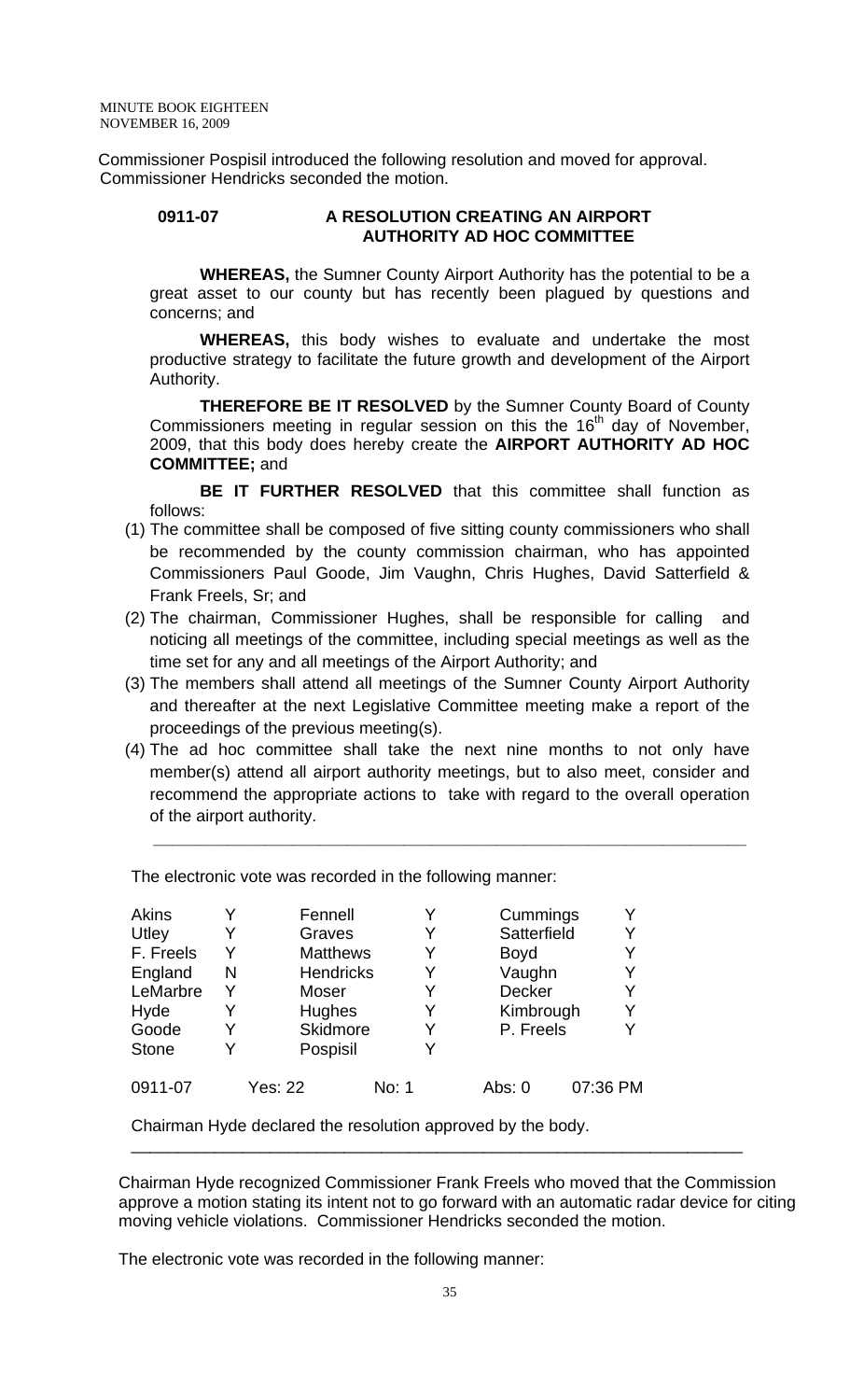#### NO COMMITTEE TO STUDY RADAR CAMERAS

| Akins        | Y |        | Fennell          |        | N |        | Cummings      |          | N |
|--------------|---|--------|------------------|--------|---|--------|---------------|----------|---|
| Utley        | N |        | Graves           |        | N |        | Satterfield   |          | Y |
| F. Freels    | Y |        | <b>Matthews</b>  |        | N |        | <b>Boyd</b>   |          | N |
| England      | N |        | <b>Hendricks</b> |        | Y |        | Vaughn        |          | N |
| LeMarbre     | N |        | Moser            |        | N |        | <b>Decker</b> |          | N |
| Hyde         | Y |        | <b>Hughes</b>    |        | N |        | Kimbrough     |          | N |
| Goode        | N |        | Skidmore         |        | N |        | P. Freels     |          | Y |
| <b>Stone</b> | Y |        | Pospisil         |        | N |        |               |          |   |
| 0911-18      |   | Yes: 7 |                  | No: 16 |   | Abs: 0 |               | 07:40 PM |   |

Chairman Hyde declared the motion failed to be approved by the body.

## **BUDGET COMMITTEE**

\_\_\_\_\_\_\_\_\_\_\_\_\_\_\_\_\_\_\_\_\_\_\_\_\_\_\_\_\_\_\_\_\_\_\_\_\_\_\_\_\_\_\_\_\_\_\_\_\_\_\_\_\_\_\_\_\_\_\_\_\_\_\_\_\_\_\_\_

 Commissioner Stone introduced the following resolution and moved for approval. Commissioner Utley seconded the motion.

## **0911-08 A RESOLUTION APPROPRIATING \$2,183,020.00 TO THE BOARD OF EDUCATION FROM 2007 BOND FUNDS FOR PORTLAND EAST MIDDLE SCHOOL RENOVATIONS**

**BE IT RESOLVED** by the Sumner County Board of County Commissioners meeting in regular session on this the 16<sup>th</sup> day of November, 2009, that this body hereby appropriates \$2,183,020.00 to the Board of Education from 2007 bond funds for Portland East Middle School Renovations as shown on the attached document.

\_\_\_\_\_\_\_\_\_\_\_\_\_\_\_\_\_\_\_\_\_\_\_\_\_\_\_\_\_\_\_\_\_\_\_\_\_\_\_\_\_\_\_\_\_\_\_\_\_\_\_\_\_\_\_\_\_\_\_\_\_\_\_\_

Commissioner Hughes moved, seconded by Commissioner Goode, to amend the motion to reduced the architect's fee from \$143,500 to \$89,451.00. He also moved a reduction in the technology fee in the amount of \$100,000.00.

The electronic vote was recorded in the following manner:

AMEND APPROPRIATION TO \$2,028,971.00

| Akins        |   | Fennell          | Y     | Cummings    |          |
|--------------|---|------------------|-------|-------------|----------|
| Utley        | Y | Graves           | Y     | Satterfield | Y        |
| F. Freels    | N | <b>Matthews</b>  | Y     | <b>Boyd</b> |          |
| England      | Y | <b>Hendricks</b> | Y     | Vaughn      | Y        |
| LeMarbre     | Y | Moser            | Y     | Decker      | N        |
| Hyde         | Y | Hughes           | Y     | Kimbrough   | Y        |
| Goode        |   | Skidmore         | N     | P. Freels   |          |
| <b>Stone</b> |   | Pospisil         | Y     |             |          |
| 0911-08.1    |   | Yes: 20          | No: 3 | Abs: 0      | 07:43 PM |

Chairman Hyde declared the amendment approved by the body.

Commissioner Kimbrough moved for a procedural amendment stating that approval of the project is subject to reconciliation of the bond issue proceeds with the Board of Education and County Finance Director to reflect sufficient funds for the project.

The electronic vote was recorded in the following manner: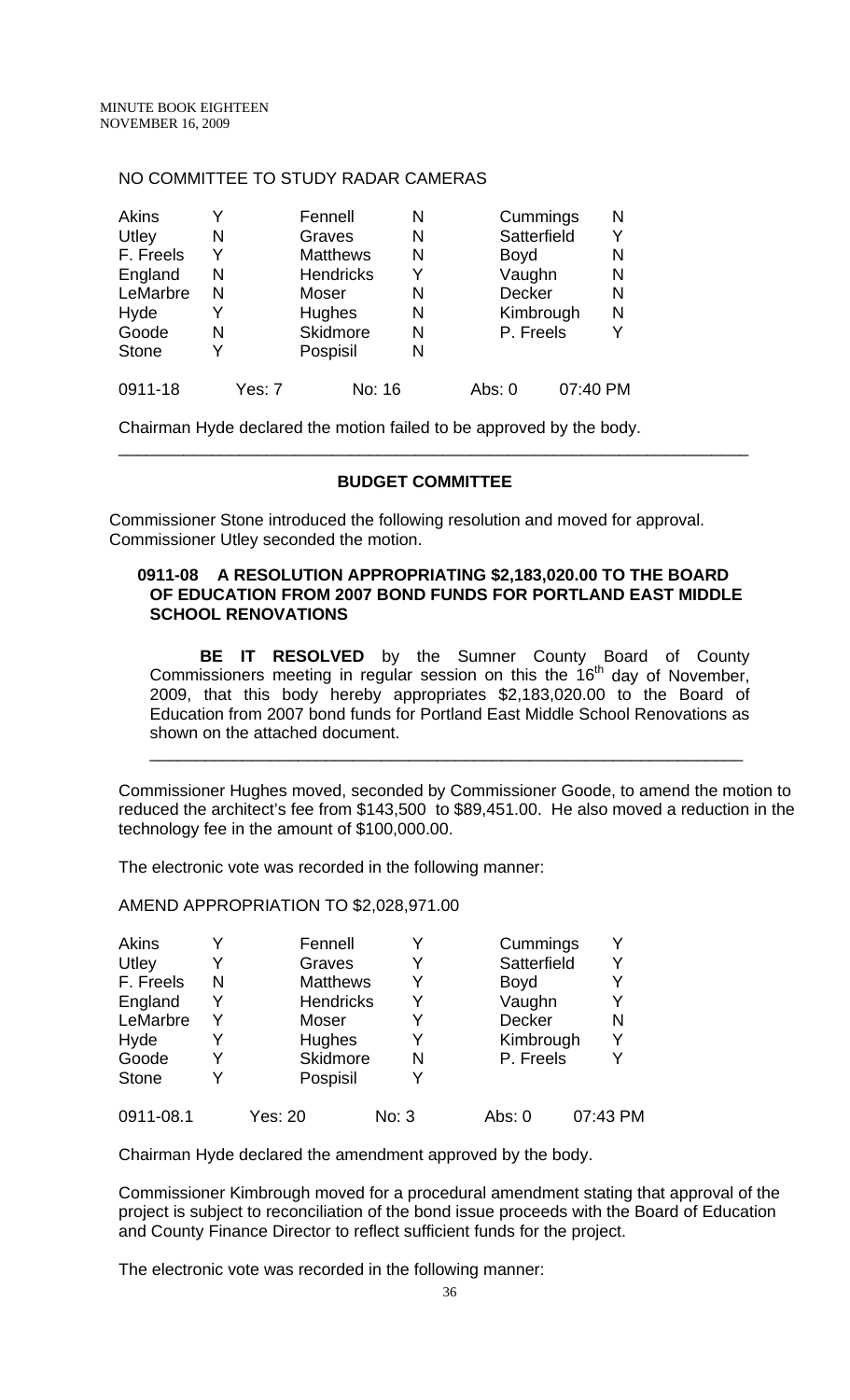#### AMEND TO RECONCILE BOND ACCOUNT WITH SCHOOL BOARD

| Akins        |   | Fennell          |       | Cummings    |          |
|--------------|---|------------------|-------|-------------|----------|
| Utley        |   | Graves           | Y     | Satterfield |          |
| F. Freels    | Y | <b>Matthews</b>  | Y     | <b>Boyd</b> |          |
| England      | Y | <b>Hendricks</b> | Y     | Vaughn      |          |
| LeMarbre     | Y | Moser            | Y     | Decker      |          |
| Hyde         | Y | Hughes           | Y     | Kimbrough   |          |
| Goode        | Y | Skidmore         | Y     | P. Freels   |          |
| <b>Stone</b> |   | Pospisil         | Y     |             |          |
| 0911-08.2    |   | Yes: 23          | No: 0 | Abs: 0      | 07:47 PM |

Chairman Hyde declared the amendment approved by the body.

The electronic vote on the main motion as amended was recorded in the following manner:

| Akins        |   |         | Fennell          |       |   |        | Cummings    |          |   |
|--------------|---|---------|------------------|-------|---|--------|-------------|----------|---|
| Utley        | Y |         | Graves           |       | Y |        | Satterfield |          | Y |
| F. Freels    | Y |         | <b>Matthews</b>  |       | Y |        | <b>Boyd</b> |          |   |
| England      | Y |         | <b>Hendricks</b> |       |   |        | Vaughn      |          | Y |
| LeMarbre     | Y |         | Moser            |       |   |        | Decker      |          | Y |
| Hyde         | Y |         | Hughes           |       | Y |        | Kimbrough   |          | Y |
| Goode        | Y |         | <b>Skidmore</b>  |       | Y |        | P. Freels   |          | Y |
| <b>Stone</b> |   |         | Pospisil         |       |   |        |             |          |   |
| 0911-08      |   | Yes: 23 |                  | No: 0 |   | Abs: 0 |             | 07:48 PM |   |

Chairman Hyde declared the resolution approved by the body. The resulting resolution was recorded as follows:

#### **0911-08 A RESOLUTION AMENDING \$2,028,971.00 TO THE BOARD OF EDUCATION FROM 2007 BOND FUNDS FOR PORTLAND EAST MIDDLE SCHOOL RENOVATIONS**

**BE IT RESOLVED** by the Sumner County Board of County Commissioners meeting in regular session on this the  $16<sup>th</sup>$  day of November, 2009, that this body hereby appropriates \$2,028,971.00 to the Board of Education from 2007 bond funds for Portland East Middle School Renovations as shown on the attached document.

**BE IT FURTHER RESOLVED** that this appropriation is subject to reconciliation of county finance records with Board of Education records and confirming that there are appropriate funds to cover this appropriation.

## **VOLUNTARY TAX ACT**

\_\_\_\_\_\_\_\_\_\_\_\_\_\_\_\_\_\_\_\_\_\_\_\_\_\_\_\_\_\_\_\_\_\_\_\_\_\_\_\_\_\_\_\_\_\_\_\_\_\_\_\_\_\_\_\_\_\_\_\_\_\_\_\_

Chairman Hyde recognized County Finance Director David Lawing who reported that zero revenues have been receipted under the Voluntary Tax Act.

\_\_\_\_\_\_\_\_\_\_\_\_\_\_\_\_\_\_\_\_\_\_\_\_\_\_\_\_\_\_\_\_\_\_\_\_\_\_\_\_\_\_\_\_\_\_\_\_\_\_\_\_\_\_\_\_\_\_\_\_\_\_\_\_\_\_\_\_

## **CONSENT AGENDA**

 Commissioner Stone introduced the following resolution and moved for approval. Commissioner Hughes seconded the motion.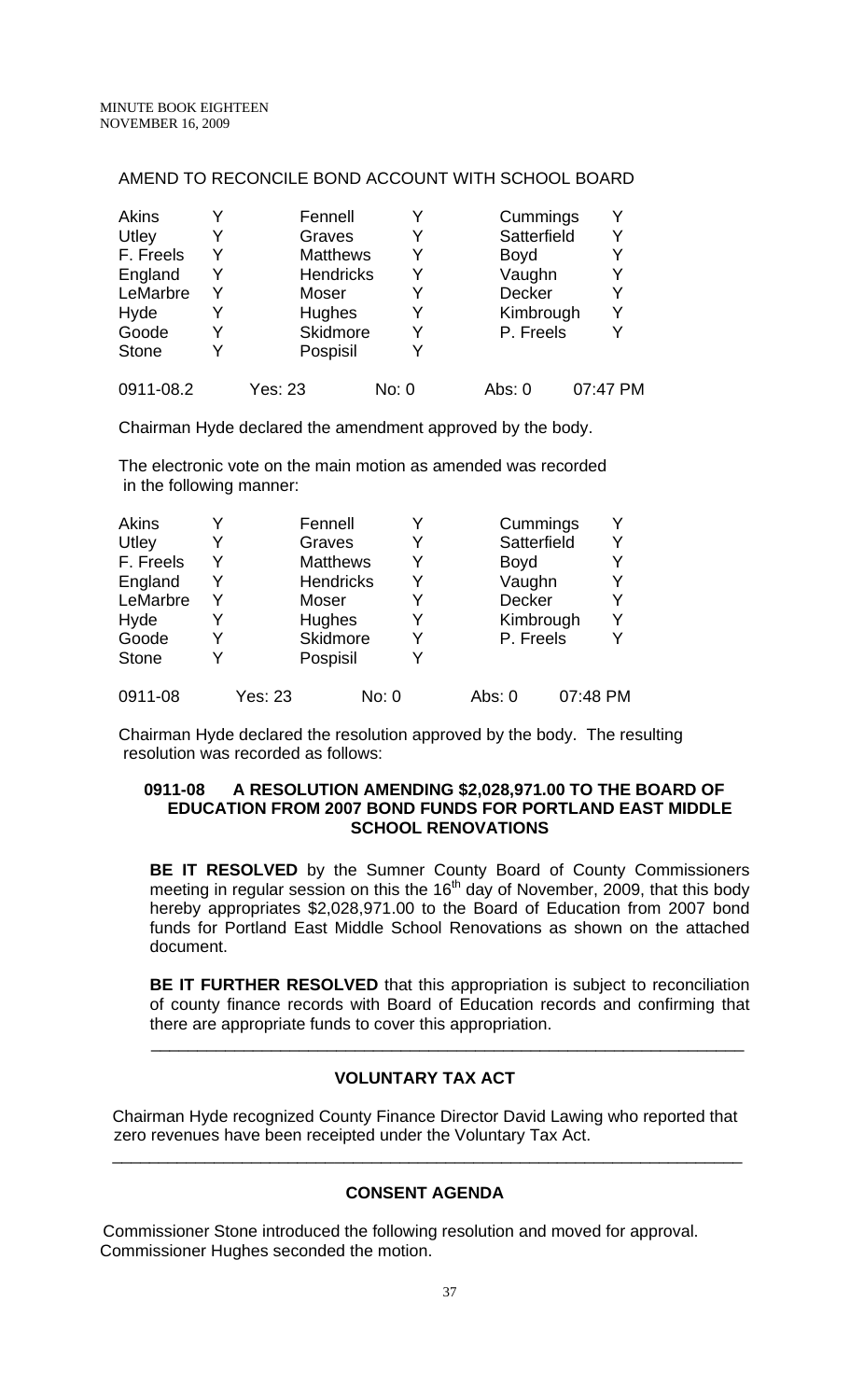#### **0911-09 A RESOLUTION APPROVING THE CONVEYANCE OF AN UNDEVELOPED RIGHT-OF-WAY IN THE TWIN VALLEY SUBDIVISION BETWEEN LOTS 5 & 6**

 **BE IT RESOLVED** by the Sumner County Board of County  $Commissioners meeting in regular session on this the 16<sup>th</sup> day of November,$ 2009 that this body approves the conveyance of Sumner County's interest (if any) to Mark Seida by Quit Claim Deed of an undeveloped right-of-way lying as shown on the plat of Twin Valley Subdivision (PB 5, PG 34 ROSCT) between lots 5 & 6 of said subdivision.

## **0911-10 A RESOLUTION APPROVING THE PILOT AGREEMENT BETWEEN SUMNER COUNTY AND MCKENDREE LAMBUTH AT GALLATIN, INC.**

**\_\_\_\_\_\_\_\_\_\_\_\_\_\_\_\_\_\_\_\_\_\_\_\_\_\_\_\_\_\_\_\_\_\_\_\_\_\_\_\_\_\_\_\_\_\_\_\_\_\_\_\_\_\_\_\_\_\_\_\_\_\_\_\_**

 **BE IT RESOLVED** by the Sumner County Board of County Commissioners meeting in regular session on this the  $16<sup>th</sup>$  day of November, 2009, that the Pilot Agreement attached hereto and incorporated herein by and between Sumner County, Tennessee and McKendree Lambuth at Gallatin, Inc. is hereby approved; and

**BE IT FURTHER RESOLVED** the County Executive and the Law Director are authorized to sign said document, attached herewith as Exhibit A, on behalf of Sumner County.

\_\_\_\_\_\_\_\_\_\_\_\_\_\_\_\_\_\_\_\_\_\_\_\_\_\_\_\_\_\_\_\_\_\_\_\_\_\_\_\_\_\_\_\_\_\_\_\_\_\_\_\_\_\_\_\_\_\_\_\_\_\_\_\_

## **0911-11 A RESOLUTION APPROPRIATING AN ADDITIONAL \$500.00 FROM THE COUNTY GENERAL FUND TO THE WESTMORELAND SENIOR CITIZEN CENTER**

**BE IT RESOLVED** by the Sumner County Board of County Commissioners meeting in regular session on this the  $16<sup>th</sup>$  day of November, 2009 that this body does hereby appropriate an additional \$500.00 to the Westmoreland Senior Citizen Center from the county general fund.

Approved 1<sup>st</sup> Reading-October 19, 2009

## **0911-12 A RESOLUTION APPROPRIATING \$750.00 FROM OTHER STATE REVENUE TO SALARY FIELD REPRESENTATIVE FOR TCA DESIGNATION TO THE ASSESSOR OF PROPERTY DEPARTMENT**

\_\_\_\_\_\_\_\_\_\_\_\_\_\_\_\_\_\_\_\_\_\_\_\_\_\_\_\_\_\_\_\_\_\_\_\_\_\_\_\_\_\_\_\_\_\_\_\_\_\_\_\_\_\_\_\_\_\_\_\_\_\_

**BE IT RESOLVED** by the Sumner County Board of County Commissioners meeting in regular session on this the  $16<sup>th</sup>$  day of November, 2009, that this body hereby appropriates \$750.00 from other State Revenue to Salary Field Representative for TCA Designation to the Assessor of Property Department as shown on the attached document.

\_\_\_\_\_\_\_\_\_\_\_\_\_\_\_\_\_\_\_\_\_\_\_\_\_\_\_\_\_\_\_\_\_\_\_\_\_\_\_\_\_\_\_\_\_\_\_\_\_\_\_\_\_\_\_\_\_\_\_\_\_\_\_\_\_\_\_\_\_\_\_\_\_\_\_\_\_\_\_\_\_\_\_\_\_\_

## **0911-13 A RESOLUTION APPROPRIATING \$900.00 AS PASS-THROUGH FUNDS FROM GHSO GRANT TO ADVERTISING ACCOUNT FOR THE SHERIFF'S OFFICE**

 **BE IT RESOLVED** by the Sumner County Board of County Commissioners meeting in regular session on this the  $16<sup>th</sup>$  day of November,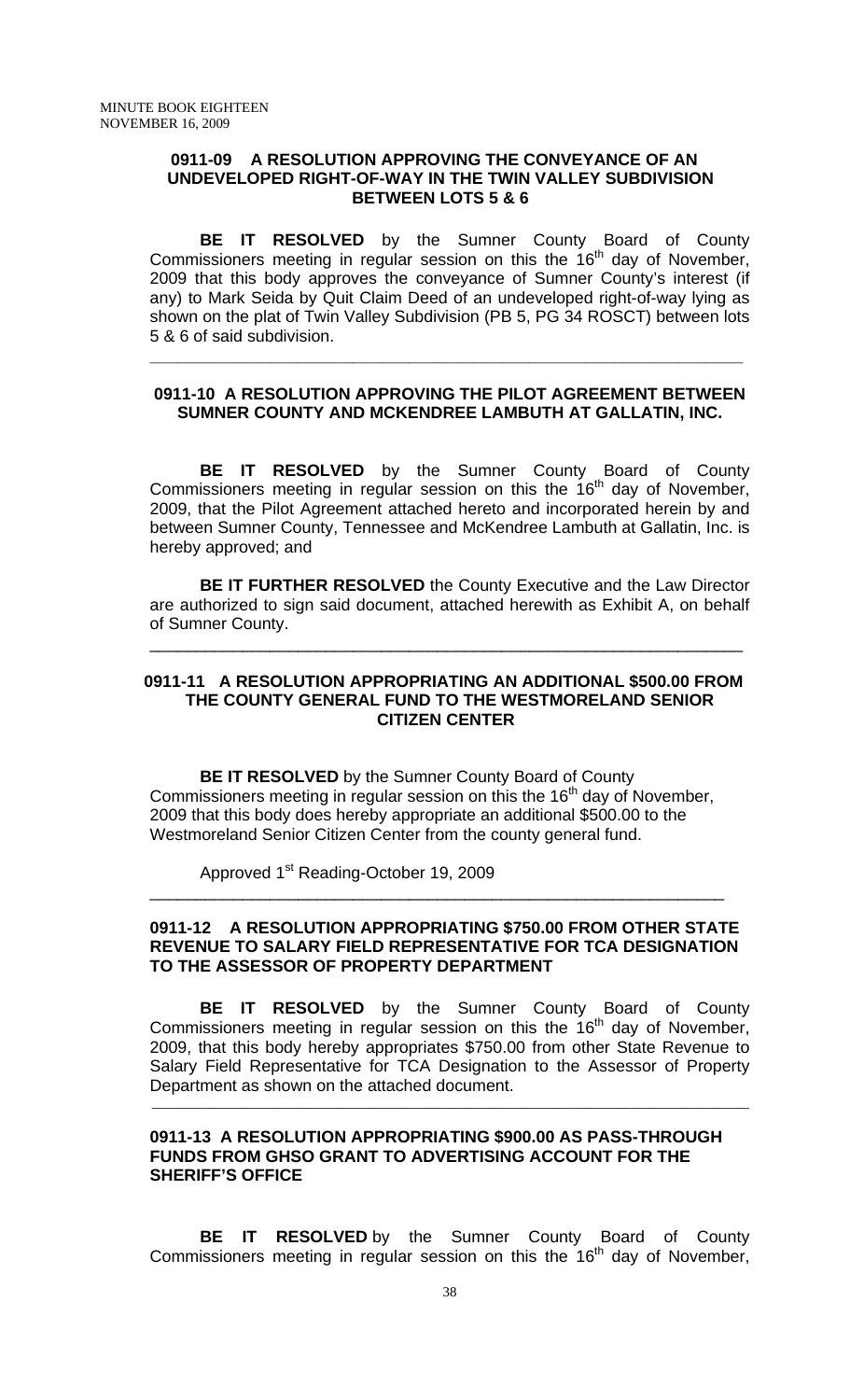2009, that this body does hereby appropriate \$900.00 from GHSO Grant to Advertising Account for the Sheriff's Office as shown on the attached document.

**\_\_\_\_\_\_\_\_\_\_\_\_\_\_\_\_\_\_\_\_\_\_\_\_\_\_\_\_\_\_\_\_\_\_\_\_\_\_\_\_\_\_\_\_\_\_\_\_\_\_\_\_\_\_\_\_\_\_\_\_\_\_\_\_** 

## **0911-14 A RESOLUTION APPROPRIATING \$15,028.00 AS PASS-THROUGH FUNDS FROM JAG GRANT TO DATA PROCESSING EQUIPMENT ACCOUNT FOR THE SHERIFF'S OFFICE**

**BE IT RESOLVED** by the Sumner County Board of County Commissioners meeting in regular session on this the  $16<sup>th</sup>$  day of November, 2009, that this body does hereby appropriate \$15,028.00 from JAG Grant to Data Processing Equipment Account for the Sheriff's Office as shown on the attached document.

\_\_\_\_\_\_\_\_\_\_\_\_\_\_\_\_\_\_\_\_\_\_\_\_\_\_\_\_\_\_\_\_\_\_\_\_\_\_\_\_\_\_\_\_\_\_\_\_\_\_\_\_\_\_\_\_\_\_\_\_\_\_\_\_

## **0911-15 A RESOLUTION APPROPRIATING \$316,521.00 AS PASS-THROUGH FUNDS FROM THE HOMELAND SECURITY GRANT ACCOUNT TO THE GRANT EXPENSE ACCOUNT WITHIN THE DEPARMENT OF EMERGENCY MANAGEMENT**

**BE IT RESOLVED** by the Sumner County Board of County Commissioners meeting in regular session on this the  $16<sup>th</sup>$  day of November, 2009 that this body hereby appropriates \$316,521.00 from the Homeland Security Grant Account to the Grant Expense Account within the department of Emergency Management as shown on attached document.

\_\_\_\_\_\_\_\_\_\_\_\_\_\_\_\_\_\_\_\_\_\_\_\_\_\_\_\_\_\_\_\_\_\_\_\_\_\_\_\_\_\_\_\_\_\_\_\_\_\_\_\_\_\_\_\_\_\_\_\_\_\_\_\_

# **0911-16 A RESOLUTION APPROPRIATING \$16,138.41 TO THE GALLATIN LIBRARY FROM THE CITY OF GALLATIN FOR COMPUTERS**

**BE IT RESOLVED** by the Sumner County Board of County Commissioners meeting in regular session on this the 16<sup>th</sup> day of November, 2009, that this body hereby appropriates \$16,138.41 to the Gallatin Library from the city of Gallatin for computer equipment as shown on the attached document.

## **0911-17 A RESOLUTION APPROVING EMPLOYMENT POLICY EXEMPTIONS**

\_\_\_\_\_\_\_\_\_\_\_\_\_\_\_\_\_\_\_\_\_\_\_\_\_\_\_\_\_\_\_\_\_\_\_\_\_\_\_\_\_\_\_\_\_\_\_\_\_\_\_\_\_\_\_\_\_\_\_\_\_\_\_\_

**BE IT RESOLVED** by the Sumner County Board of County Commissioners meeting in regular session on this the  $16<sup>th</sup>$  day of November, 2009 that this body does hereby approve the following employment exemptions which provide no budgetary changes yet are an exemption to the policies of this body:

**Election commission** – allow employee replacement and a blanket exemption for the hiring of part-time election workers.

\_\_\_\_\_\_\_\_\_\_\_\_\_\_\_\_\_\_\_\_\_\_\_\_\_\_\_\_\_\_\_\_\_\_\_\_\_\_\_\_\_\_\_\_\_\_\_\_\_\_\_\_\_\_\_\_\_\_\_\_\_\_\_\_

## **PROPERTY TAX REFUNDS**

The following property tax refunds were included on the Consent Agenda:

- Mt. Calvery Baptist Church 2 requests for total of \$703.95
- Church of Christ Portland \$15.38